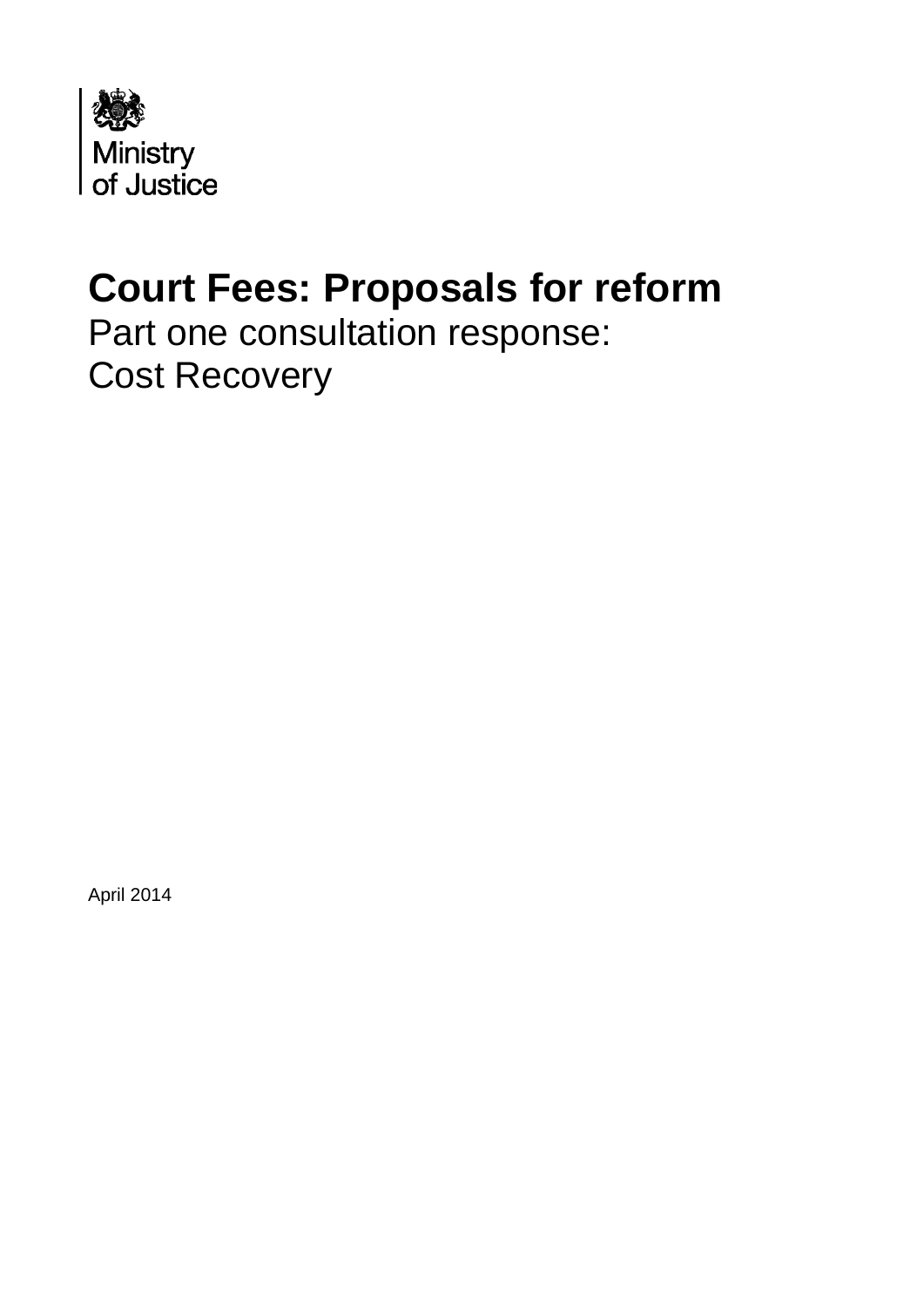

## **Court Fees: Proposals for reform**

Part one consultation response: Cost Recovery

Presented to Parliament by the Lord Chancellor and Secretary of State for Justice by Command of Her Majesty

April 2014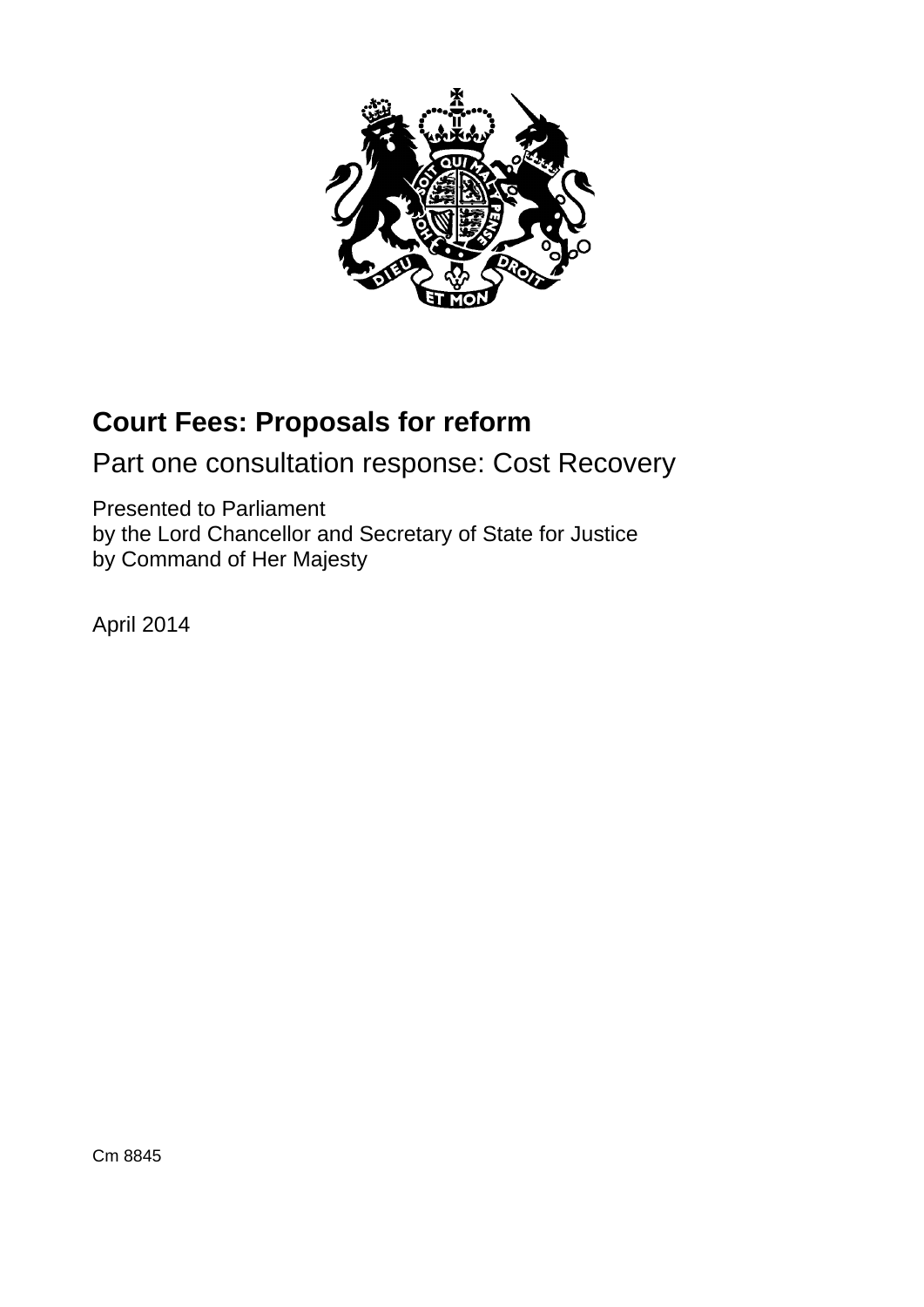

#### **© Crown copyright 2014**

You may re-use this information (excluding logos) free of charge in any format or medium, under the terms of the Open Government Licence v.2. To view this licence visit [www.nationalarchives.gov.uk/doc/open-government-licence/version/2/](http://www.nationalarchives.gov.uk/doc/open-government-licence/version/2/) or email [PSI@nationalarchives.gsi.gov.uk](mailto:PSI@nationalarchives.gsi.gov.uk) Where third party material has been identified, permission from the respective copyright holder must be sought.

This publication is available at [www.gov.uk/government/publications](http://www.gov.uk/government/publications) 

Any enquiries regarding this publication should be sent to us at [mojfeespolicy@justice.gov.uk](mailto:mojfeespolicy@justice.gov.uk) 

Print ISBN 9781474101592 Web ISBN 9781474101608

Printed in the UK by the Williams Lea Group on behalf of the Controller of Her Majesty's Stationery Office

ID 2633646 04/14

Printed on paper containing 75% recycled fibre content minimum.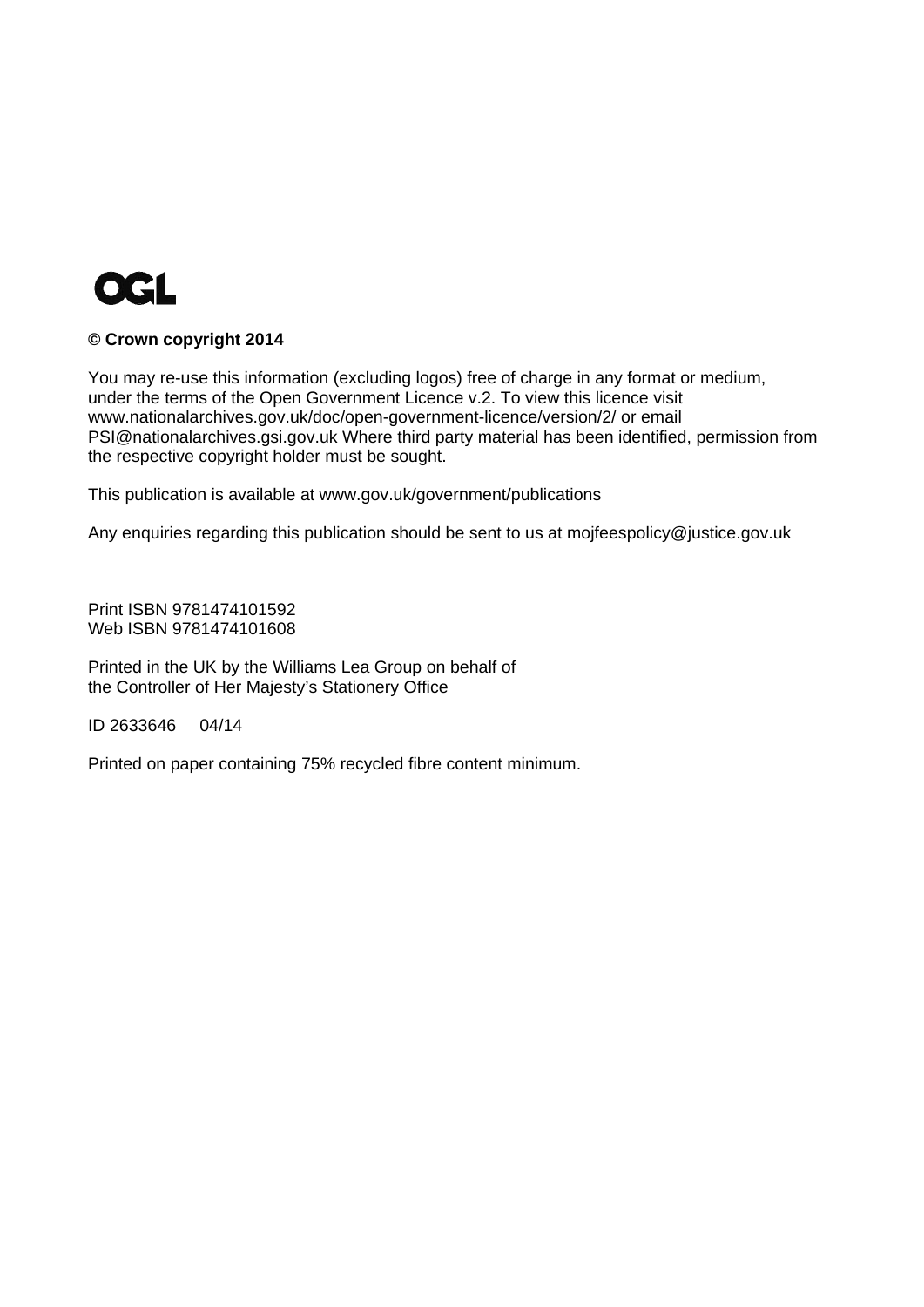## **Contents**

| Introduction and contact details            | 3  |
|---------------------------------------------|----|
| <b>Ministerial Foreword</b>                 | 4  |
| Summary                                     | 5  |
| Next steps                                  | 23 |
| Responses to specific questions             | 24 |
| <b>Consultation principles</b>              | 40 |
| Annex A – Full list of current and new fees | 41 |
| Annex B - Equality Statement                | 55 |
| Annex C - List of respondents               | 61 |
|                                             |    |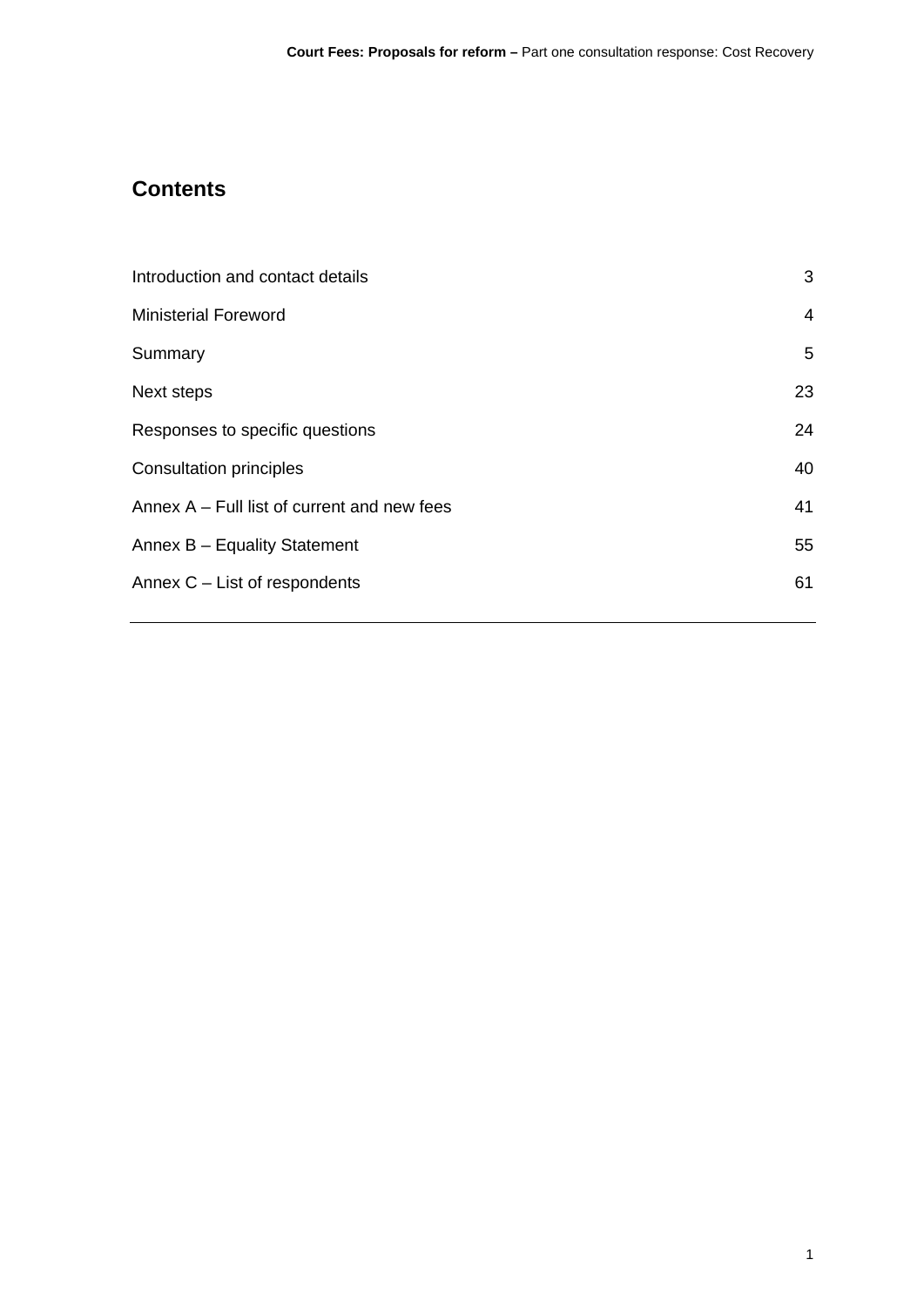**Court Fees: Proposals for reform –** Part one consultation response: Cost Recovery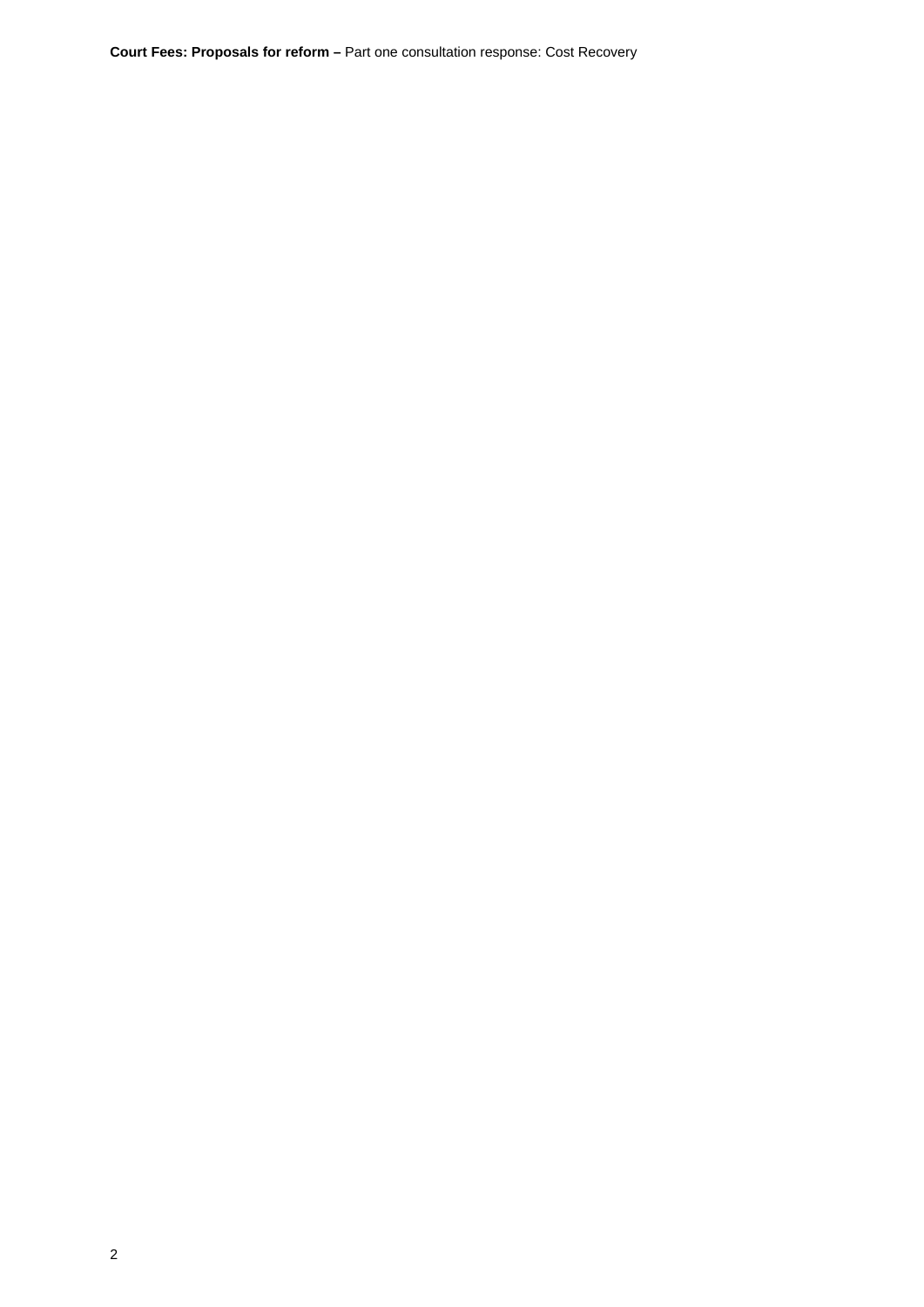## <span id="page-5-0"></span>**Introduction and contact details**

This document is the post-consultation report for the consultation paper, Court Fees: Proposals for reform.

It will cover:

- the background to the report;
- a summary of the responses to the report;
- a detailed response to the specific questions raised in the report; and,
- the next steps following this consultation.

Further copies of this report and the consultation paper can be obtained by contacting **Zara Ferjani** at the address below:

**Law and Access to Justice Group Ministry of Justice 102 Petty France London SW1H 9AJ** 

**Telephone: 020 3334 4938** 

**Email: [mojfeespolicy@justice.gsi.gov.uk](mailto:mojfeespolicy@justice.gsi.gov.uk)** 

This report is also available on the Ministry's website: [http://www.justice.gov.uk](http://www.justice.gov.uk/) 

Alternative format versions of this publication can be requested from [mojfeespolicy@justice.gov.uk](mailto:mojfeespolicy@justice.gov.uk) 

#### **Complaints or comments**

If you have any complaints or comments about the consultation process you should contact the Ministry of Justice at the above address.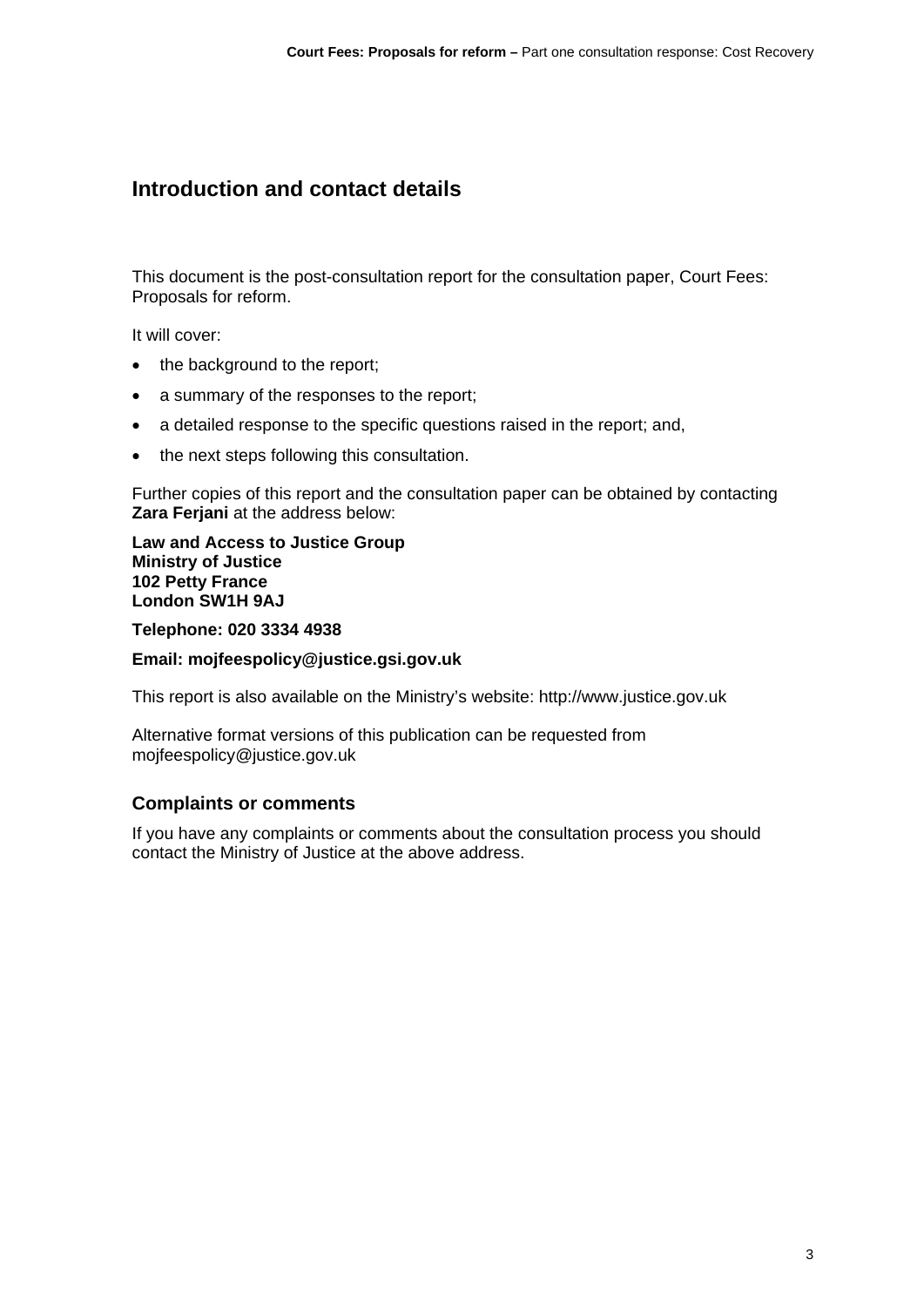## <span id="page-6-0"></span>**Ministerial Foreword**



The courts play a crucial role in our society. That is why it is so important that they are properly funded. Last year, we published proposals for reform of court fees which aimed to do precisely that: to place Her Majesty's Courts & Tribunals Service on a sound and sustainable financial footing.

We should not lose sight of the reasons why we need to take action. When we came into office we inherited spending plans that we could not afford. The country was spending beyond its means, and the economy was on its knees. We made clear that our first priority was reducing the fiscal deficit. That has required some tough choices to be made, and that is what we have done.

The evidence shows that the action we have taken is working. The economy is on the mend, and that is good news for everyone. But this is just the start. There is still more to be done to eliminate the deficit, bring spending into line with what we, as a country, can afford, and to ensure that recovery is sound, solid and sustainable over the long term.

Many of the respondents to the consultation did not agree with our proposals for reform. But I am satisfied that we must press ahead. No one could seriously argue that it is right for the taxpayer to continue to subsidise those who use the courts, by underwriting, year after year, unplanned deficits in court income. We need to get on top of this problem once and for all. This Government response sets out how we intend to do that.

In the meantime, we are continuing to look at the case for charging enhanced fees, which exceed the cost of proceedings, in certain circumstances, to reduce further the cost to the taxpayer of operating the courts system. We will be bringing forward our plans for reform in due course.

lah Vara

**Shailesh Vara Parliamentary Under-Secretary of State, Ministry of Justice**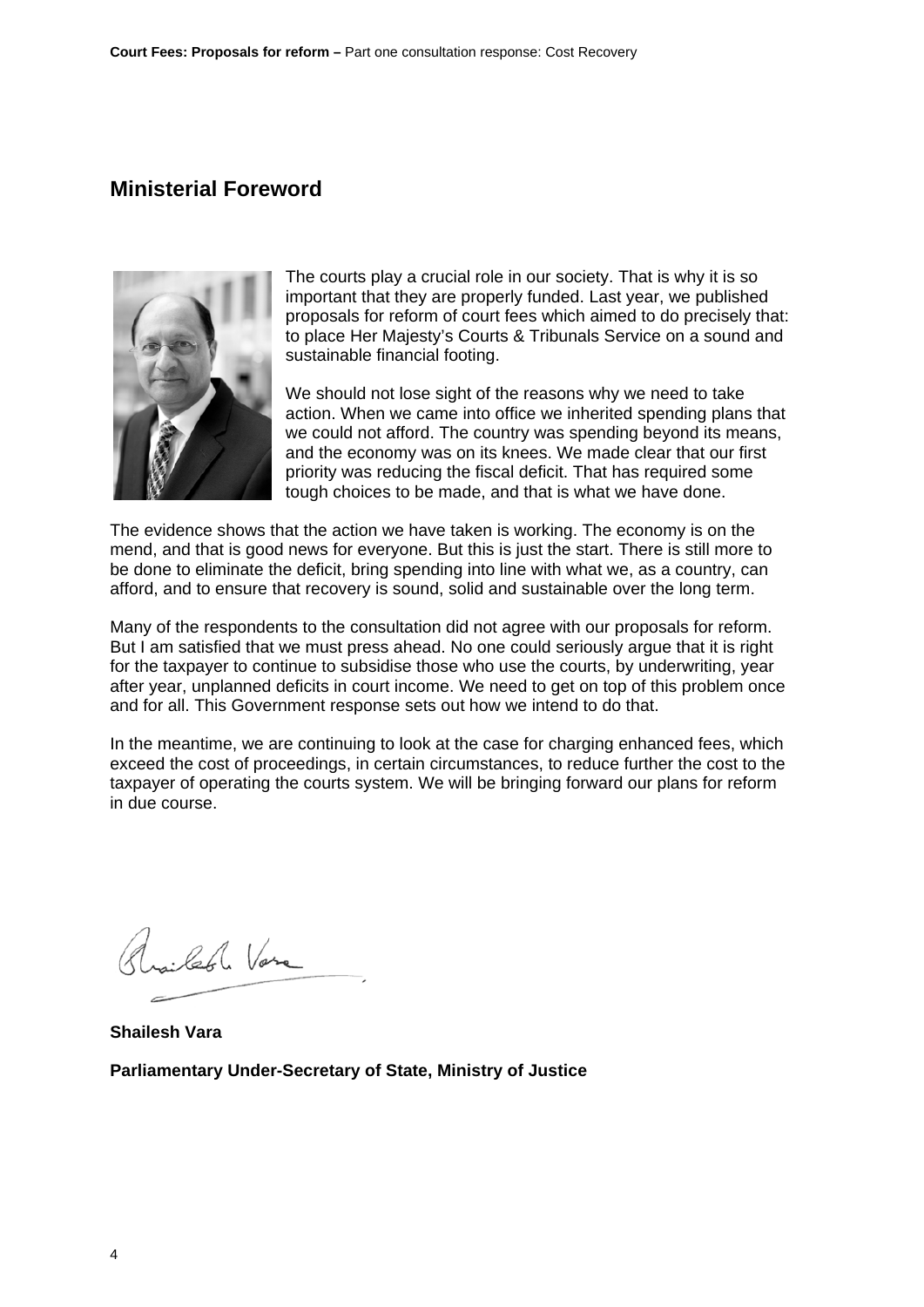## <span id="page-7-0"></span>**Summary**

#### **Introduction and context**

- 1. The consultation *Court Fees: Proposals for reform* opened on 3 December 2013 and closed on 21 January 2014. The consultation was in two parts. Part one, entitled "Cost recovery" set out proposals to recover close to the full cost of the civil court system through fees, transferring more of the cost to the user and reducing the cost to the general taxpayer. Part two, "Enhanced charging", proposed setting some fees above cost to better reflect the value of those proceedings to the court user.
- 2. This document sets out the Government's response to the cost recovery proposals set out in part one of the consultation. A response to the enhanced charging proposals set out in part two of the consultation will be published in due course.

#### **Why reform is needed**

1

- 3. The civil court system includes the civil, family and probate jurisdictions, the Court of Protection and the Court of Appeal (Civil Division). For many years, fees have been charged to access these courts. In recent years it has been the Government's aim that the revenue from court fees should meet the costs of providing the civil courts system, excluding the cost of the remissions system, which provides a full or partial fee waiver for those unable to afford fees. In 2012/2013 the Ministry of Justice recovered only four-fifths of the cost of the civil court system, with a deficit of £[1](#page-7-1)25m.<sup>1</sup>
- 4. At a time when the Government has made reducing the fiscal deficit a top priority, and when the Ministry of Justice is committed to reducing its budget by a third in real terms by 2014/15, it is vital that options for reducing public spending are considered.
- 5. Under these circumstances, it is right that the Government explores whether those who use the courts and who can afford to pay should make a greater contribution towards their cost, so that nearly all of the cost of the civil courts is met through fees.
- 6. 162 responses were received to the consultation, some expressing views on both the cost recovery and enhanced charging proposals with others expressing views only on specific parts. A summary of the responses received to the 15 questions relevant to the cost recovery proposals considered in this response can be found at pp 24–39, with a full list of respondents at annex C. Responses were received from a wide range of bodies including from legal practitioners, court users, their representative bodies (e.g. the Law Society and Civil Court Users Association), charities, local government, and members of the public.
- 7. Although the consultation did not specifically seek views on the aim of full cost recovery some respondents commented on this. A number of respondents supported in principle the argument that users of the courts should pay for the service they

<span id="page-7-1"></span><sup>1</sup> Re-stated figure from 2012/13 HMCTS annual accounts using revised costing approach set out in consultation document and updated to 2013/14 prices so as to align with the accompanying Impact Assessment.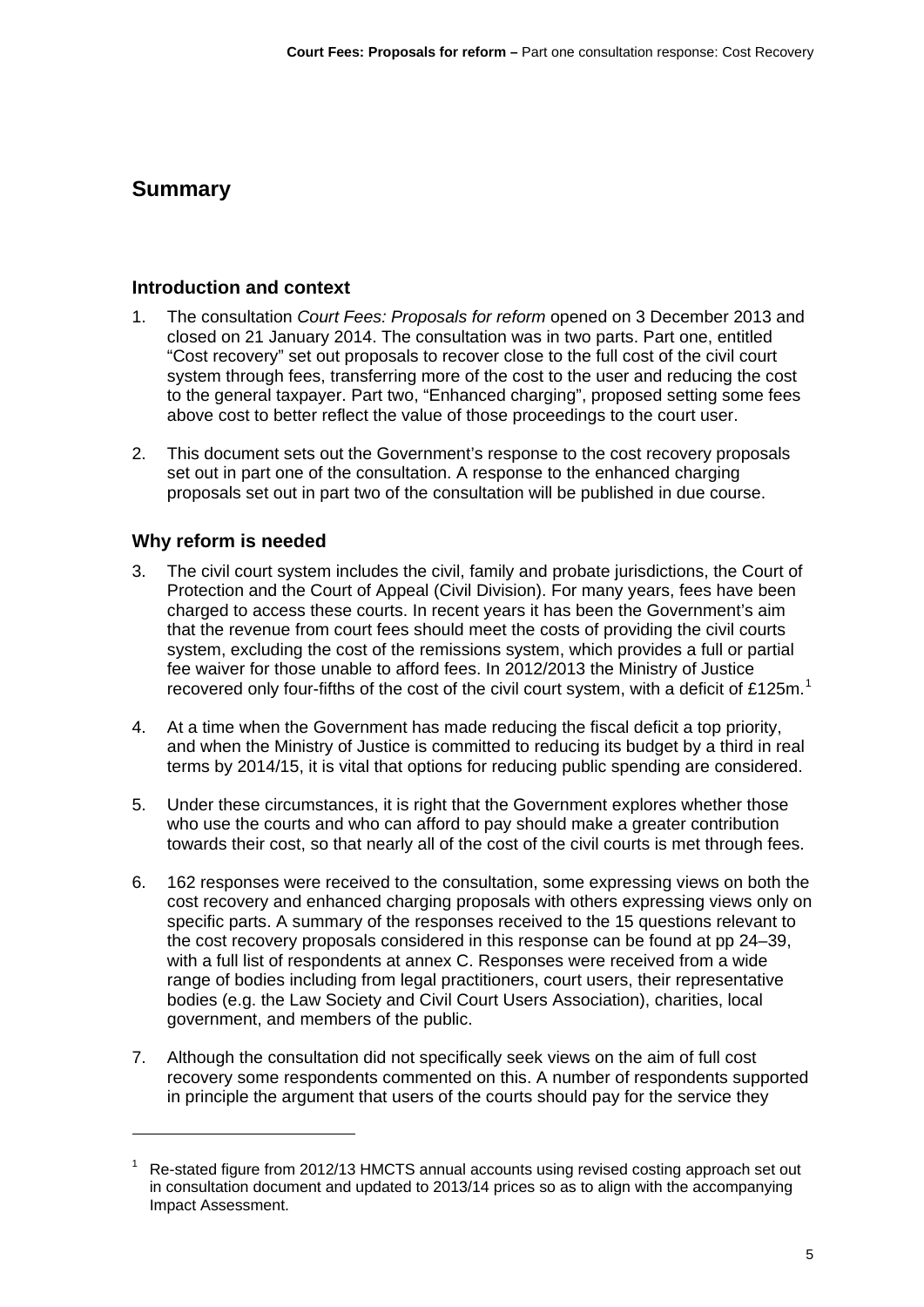receive where they can afford to do so, particularly in the current financial climate. Others repeated their previously stated opposition to the principle of full cost recovery on the basis that an effective court service plays a vital role in a democracy and that it should, at least in part, be funded by the general taxpayer. For example the Senior Judiciary stated that it "*does not support the policy of successive Governments that the justice system should be self financing".* Many respondents also felt that fee rises could only be justified if matched with improvements to the quality of the service provided.

- 8. The Government recognises the importance of providing a high quality court service, fit for the twenty-first century and for its users. The reputation of the justice system is second to none and the quality of our judiciary is admired throughout the world.
- 9. The Government is committed to delivering a more effective, efficient and high performing court system. This is demonstrated by the recent announcement on new investment in the courts and tribunal administration. This one off investment will provide the administration of justice with a sustainable, affordable and fit for purpose infrastructure for the future, whilst simultaneously delivering an efficient and high performing service that meets both the needs and expectations of the public.
- 10. The Government also recognises the fundamental importance of the courts to the functioning of an effective democracy. It takes very seriously its obligation to ensure that when setting fees in the civil court system, it must ensure that access to the courts must not be denied. $2$  As reducing the financial deficit is a top priority difficult choices must be made; so if income cannot be increased from, for example, charging higher fees to those who use the service and can afford to pay, it will be necessary to find savings elsewhere.
- 11. It is within this context, the Government considers that it is appropriate to ask users of the civil court system to pay fees which meet the cost of the service they receive, where they can afford to do so.

#### **The fee remissions system**

- 12. In the consultation, and in this response, the Government refers to the existing system of fee remissions, which is in place to ensure that those who are unable to afford fees are not denied access to the justice system.
- 13. Following a public consultation, the fee remission system was amended in October 201[3](#page-8-1). The system applies across all courts and fee paying tribunals $3$  and grants both full and partial remissions, with eligibility for remissions increasing as fee levels rise. $4$ As such, the remissions system was designed to operate across a wide range of fee levels, rather than just those in existence at the time it was introduced. For example, those whose income is too high to receive a full remission are required to pay £5 towards their fee for each additional £10 of income they receive above the threshold. So a person earning £100 per month above the threshold would be required to pay £50 towards their court fee, irrespective of whether that fee was £50 or £500.

-

<span id="page-8-0"></span><sup>&</sup>lt;sup>2</sup> See section 92(3) of the Courts Act 2003.

<span id="page-8-1"></span> $3$  With the exception of the First-tier Tribunal (Immigration and Asylum Chamber).

<span id="page-8-2"></span><sup>4</sup> See the recent Ministry of Justice fee remission consultation and consultation response for more information https://consult.justice.gov.uk/digital-communications/fee-remissions-court-tribunals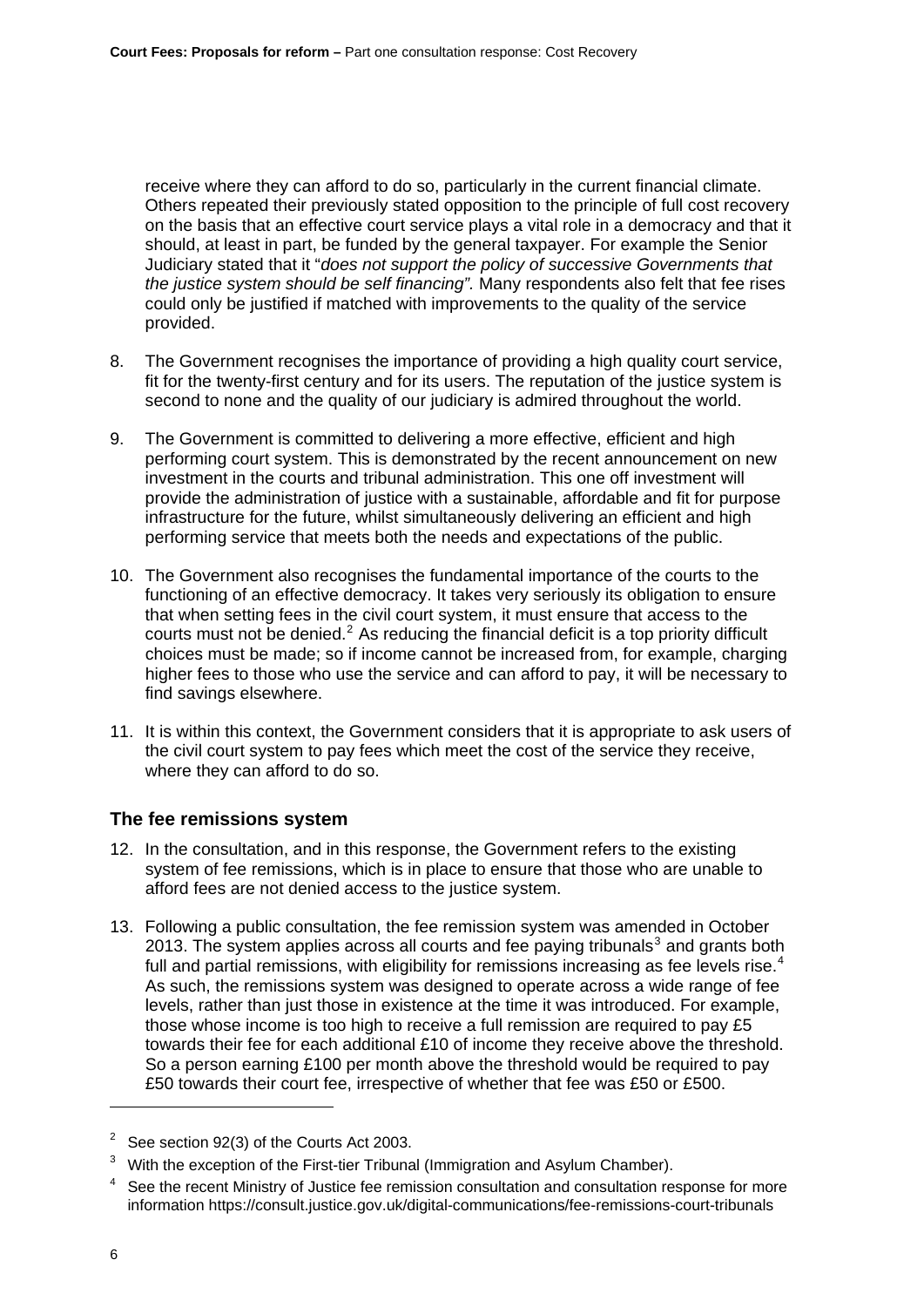14. A number of respondents to the consultation have criticised the remissions system, suggesting that it ought to be reviewed in light of the fee changes proposed. The Government considers that it would be premature to review its operation so soon after it was introduced, particularly as it was designed to operate effectively across a wide range of fees. While the Government considers that the remissions system offers the necessary protection for those unable to afford court fees, the effectiveness of the system will be reviewed after it has been in place for twelve months, as stated when it was introduced.

#### **Research**

1

- 15. Two pieces of research commissioned by the Ministry of Justice to explore court users and their attitudes to fees were published alongside the consultation paper.<sup>[5](#page-9-0)</sup>
- 16. Alongside this consultation response we have published a further research report on the role of court fees in the decision-making of individuals and small businesses that use the civil court system to resolve disputes.<sup>[6](#page-9-1)</sup> That research found that most participants felt that existing court fees were affordable, and did not influence their decisions to bring cases to court.
- 17. Participants were asked about their views on hypothetical changes to court fees. In response many participants reported that the court fee increases tested in the study were affordable and would not have deterred them from bringing their case to court. The hypothetical fee amounts tested were generally higher than or similar to the fees proposed in part one of the consultation, other than for money claims with a value of between £5,000 and £8,000 where the hypothetical fees were slightly lower than the proposed fees.<sup>[7](#page-9-2)</sup> However, some civil claimants making specified money claims reported that they would weigh up whether the likely cost of court proceedings would be worthwhile against the value of the claim they were hoping to recover.
- 18. A number of respondents commented that the research referred to in the consultation was undertaken on too small a scale to draw any firm conclusions about the attitudes of court users to fees. A number of business users of the bulk centre for money claims suggested that fee increases would be likely to reduce the number of cases that they pursue. This is a result of their decision making being based on an assessment of the likelihood of recovering a debt and whether it would be cost effective to pursue a particular case.
- 19. We have considered these responses alongside our research. If a case is successful the applicant will be able to transfer the cost of the court fee to the defendant in costs. Given that business users tell us that they will only pursue cases as a last resort and where they are likely to both win their case and recover the debt, we consider that it is reasonable to assume that their behaviour is unlikely to change significantly as they will expect to recover the higher court fee alongside the debt. We have therefore

<span id="page-9-0"></span><sup>5</sup> See Ministry of Justice (2013) *Potential impact of changes to court fees on volumes of cases brought to the civil and family courts* and Franklyn R, (2013) *Public attitudes to civil and family court fees*, Ministry of Justice.

<span id="page-9-1"></span><sup>6</sup> Pereira I, et al, (2014), *The role of court fees in affecting users' decisions to bring cases to the civil and family courts: a qualitative study of claimants and applicants, Ministry of Justice.* 

<span id="page-9-2"></span>The hypothetical money claim fee amounts tested in the study were set at approximately 5% of the value of the claim.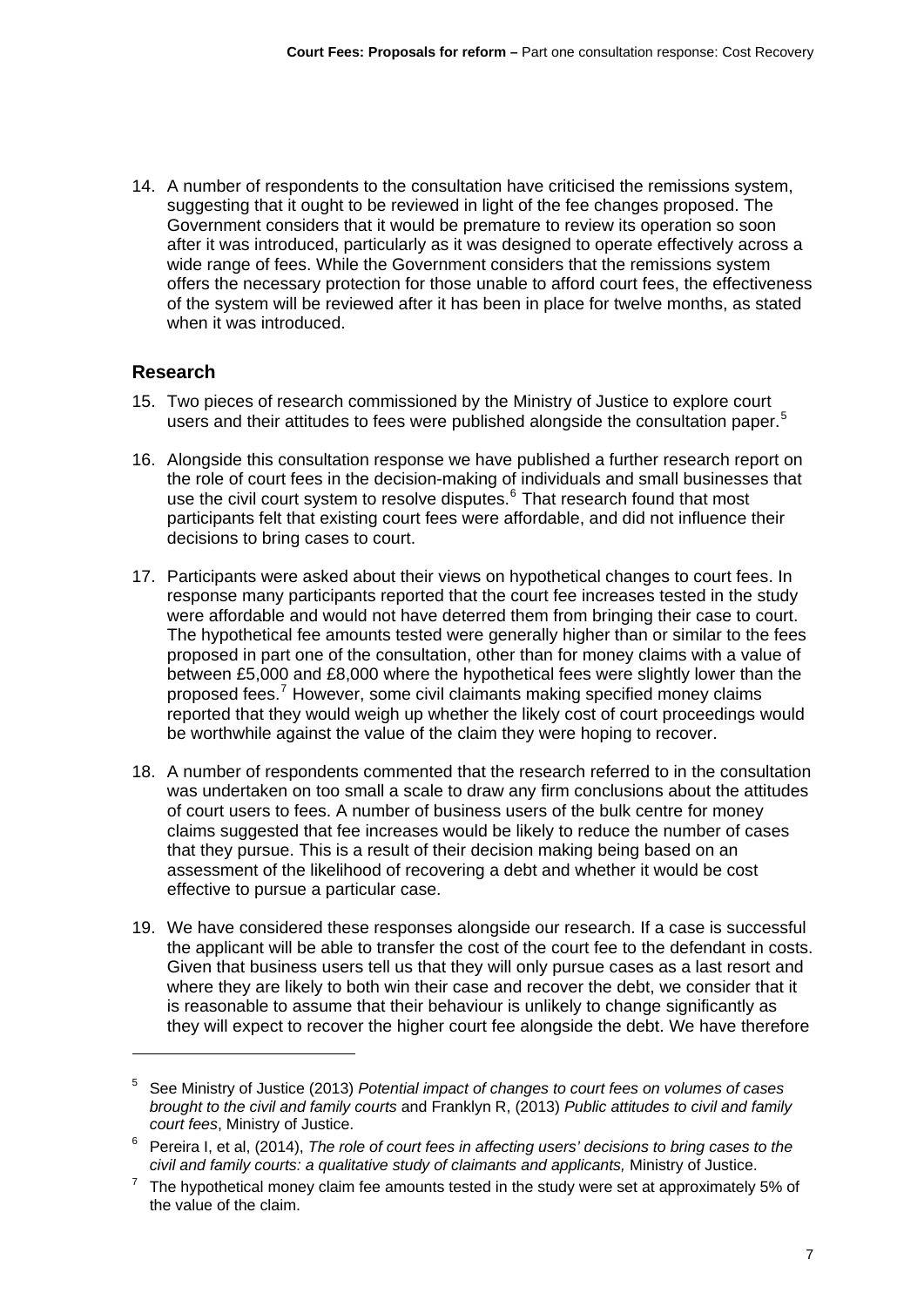modelled the impact of our changes on the assumption that volumes will not change. However, we have also modelled a potential fall in the volume of cases of up to 10%, to show how income would change in the event that volumes do fall (see accompanying Impact Assessment).

#### **Impact of reforms**

- 20. We have published a revised Impact Assessment alongside this consultation response. Key changes to the Impact Assessment have included; updating the caseload used to predict income to our internal 2014/15 forecast; ensuring all fees are in 2013/14 prices; refining our business impact analysis to include the potential cash flow costs incurred by businesses. We have also expanded our assessment of the impact on small and micro business in response to both comments from the Regulatory Policy Committee and consultation responses. We estimate that the cost recovery proposals will generate an additional £105m per annum in fee income.
- 21. We have also assessed the equality impact of the proposals in accordance with our obligations under the Equality Act 2010, taking into account the responses received to the consultation. An equalities statement can be found at annex B.

#### **The proposals**

- 22. The fee levels set out in the consultation document were stated in 2012/13 prices. In estimating the cost of the civil court system in 2014/15, we have used the actual costs of the system in 2012/13 (the most recently available figures) as our starting point. While HM Courts & Tribunals Service have reduced costs in some areas, we estimate that the total cost of the civil court system is likely to increase to a small extent, taking into account inflationary pressures and caseload trends. We have therefore uplifted the 2012/13 actual costs of the civil court system by the consumer price index rate of inflation rate for 2013/14 of 2.7% to try to ensure that the Government's objective of cost recovery is met. As a consequence, it has been necessary to adjust some of the fees, which were in 2012/13 prices to 2013/14 prices, to reflect this change in the cost base. We will keep our cost base under review to ensure that fee levels continue to reflect costs.
- 23. The Government's intended approach to each of the proposals contained in the consultation is set out below. Annex A provides a full list of fees that will be charged following this consultation response.

#### **A unified approach to fees**

24. The consultation set out that, in assessing costs for the purpose of setting fees, the Government had reviewed its accounting policies for the first time in 10 years. The revised approach brings two significant changes to the way in which fees are calculated. First, we have moved away from considering the costs of the family, probate, and civil courts separately for the purpose of setting fees. This reflects the fact that many administrative processes, courts and other activities are shared between the jurisdictions and will increasingly be so in the future, thus making such distinctions increasing artificial. Therefore, in setting fees we have grouped the costs of similar activities (e.g. issuing a case) across jurisdictions, rather than within each jurisdiction.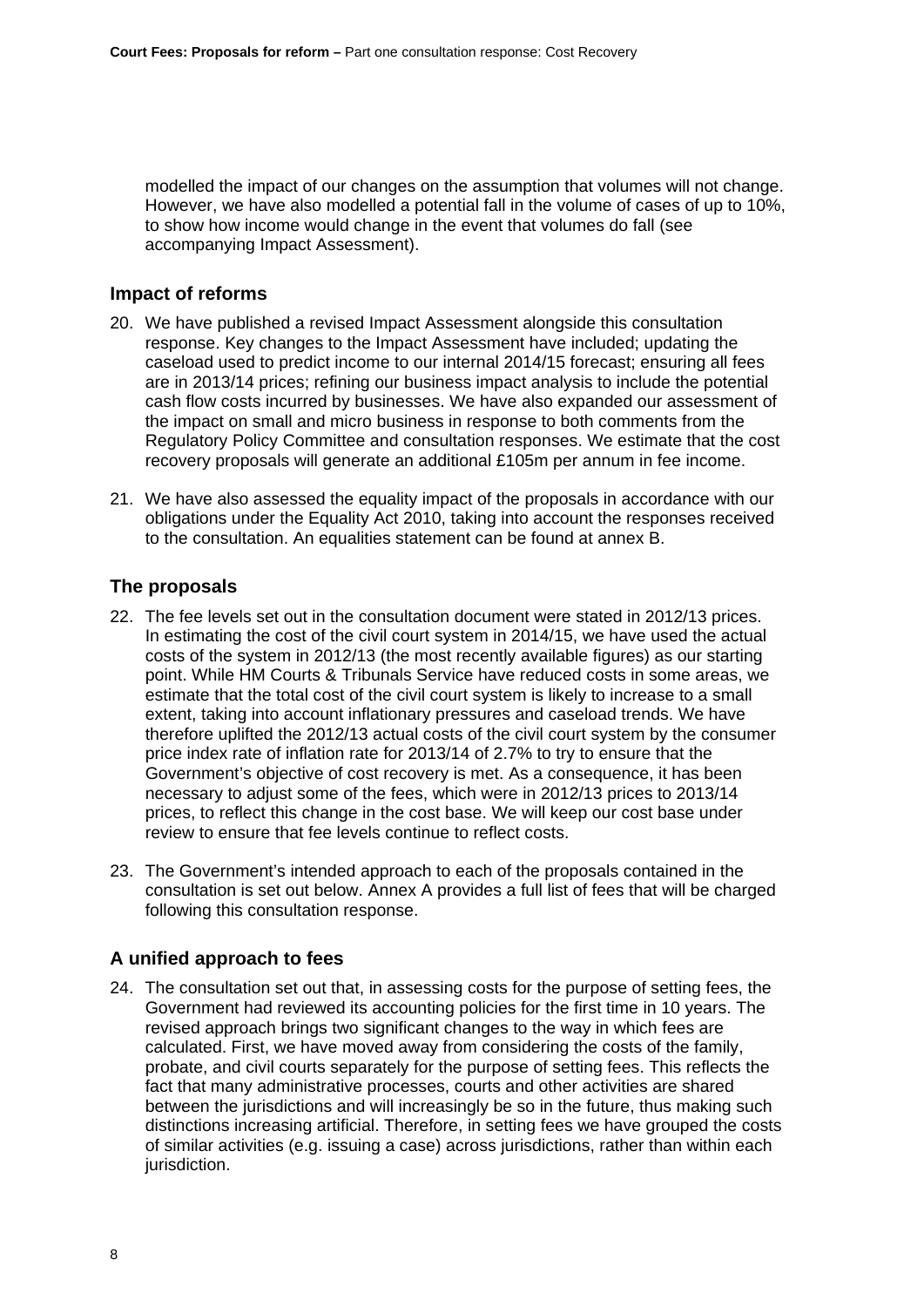- 25. Second, we have changed the way in which we assess the cost of a particular process. The cost of any court process can be divided into two categories: the direct costs of a case, e.g. administrative and judicial time spent on that case; and, the indirect costs, e.g. the costs of providing court and administrative buildings, IT, management etc. Our previous costing system allocated both direct and indirect costs by the amount of administrative and judicial time taken by a particular type of case. So, for example, cases which required more judicial time were allocated a significantly higher proportion of IT and headquarter costs than those which required less, despite the fact that such costs were unlikely to increase proportionately to the time a case takes. Our new approach continues to allocate the direct judicial and administrative costs by the time a particular type of case takes, but takes a simpler approach to allocating the indirect costs such as IT and estates, so that they are divided equally among all cases entering the system. This approach is intended to ensure that all users contribute equally to the costs of running the courts, while paying more according to the amount of judicial and administrative time their case type or stage takes.
- 26. Although the consultation did not specifically seek views on the change to the way in which we calculate costs, a number of respondent, especially those who represent users of the civil, as opposed to the family courts, objected to the change in costing approach. The objections received referred to the 2012/13 HM Courts & Tribunals Service's annual accounts which showed that fees charged in civil cases recovered 100% of their costs whereas family fees only recovered 50%.<sup>[8](#page-11-0)</sup> They therefore considered that any increase to civil fees could not be justified, as, based on those accounts, the income could only be used to subsidise the shortfall in the family courts.
- 27. The Government does not agree with this assessment. The change in methodology sees baseline costs change, so that areas of activity under the old methodology that may have previously been recovering their full cost may no longer do so under the new one, as costs have shifted. It therefore deems that the change in costing approach and the resulting fee changes are justified. Under any fee charging system it is necessary to group together the cost of a number of specific processes and overheads to give an average cost for the purpose of setting a fee. Under the new system similar activities across a range of jurisdictions have been grouped together to give an average cost, rather than being grouped together within their jurisdiction. Where processes and activities are similar, the government considers it appropriate to group together costs, particularly when trying to simplify the fee charging process.
- 28. When allocating costs to activities, some, such as judicial and administrative time, are more easily allocated to specific types of activities or processes. Others, such as the costs of running and maintaining the court estate are more complex to allocate. It is, of course, arguable that a case which has a long hearing should attract more of the estate related costs because they spend more time physically in a court. However, a case which has little or no time before a judge still incurs estate costs as it needs to be processed and administered in a court or administrative building. Therefore estate costs are not just allocated by reference to the time a case spends before a judge.

-

<span id="page-11-0"></span><sup>8</sup> HM Courts & Tribunals Service Annual Report and Accounts, page 24, Income; HM Courts & Tribunals Service Annual Report and Accounts, page 86, Fees and Charges.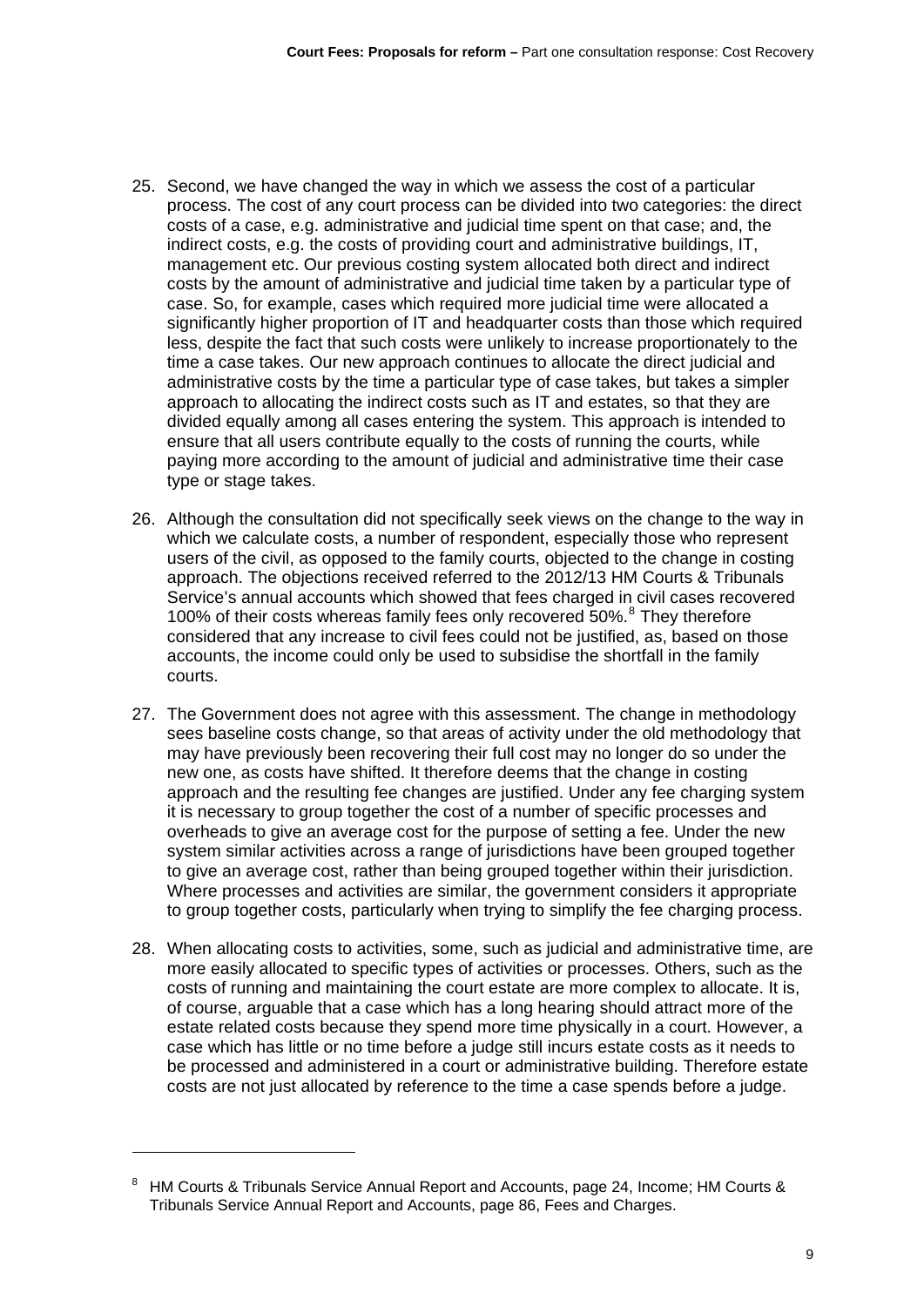- 29. In order for any case to be effective, it relies on the existence of a fully effective court system, therefore all users benefit from the whole court infrastructure, even if their case is resolved quickly. In other areas, IT and management overheads are very unlikely to increase in proportion to the length of time a case takes therefore it is arguable that costs should not be apportioned in this way. The Government considers that, although there are many ways in which costs could be divided, its new approach to apportioning costs is appropriate as it ensures that all court users make a fair contribution towards the indirect costs of running the courts, while better reflecting the way the courts operate today and will operate in future.
- 30. The result of the change in costing methodology is that more of the indirect costs of the system (IT, estates etc) now fall onto all of those who issue a case, resulting in an increase in the issue cost in many types of cases, including civil and probate cases. Under cost recovery proposals, fee increases in those areas are necessary to meet these increased costs.

#### **Introduction of a single issue fee for non-money cases**

- 31. The consultation paper invited views on the introduction of a generic issue fee of £270 for all non-money cases to create a simpler fee structure. This fee reflects the fact that the process of issuing a case is a generic one across the civil court system and has been calculated as the average cost of issuing a non-money case in the County and Family Courts. This fee will be £280 in 2013/14 prices, with a 10% reduction for online claims. It was proposed to charge the fee in all cases with the exception of certain types of family law cases (see paragraph 49 for further details) and in insolvency debtor petitions.
- 32. A majority of respondents expressing a firm view on this proposition were in favour the principle of a single issue fee for non-money cases as it was logical and would be easier for court users to understand. Some reservations about the extent of the fee increase in certain types of cases, particularly in relation to possession claims (for rent or mortgage arrears), which are currently £100, were made, with particular note that such cases are often brought by social landlords. Others objected on the basis that they were opposed in principle to grouping civil and family fees together for the purpose of setting fees.
- 33. Having carefully considered the comments made, the Government has decided to press ahead with the change. Although it is recognised that in some instances the fee rise is high, it considers that the benefits brought by a simplified approach with a fee which reflects the average cost of issuing such proceedings justifies the change. Fee remissions will be available for those with low capital and income and in cases such as possession claims, it is expected that the court fees would be passed on to the debtor as part of any cost award.
- 34. The fact that higher fees would be passed on to the debtor was highlighted in some responses, with concern expressed that this would simply increase their debt burden. The Government considers that it is appropriate to recover the cost of these proceedings through fees and as such it is unavoidable that the higher fees will be transferred to the losing party in the form of costs. If a creditor incurs those costs through being forced to pursue a case to the courts, it is just that they should be expected to be met by the debtor.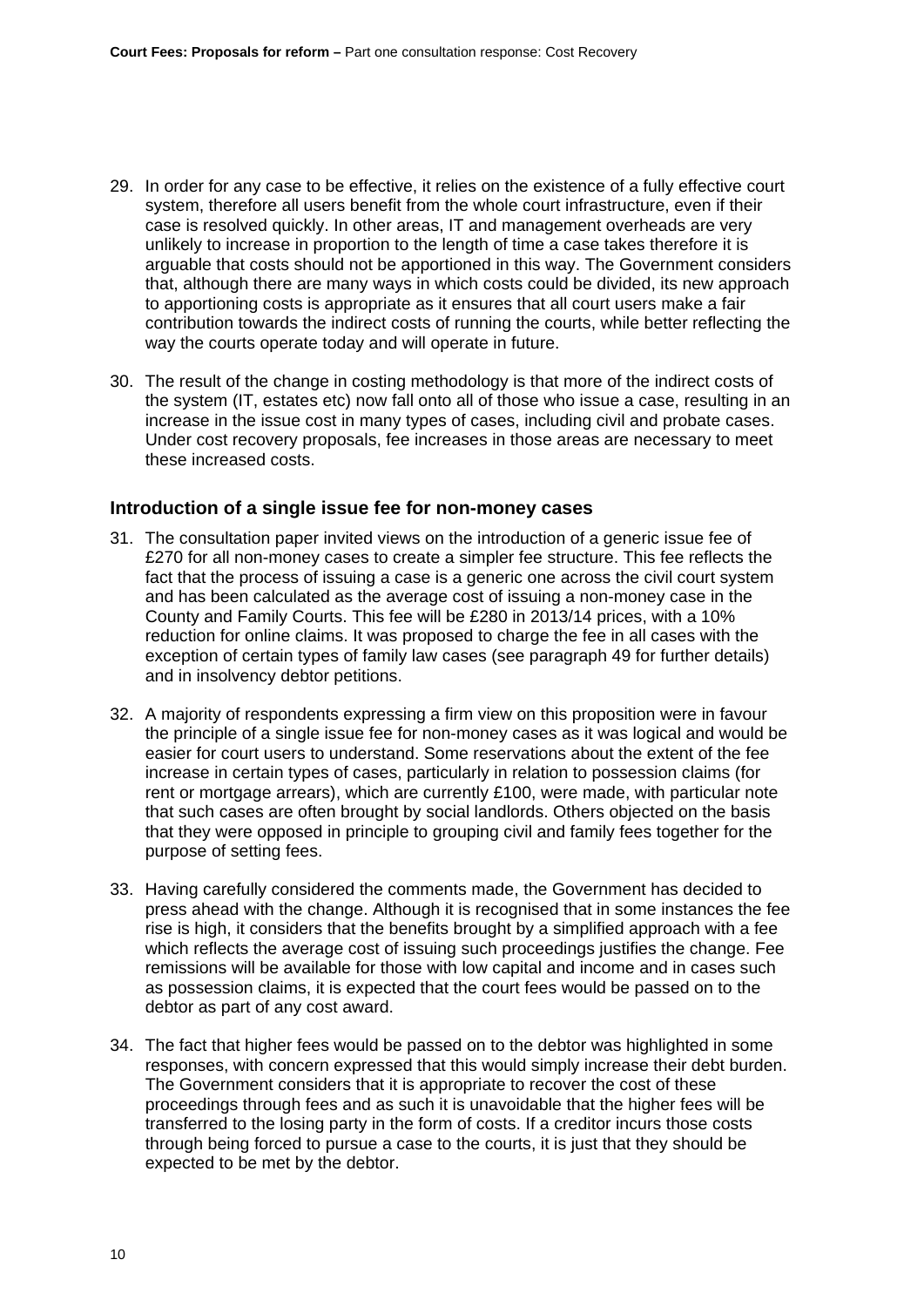#### **Money claims**

- 35. The consultation proposed increases to money claims with a value over £1,500 so that that the total income from all money claims issued equals their full cost. The consultation also stated the intention to retain the current tiered fee structure which charges more to issue a higher value claim than one of low value. This approach ensures that the fees charged for the smaller claims do not exceed the value of the claim and therefore deny access to justice. The consultation also proposed that fees for online and bulk applications should be the same so that they both offer a 10% discount over paper applications. The latter proposal would result in fee increases for all bulk applications to online levels reflecting the fact that they are to be processed via online channels in future.
- 36. Most respondents who answered the question supported the continuation of the 10% discount for online applications and the decision not to increase fees for low value claims so that they remained accessible. They also supported the retention of a tiered fee structure so that the fees for lower value claims remained affordable. Those who supported the changes also noted that it would provide more simplicity in the fee structure and that the fees could encourage users to consider resolving their disputes outside the court process.
- 37. Users of the bulk centre and their representative bodies opposed increasing bulk fees to online levels, suggesting that higher fees would result in a reduction in volumes as more claims would not be cost effective to pursue. As set out in paragraphs 14–18 above, the research we have conducted to date suggests that business users generally bring claims based on assessment of the cost effectiveness of recovering the debt, and also on the likelihood of the debt being recovered. As 77% of bulk centre claims fall in the lower value bands (below £1,500) and as we have sought to minimise fee rises for the lowest value claims (increase of £10 or less) we would expect the impact on volumes to be minimal. However we have modelled a fall in volumes in our sensitivity analysis in the Impact Assessment accompanying this consultation.
- 38. Some respondents who objected to the fee changes proposed for money claims appear to have provided their answer in consideration of both the increases proposed to achieve cost recovery and the more substantial increases proposed under the enhanced charging proposals. It is therefore difficult to assess to what extent their comments apply to the smaller increases proposed under cost recovery. A number of respondents noted that the higher fees would be transferred to the losing party as higher cost awards, which ran contrary to the drive to reduce costs in civil proceedings.
- 39. Having considered carefully the points raised in the consultation responses, the Government has decided to press ahead with the fee rises proposed. All money fees will also be updated to 2013/14 prices. The table below sets out the fees that will be charged. The Government consider that fees remain relatively modest in comparison to the value of the claim being pursued and the tiered fee structure has been calculated so that it enables the full cost of money claims to be recovered whilst ensuring that the fee for lower value claims does not exceed the value of the claim. The fees charged also reflect the cost of the allocation process, where a separate fee will no longer be charged, resulting in a saving for many low level claims that proceed beyond the issue stage. Aligning the fees for bulk and online users provides a simpler fee structure and also reflects the move towards online processing of bulk claims.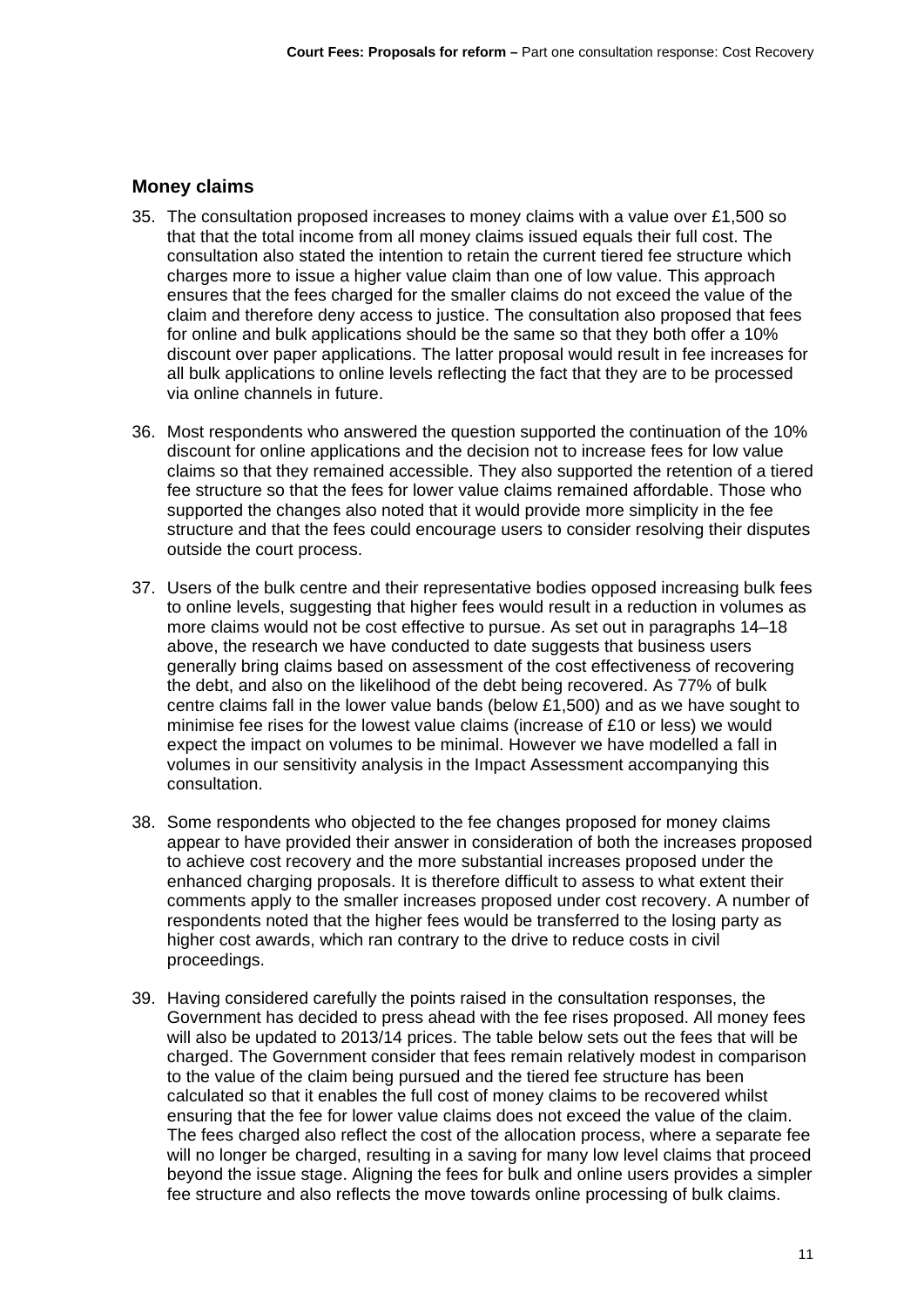The Government considers that it is unavoidable that higher fees will be transferred to the losing party in the form of costs. If a creditor incurs those costs through being forced to pursue a case to the courts, it is right that they should be met by the debtor.

|                                               | <b>Current</b> |             |        | <b>New</b> |                             |
|-----------------------------------------------|----------------|-------------|--------|------------|-----------------------------|
|                                               | Paper          | <b>Bulk</b> | Online | Paper      | <b>Bulk &amp;</b><br>online |
| Does not exceed £300                          | £35            | £15         | £25    | £35        | £25                         |
| Exceeds £300 but does not exceed £500         | £50            | £30         | £35    | £50        | £35                         |
| Exceeds £500 but does not exceed £1,000       | £70            | £55         | £60    | £70        | £60                         |
| Exceeds £1,000 but does not exceed £1,500     | £80            | £65         | £70    | £80        | £70                         |
| Exceeds £1,500 but does not exceed £3,000     | £95            | £75         | £80    | £115       | £105                        |
| Exceeds £3,000 but does not exceed £5,000     | £120           | £85         | £100   | £205       | £185                        |
| Exceeds £5,000 but does not exceed £15,000    | £245           | £190        | £210   | £445       | £410                        |
| Exceeds £15,000 but does not exceed £50,000   | £395           | £310        | £340   | £610       | £550                        |
| Exceeds £50,000 but does not exceed £100,000  | £685           | £550        | £595   | £910       | £815                        |
| Exceeds £100,000 but does not exceed £150,000 | £885           | n/a         | n/a    | £1,115     | n/a                         |
| Exceeds £150,000 but does not exceed £200,000 | £1,080         | n/a         | n/a    | £1,315     | n/a                         |
| Exceeds £200,000 but does not exceed £250,000 | £1,275         | n/a         | n/a    | £1,515     | n/a                         |
| Exceeds £250,000 but does not exceed £300,000 | £1,475         | n/a         | n/a    | £1,720     | n/a                         |
| Exceeds £300,000, or not limited              | £1,670         | n/a         | n/a    | £1,920     | n/a                         |

#### **Post-issue fees**

40. At present, additional fees are charged to those who pursue specific types of cases within the civil court system (largely money claims) where their cases proceed beyond the issue stage.

#### **Allocation and listing fees**

- 41. If a case is contested, a judge must assign it to the appropriate case management track. Users are usually required to complete a directions questionnaire and a fee is usually charged when the questionnaire is submitted. Fees vary according to the complexity of the case and its track (small, fast or multi). Listing fees are charged at the same time as, or close to the hearing fee and covers the cost of the administrative process involved in considering and setting down a case for a hearing.
- 42. The Government consulted on removing both of these fees to streamline the administrative process, instead including the cost of the allocation process into the issue fee and the cost of the listing process into the hearing fee. Around two thirds of those who expressed a view supported the removal of both fees on the basis that doing so would simplify and reduce the cost of case administration. The minority of respondents who opposed removal of the fee did so on the basis that staged fees encouraged court users to settle early, as impending additional fees caused an applicant to question whether it was appropriate to proceed with the case. Objections were also made by some who were of the view that those who had simple cases would in effect be "subsidising" those whose cases progressed further.
- 43. Having considered the responses, the Government intends to press ahead with removing both of these fees. Processing fees can be time consuming and incurs costs for both court users and HM Courts & Tribunals Service. Although it is recognised that additional fee points can help users to consider whether they need to continue with their case, the Government is of the view that the simplified fee structure resulting from this change offers the greater overall benefits.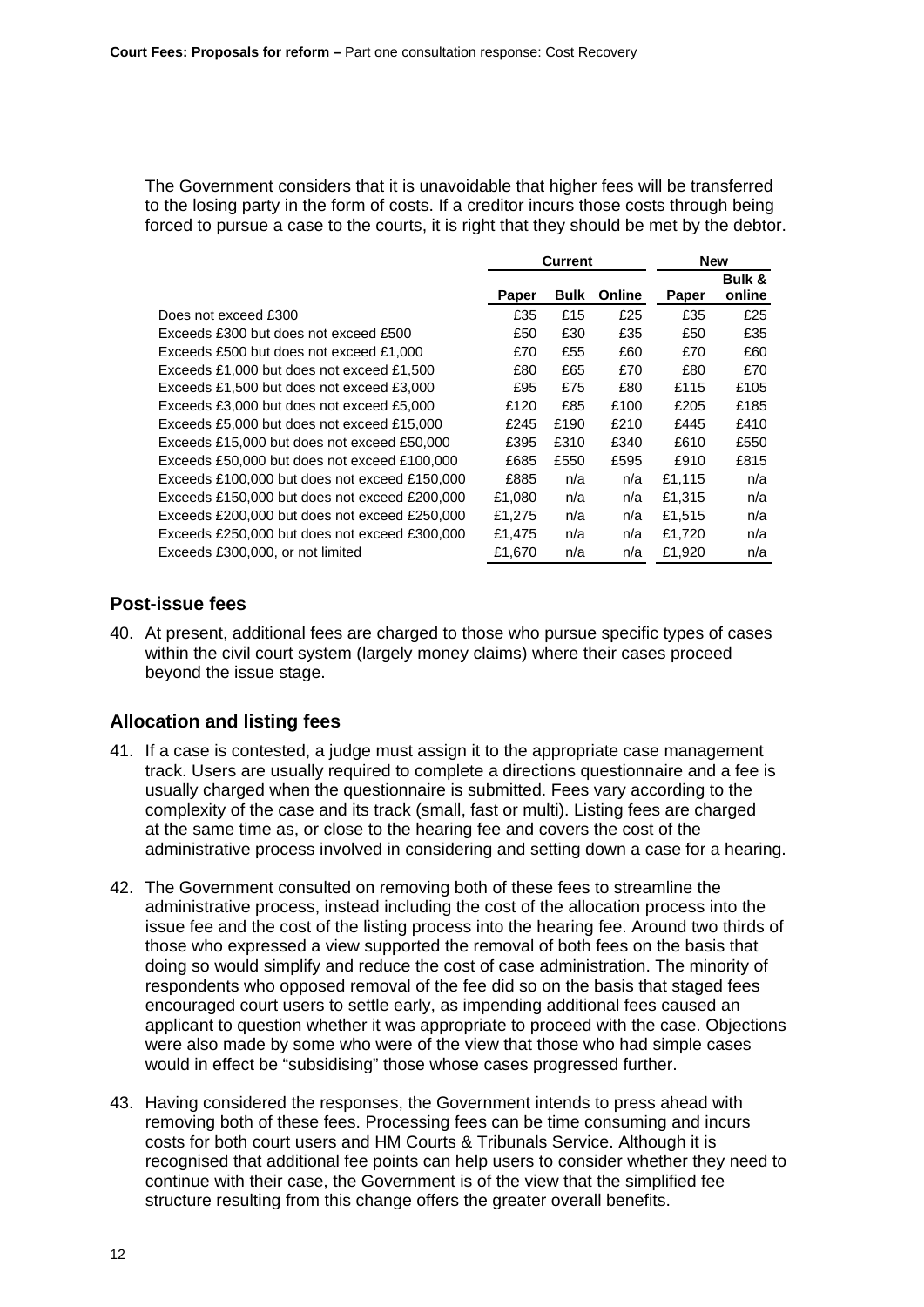#### **Hearing Fees**

- 44. At present hearing fees are charged in all civil cases on the small claims, fast and multi tracks. The Government consulted on retaining hearing fees at current levels in small track claims, which are currently below full cost. Increasing to full cost would, in some cases, mean charging more than the value of the claim itself. Most respondents who answered the question supported retaining small claim track hearing fees at current levels, noting that it was important that the fees to recover lower value debts did not exceed the value of the claim and thus enabled access to justice. Of those who argued against the increase, some were in favour of higher fees on the basis that fees should be set at cost.
- 45. In light of the responses received, the Government intends not to increase small claim track hearing fees at current levels, but will update the fees to 13/14 prices.
- 46. Following the change in methodology for apportioning costs, the fees currently charged in fast and multi track hearing claims are now above cost. The Government sought views on retaining these fees at their current levels. As retaining these fees at current levels involves charging above cost, the Government has decided that this proposal should be considered alongside the other enhanced charging proposals set out in part two of the consultation. As such, it will announce its intention regarding these fees in the part two consultation response, to be issued in due course.
- 47. The Government also sought views on whether the current process offering a refund of a hearing fee, where early notice is given that a hearing is not required, should be abolished. This was on the basis that the process is administratively complex and that it was unaware of any evidence that hearing fee refunds encourage early settlement or enable vacated court facilities to be easily re-allocated to other cases.
- 48. Although some respondents agreed with the proposal on the basis that it would simplify processes and might encourage early settlement, the majority felt that it would be unfair to charge for a service not received and that removal of the refund would discourage parties from settling in advance of a hearing. A number of respondents pointed out that in many courts the hearing fee is requested a significant time in advance of a hearing and that as a result settlement can occur significantly in advance of a hearing but after the fee is paid. A number of respondents suggested that abolishing the hearing fee refund would need to be considered alongside changes to the date on which the fee is requested, so that this is much closer to the hearing.
- 49. The Government acknowledges the concerns raised by respondents that, if hearing fees are requested early in the process, refunds should be available. It also recognises that as the listing fee is now included in the hearing fee, the courts will have incurred costs several weeks before the hearing, irrespective of whether it is cancelled. In all the circumstances, the Government is minded to remove hearing fee refunds as they are costly to administrate. However, it recognises that before doing so, more work needs to be done to ensure that the hearing fee need not be paid until much closer to the hearing date. If payment of the hearing fee is required shortly before a hearing, the arguments in favour of a refund are significantly reduced as the parties will have had ample opportunity to settle before the fee is due and because the court will have incurred costs in listing and managing the case. As the practice for requesting payment of a hearing fee currently differs across courts, the Government does not propose to remove the hearing fee refund at present. Instead HM Courts &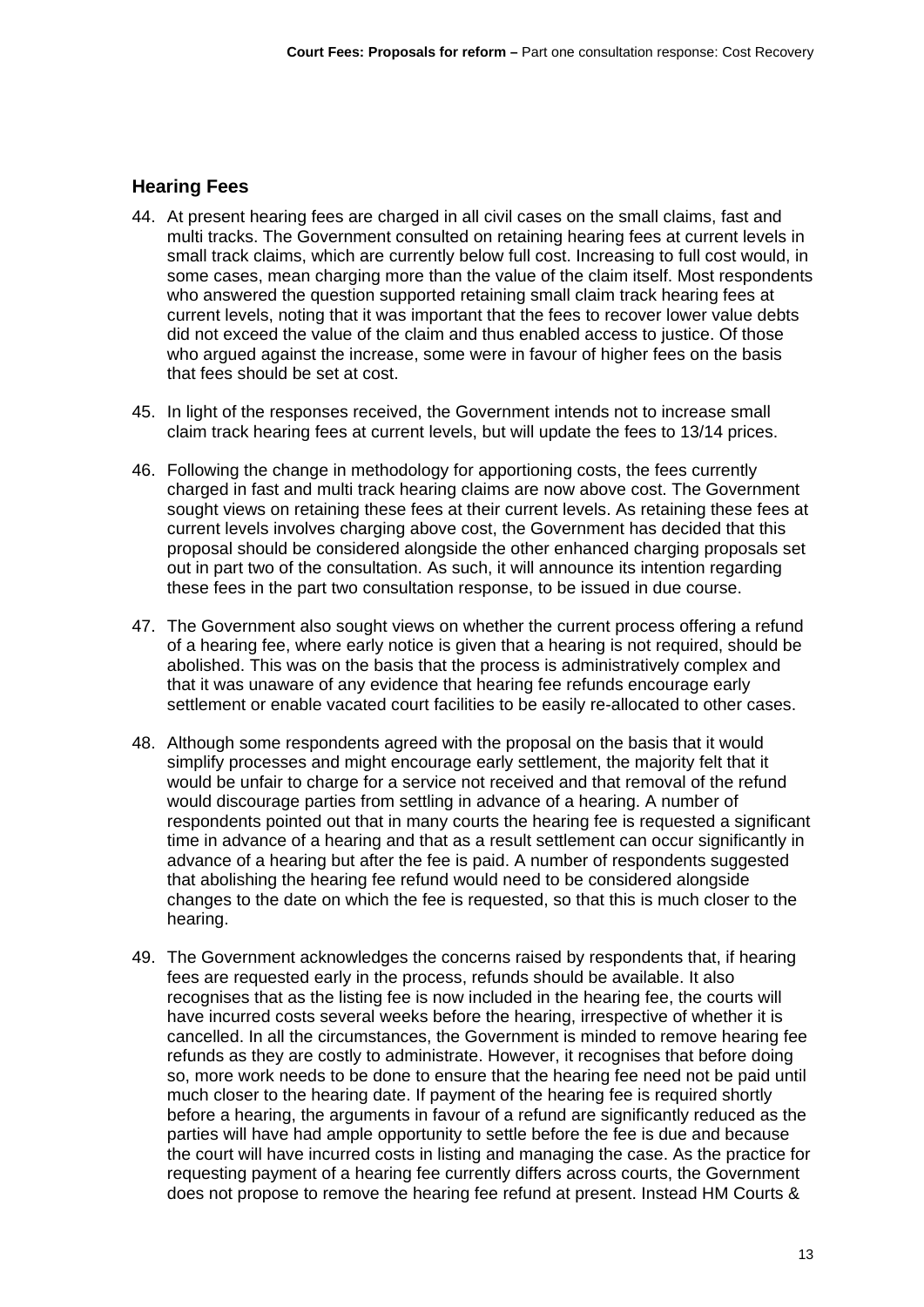Tribunals Service will consider how it can best arrange for hearing fees to be paid closer to the hearing date, and will assess whether any procedural rule changes may be required to support the change. Once any necessary operational changes are in place, the Government will proceed to remove the hearing fee refund.

#### **Family proceedings**

#### **Private law family proceedings**

- 50. Private law family cases include issues such as divorce, child residence and contact orders and ancillary relief cases. As set out at paragraph 30, the cost of issuing a private law family case is £280 as it is classified as a non-money issue. If we were to charge full cost in family cases, we would need to charge the £280 issue fee and a further hearing fee where applicable, likely to be in the region of £940.
- 51. At present a fee of £215 is charged for most applications under the Children Act for issues such as child residence and contact orders, with a small number of cases charged at £170 or £180. The Government sought views on not increasing these fees to full cost levels, but instead charging £215 for all cases where a fee of £170 or £180 is currently charged. This is to simplify the fees and avoid confusion for court users (see full list of fees at annex A for details).
- 52. The Government also proposed that the fee of £255 charged in ancillary relief proceedings (financial settlements following divorce) should not increase and sought views on the removal of the £75 which is currently charged for non-molestation and prohibited steps orders, which are often referred to as domestic violence injunctions.
- 53. The majority of respondents supported the Government's view that it would be inappropriate to increase fees in these family cases to full cost levels, agreeing that such cases are often brought by people going through difficult circumstances, and where the issues can be time consuming and complex to resolve. Strong support was received for the removal of the fee for domestic violence injunctions, which it was considered would provide great assistance to those in times of considerable distress. The standardisation of the £215 fee also received broadly supportive comments, with many agreeing that a less confusing fee structure would be beneficial. A small number of respondents noted that even small fee increases could have an adverse impact. A number of respondents representing civil court users did not support the proposals on the basis that they felt that civil users would be subsidising the family courts. A minority of respondents felt that fee rises should be considered in family law cases so that they better reflect the cost of the service, with one respondent noting that current fee levels were often cheaper than mediation and therefore did not provide the right incentive to resolve issues outside the courts.
- 54. In light of the support received for these proposals, the Government intends to amend these family fees in line with the consultation proposals. The Government notes the concerns about the impact of even small fee rises, but is confident that the fee remission system will enable those who cannot afford fees to access the justice system. The Government supports the use of mediation and believes that using out of court routes to resolve disputes is preferable where safe and appropriate.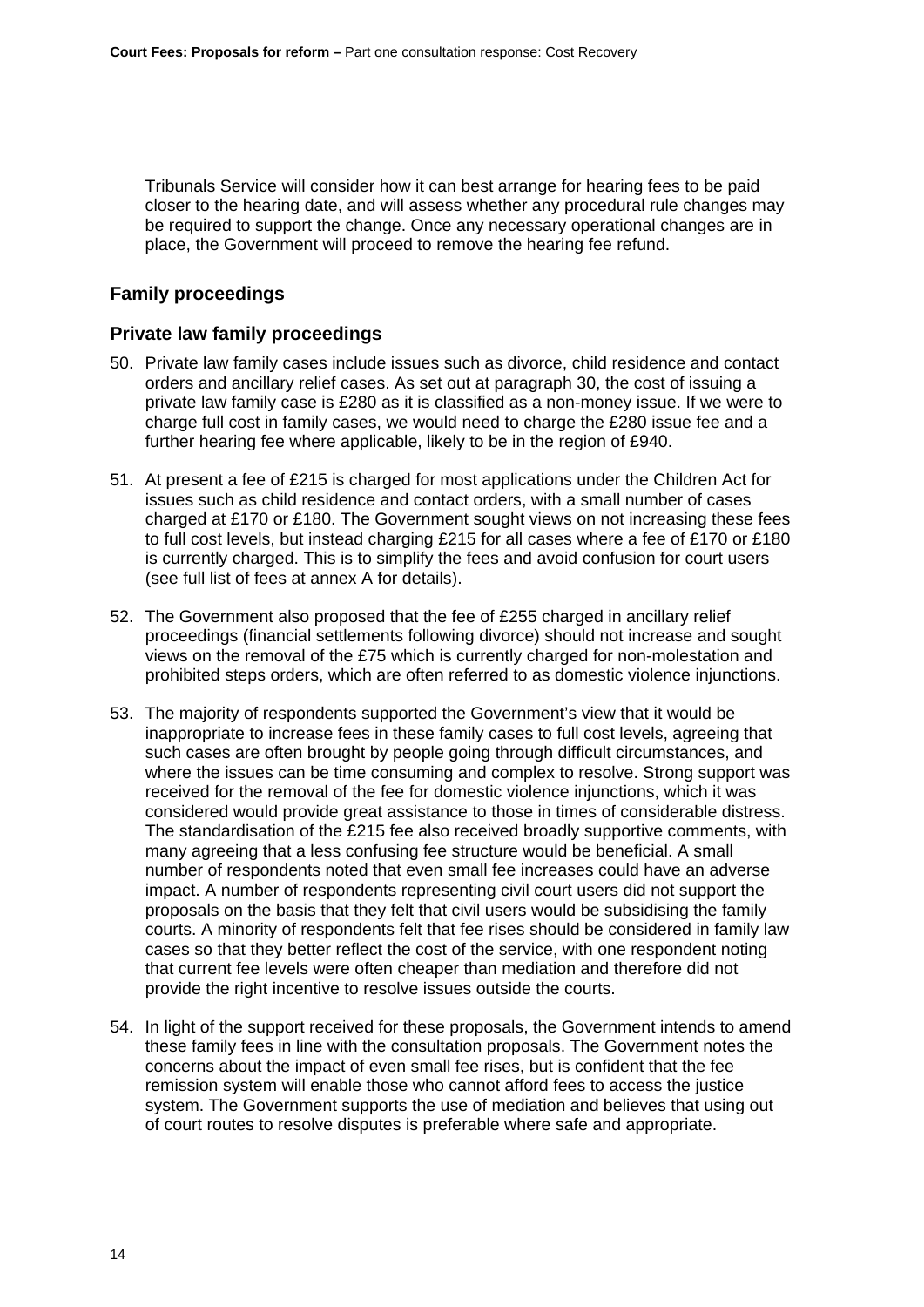#### **Public law proceedings**

- 55. The consultation sought views on the reduction of the fee charged in section 31 public law proceedings (care cases brought by local authorities) to a single fee of £2055 (in 13/14 prices). This fee represents the full cost of these proceedings under the new costing methodology and would replace the more complex current fee structure (£3320 issue, £2155 hearing, with a £1360 refund if the case is resolved at an early stage).
- 56. The change to a simpler single fee and the fee level was widely supported by those who answered the question, with the exception of some civil court users who repeated their objection to the methodology for apportioning costs in response to this question. In light of the support received for this fee change and the administrative advantages it provides both for the courts and for local authorities, the Government will press ahead with the proposed fee.

#### **Divorce**

57. The Government sought views on retaining the fee for a divorce petition at £410, which is above its cost of £280. As retaining this fee at its current level would involve charging above cost, and as part two of the consultation has proposed further increases to this fee, the Government has decided that this proposal falls more properly to be considered alongside the other enhanced charging proposals set out in part two of the consultation. As such, it will announce its intention regarding this fee in the part two consultation response, to be issued in due course.

#### **General applications**

- 58. General applications are additional processes that can be issued by a court user alongside a case. They are used widely across the civil court system and can be made at any time before or during the course of proceedings. Examples of general applications can include applications from parties to amend pleadings, to file further documents, to set aside judgments, to adjourn proceedings or an application to join additional parties to a case.
- 59. In line with its aim of simplifying fees as far as possible, the Government sought views on charging the same general application fees across the civil court system including in family proceedings where, in addition to general applications, applications are also made during proceedings under the Children Act. Those applications would currently attract the £215, £170 or £180 Children Act fee. The fees proposed were £50 (increase from £45) for an application made by consent or without notice, which usually do not require a hearing and £150 (from £80) for an application on notice, which usually require a hearing. The latter fee would also apply in Children Act applications made within proceedings. In 2013/14 prices the fees would be £50 and £155.
- 60. A significant majority of respondents who expressed a view supported the general application fee proposals and in particular the administrative benefits and simplicity brought by a unified fee in all proceedings. Some comments were received about the extent of the increase to the fee for an application on notice. For example, one respondent argued that this fee could be charged for simple applications, such as applications for adjournments to attend a medical appointment, which would be excessive. Applications on notice are charged a higher fee as it is anticipated that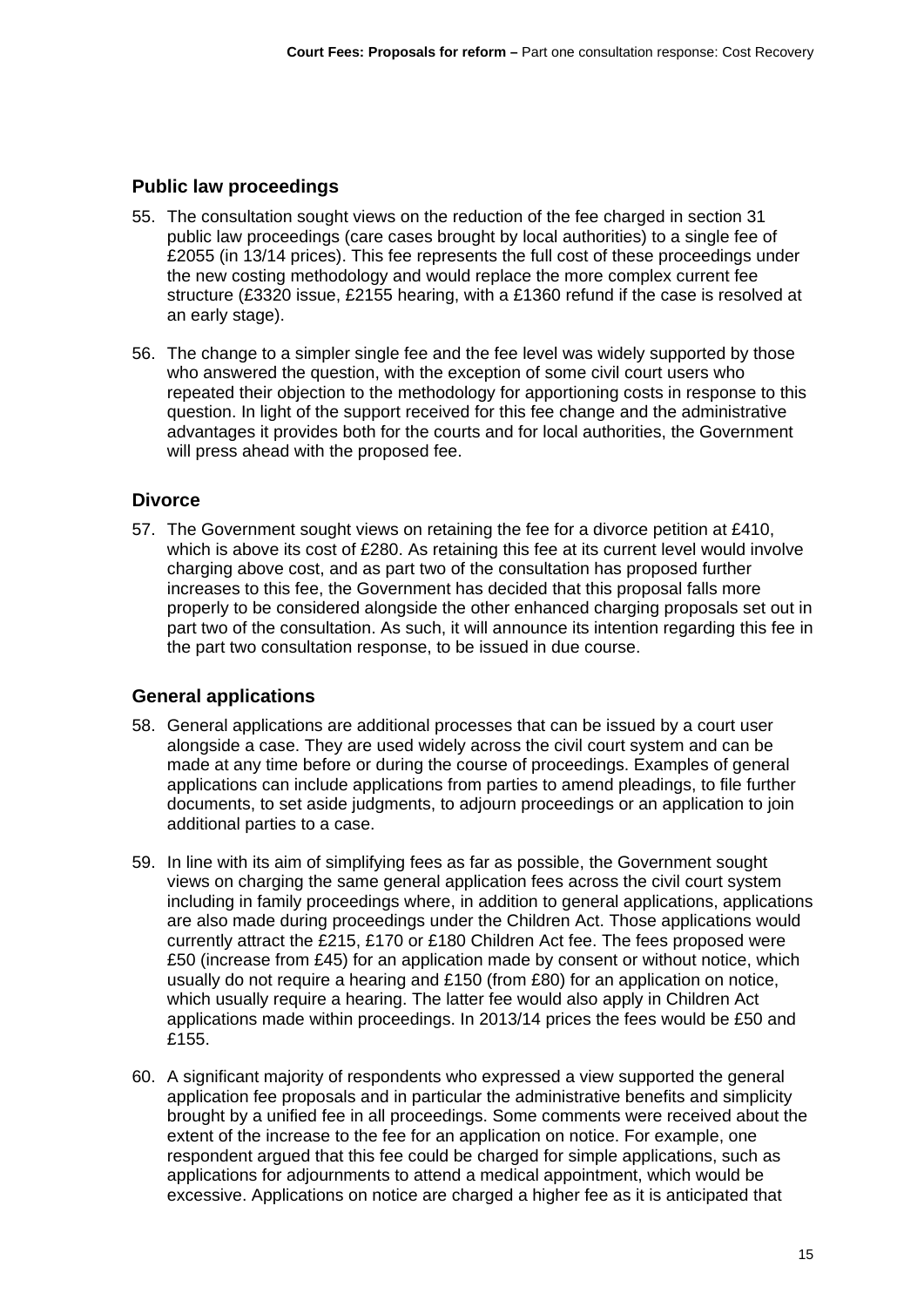they typically, although not always result in a hearing, and will therefore usually attract higher costs. In the case of the example given, where an application for an adjournment is made on medical grounds the expectation would be that an application could be made by consent and therefore attract the lower fee, if all parties consent to the adjournment. In family proceedings, the question of when an application under the Children Act is made within proceedings and when it constitutes new proceedings was raised as potentially confusing for applicants. The Government will ensure that its guidance for court users is updated to provide clarity on when the general application fee will apply.

61. Given the significant support in response to this proposal, the Government intends to proceed with the changes proposed to general application fees.

#### **Judicial Review**

- 62. The consultation sought views on increases to the fees charged in judicial review proceedings so that they better reflected the cost of those proceedings, proposing to increase those for an application for permission from £60 to £135 and from £215 to £680 for a hearing or oral renewal, with the hearing fee not charged where an oral renewal application is successful. The fees would be £140 and £700 in 2013/14 prices.
- 63. The proposals were supported by just under half of those who expressed a firm view on the basis that it was right that the fees should cover the cost of proceedings. Those in support felt that taxpayers should not be subsidising the cost of weak or frivolous claims and considered that the fees would ensure that those bringing judicial reviews had a more proportionate share of the financial risk of the proceedings.
- 64. Others felt that the proposed level might be too high. Those who opposed the fees were concerned that on their own, or when considered in light of other judicial review reforms<sup>[9](#page-18-0)</sup> they would deter applicants and thus be detrimental to the important function which judicial review provides as a check on the Executive. Of particular concern was the potentially inhibitive effect the proposals could have on judicial review as a key public law route to challenge decisions, noting that judicial review plays an important part in the system of checks and balances on the state and in holding the Executive to account. Some others opposed to the fee increases argued that the fees were too high, particularly for an oral renewal application.
- 65. The Government has considered the comments provided carefully and agrees that judicial review is an important part of the system of checks and balances, but believes it is right that those who bring claims should bear a proportionate amount of the financial implications of that decision. The Government's view is that the system of remissions will protect access to justice for individuals and believes that the fees proposed will be within the means of other potential claimants, for example, business or charitable organisations. Those whose claim succeeds would expect to recover their costs, including any fee paid from the losing body. However, the Government has noted the concern expressed about the level of the oral renewal fee. In order to

-

<span id="page-18-0"></span> $9$  'Judicial Review – proposals for further reform: the Government response' ([https://consult.justice.gov.uk/digital-communications/judicial-review\)](https://consult.justice.gov.uk/digital-communications/judicial-review) and 'Judicial Review: proposals for reform – Government response' (https://consult.justice.gov.uk/digitalcommunications/judicial-review-reform).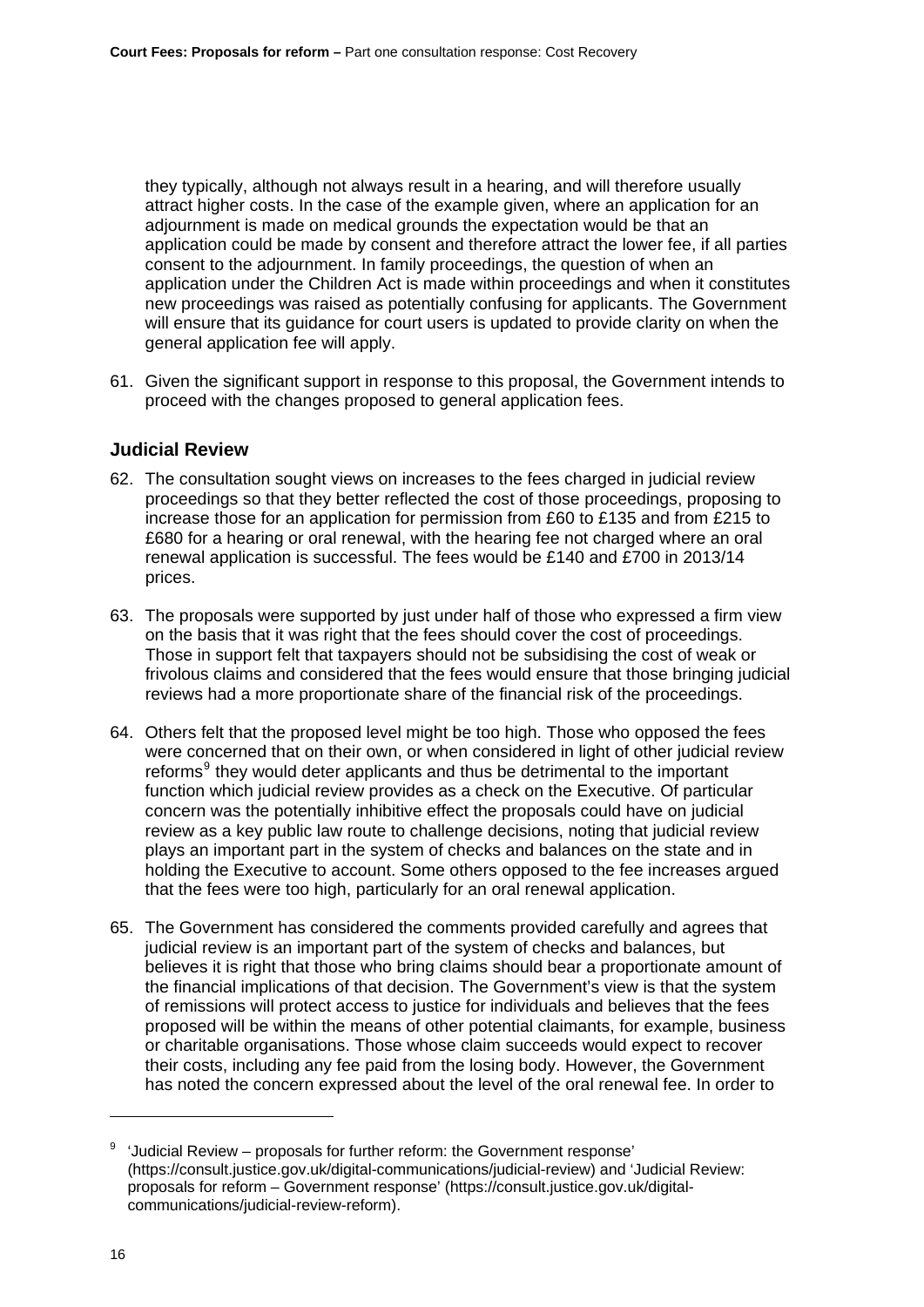address those concerns it proposes to charge £350 for an oral renewal, with a further £350 charged if permission is granted and the case proceeds to a hearing. This will mean that those found to have an arguable case will continue to pay no more than had permission been granted in the first instance, while lowering the cost of an oral renewal application.

#### **Probate**

- 66. Probate is the service whereby the courts give a person or persons the authority to administer a deceased person's estate, where the estate has a value of over £5,000 and does not concern jointly held assets. The consultation sought views on an increase to the fee for an application for grant of probate from £45 to £150, to reflect the cost of the service under the new costing methodology, while keeping the additional personal application fee of £60 the same. The probate fee would be £155 in 2013/14 prices.
- 67. A number or respondents suggested that higher fees should be charged for higher value estates, in proportion to their value. Several responses were received from probate practitioners, many of whom objected on the basis that the personal probate fee was not rising. They felt that it was unfair that those who used a legal representative, and therefore created less work for the probate registries, should face increases whereas personal applicants would not be paying more. This response misunderstands the proposals. A personal probate applicant pays the probate application fee plus the personal probate application fee. Therefore all applications for probate would be paying the increased fee. Those using a solicitor would pay £155, whereas those making personal applications would pay a total of £215.
- 68. Some respondents questioned the need for a fee rise when recent annual accounts had shown that probate fees were recovering the cost of the service. Others questioned the justification for fee rises against a perceived decline in the quality of the service provided.
- 69. The Government has considered the responses carefully. As set out in paragraph 29 the fee change is necessary to recover the costs of the service following the change in costing methodology. The Government has noted the suggestion that probate fees should rise according to the value of the estate, but as one of the objectives of the consultation is to simplify fees, it does not feel that introducing a more complex fee structure aligns with that goal. Many of the objections to the fee rise appear to have been made based on a misunderstanding that personal applicants would not be paying higher fees. In all the circumstances the Government considers that it is appropriate to press ahead with the proposed rise, to ensure that the fees meet cost. Fee remissions are available for those who are unable to afford fees, and in many instances the fees will be met from the estate of the deceased.
- 70. A response to the consultation also noted that the fee for a copy document of £10, which was set out in annex A of the consultation, was not matched by the probate standing search fee, which is £6. All searches include the provision of a copy of the document, and it was pointed out that if the standing search fee did not match the fee for a copy document users could request a search in order to obtain a copy document at a lower price. The Government considers that having the standing search fee at a lower level to the fee for a copy document would indeed have this unintended consequence and as a result will increase the standing search fee to £10.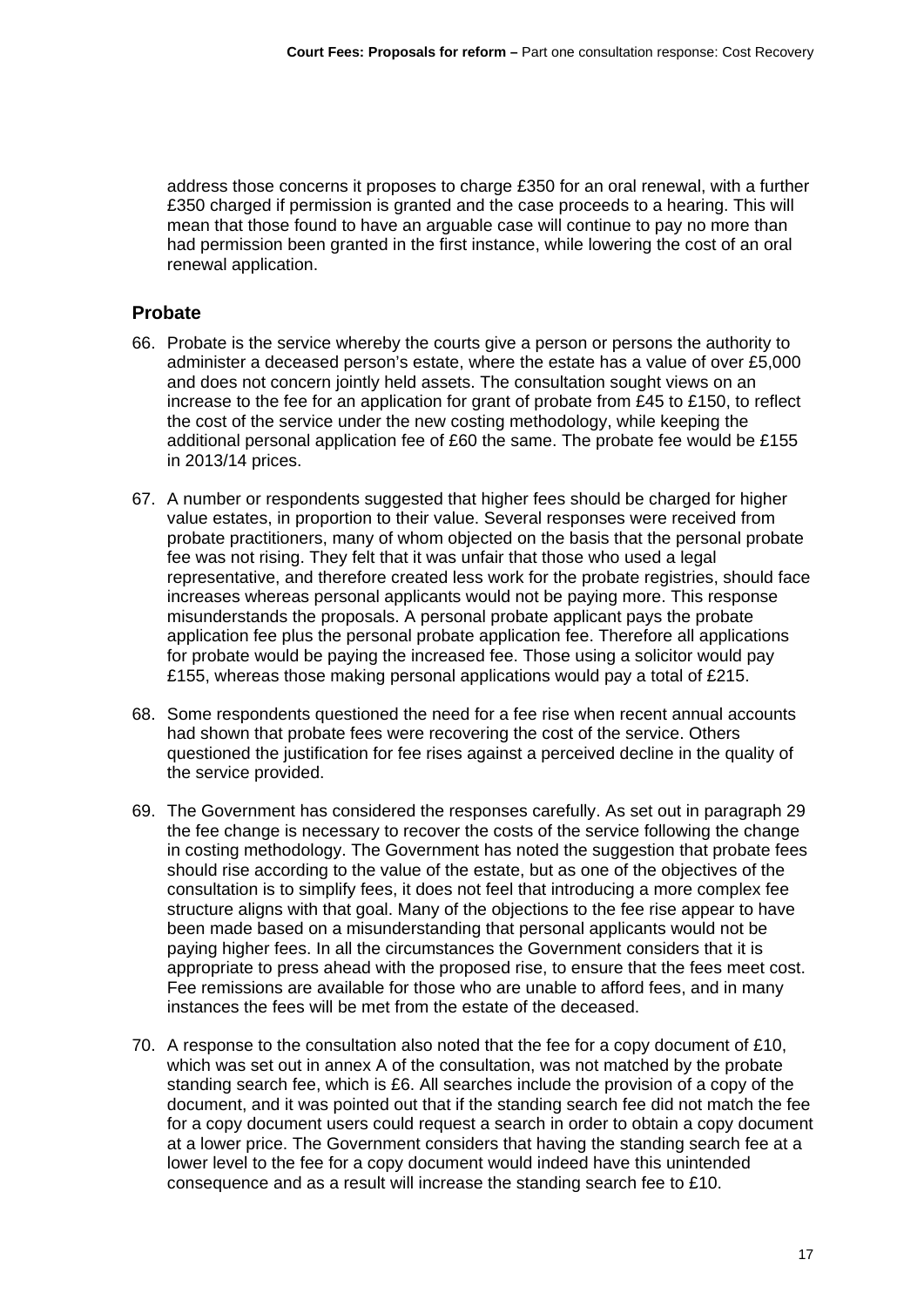71. The Government recognises the need for the courts to continue to review and improve the service they provide. To that end, the Probate Service has changed some of its processes as part of its ongoing modernisation process to meet the changing needs of its customers and in order to look for more efficient ways of working. Following consultation with probate practitioners the service reinstated the sealing of grant copy wills in January 2014. Last year the Probate Service issued 261,000 grants of representation. In total 161,000 of those grants were issued to probate practitioners of which 98.7% were issued within the target of 7 working days. Performance data for personal applications has also remained high at 97.6% issuing within the 8 week target.

#### **Court of Appeal (Civil Division)**

- 72. The consultation paper proposed charging fees for the Court of Appeal at below full-cost levels. The Government set out plans to increase the fees for permission to appeal from £235 to £465 (£480 in 2013/14 prices), and for hearing fees from £465 to £1,090. The Government reasoned that charging fees at their full cost-level (approximately £850 for permission to appeal and £11,230 for a hearing) could discourage some from accessing the Court of Appeal and therefore considered it inappropriate to charge the full costs of these proceedings to those who use it. The Government also proposed to introduce a charge for a renewed application for leave to appeal in Court of Appeal of £1,090 with no further hearing fee charged if leave to appeal is granted.
- 73. The consultation also sought views on introducing fees for some processes in the Court of Appeal where they are currently not charged. To better reflect the cost to the court service of processing an additional application, applications made with an appellant's notice or by way of an application notice, the Government proposed to introduce a fee of £465 (equal to the fee charged for the permission to appeal). The Government also proposed to introduce the standard fee of £50 or £150 (£155 in 2013/14 prices) for general applications.
- 74. Approximately forty per cent of respondents offered a firm view on the proposals. There was considerable support for the Government's proposal not to charge full cost for the proceedings. Those respondents who supported the proposed fees noted the current ease in which litigants in person proceed to the Court of Appeal and expressed the view that the fee may discourage unmeritorious claims. Setting the fee at below full-cost recovery while increasing it was also noted amongst some respondents as proportionate and unlikely to affect access to justice compared to the actual full-cost level.
- 75. A number of respondents expressed the opposing view that the fee levels proposed could discourage appeals and therefore restrict access to justice. Some parties noted that, while they supported the introduction of a fee for a renewed application for leave to appeal, they felt that the £1090 hearing fee was excessive, with the Senior Judiciary suggesting that the fee should be split so that half was paid for a renewed application and the other half if a hearing was granted. Others noted that the proposed fee of £465 for additional applications would be excessive in certain types of cases, for example when an application for an extension of time was made. Other respondents suggested that if the general application fee were to be applied, it would be helpful to be clear about the type of cases that would attract this fee rather than the additional application fee.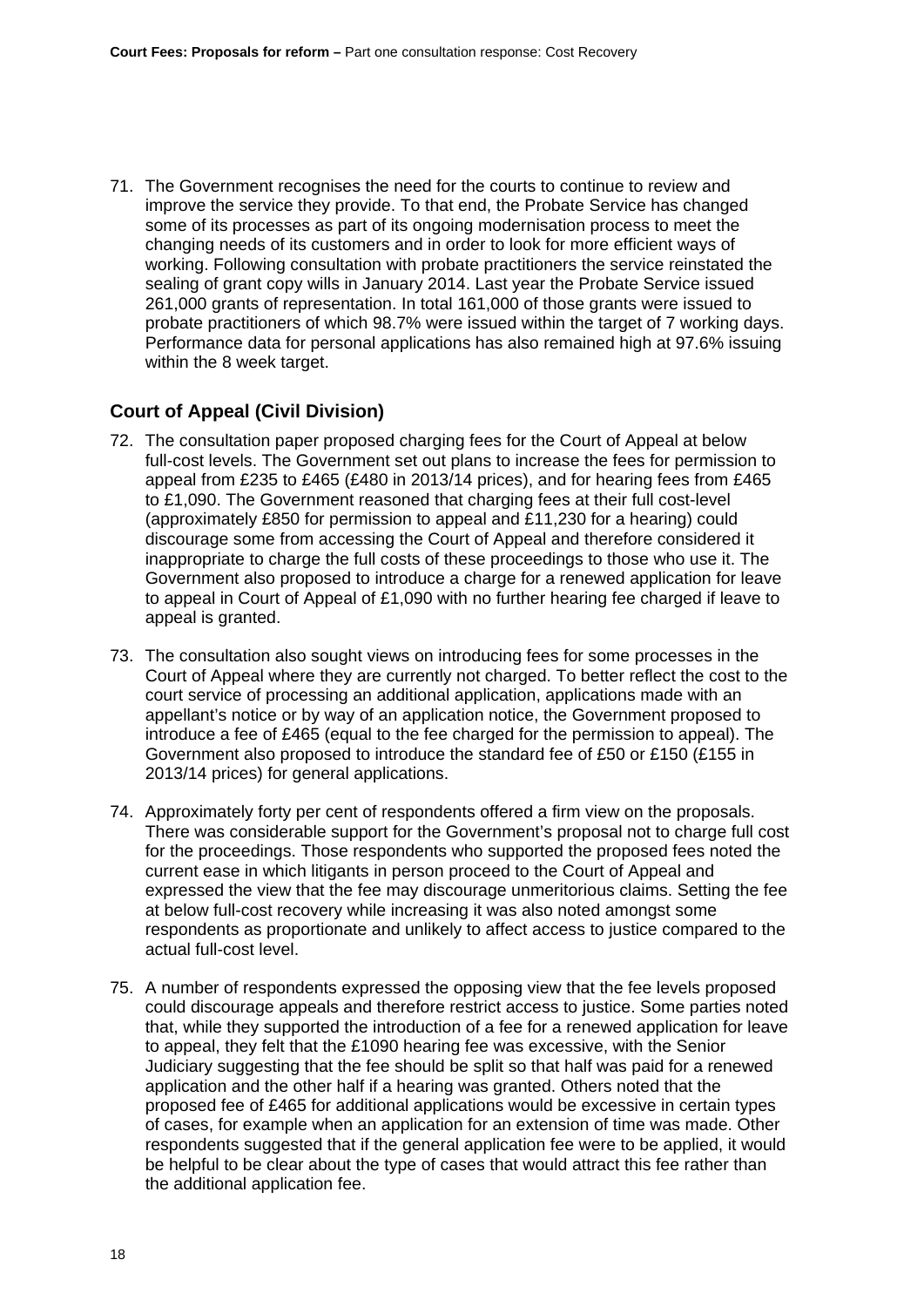- 76. After careful consideration of all the responses received, the Government has decided to maintain the fee level at below full cost for both applications and hearing fees to the Court of Appeal. The Government has noted the comments received regarding the extent of the proposed fee rise, but believes that the fees proposed for an application for permission and a hearing are proportionate, particularly when compared with the cost of the proceedings. The hearing fee proposed matches that charged for multi-track hearings in the civil courts and the Government can see no reason why significantly more costly Court of Appeal hearings should attract a lower fee. The fee remission scheme will be available for those unable to afford the fee and those with successful claims could expect to recover their fees as part of any cost awards.
- 77. While the Government considers that the £480 permission fee should be charged for most additional applications, it agrees that this fee would be excessive for applications for extensions of time, and instead proposes to charge the lower general application fees in such cases (see table below). Having taken into account the comments provided, the Government also proposes to charge only half of the hearing fee for a renewed application for leave to appeal (£545) with the remaining half charged if permission is granted. This will ensure that those cases where permission is granted following a renewed application will pay no more than had permission been granted at first instance. Introducing a fee for this process ensures that those who bring such applications think carefully about the merits of their case before doing so.
- 78. The Government remains of the view that a fee should be charged for general applications made in the Court of Appeal in line with other courts. In order to provide clarity on when the fee would apply, it has sought to define the list of what is considered a general application in the Court of Appeal. Under the new proposals, a fee of £50 will be incurred if the applications (see table below) are without notice or by consent and a fee of £155 will be incurred where an application is made on notice or involves an oral hearing.

|                                          | Fee without notice or<br>where the application |               |
|------------------------------------------|------------------------------------------------|---------------|
|                                          | is made by consent                             | Fee on notice |
| Applications to amend the appellant's    | £50                                            |               |
| notice at permission to appeal stage     |                                                |               |
| Applications to amend the respondent's   | £50                                            | £155          |
| notice                                   |                                                |               |
| Applications to approve consent order    | £50                                            |               |
| Adjournment requests                     | £50                                            | £155          |
| Request for a hearing before a Master    |                                                | £155          |
| or Deputy Master following the dismissal |                                                |               |
| of a case on the papers                  |                                                |               |
| Application for extension of time        | £50                                            | £155          |

#### **Court of Protection**

79. The Court of Protection is a specialist court which makes specific decisions, or appoints other people to make decisions, on behalf of people who lack the capacity to do so for themselves.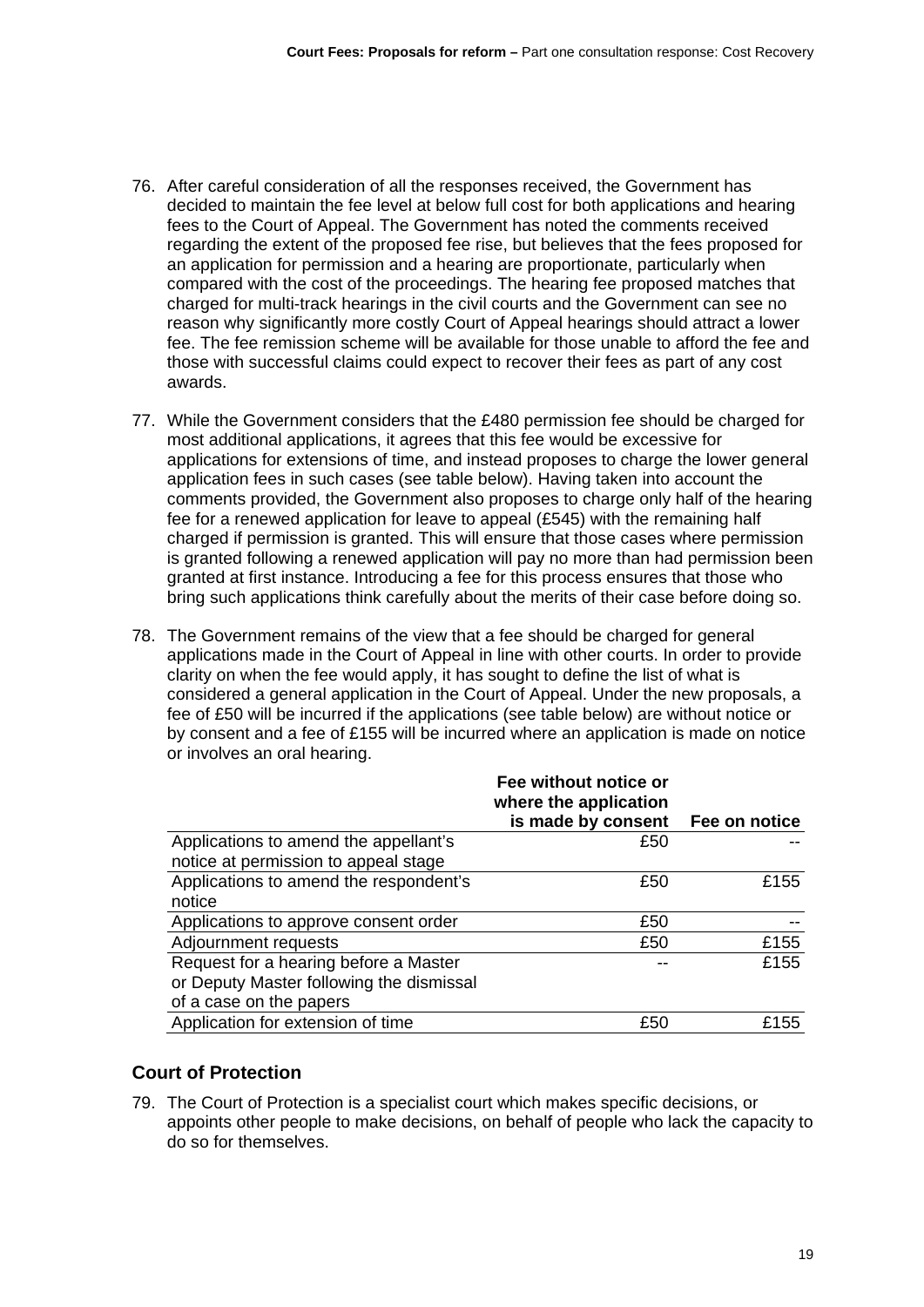- 80. The Government sought views on revising the fee-charging structure to reflect the differing levels of complexity in applications made to the court, replacing the single application fee of £400 with a lower fee of £220 for a simple application, (which would generally be dealt with by authorised court officers) but retaining the current fee for other applications (more likely to involve judicial input). It also proposed the extension of the higher application fee to applications made objecting to the registration of Enduring or Lasting Powers of Attorney. Those fees would be £410 and £220 in 2013/14 prices. The £500 hearing fee would be retained in all cases, but the consultation proposed that it should be charged in advance of the hearing to align with practice across all other courts, rather than after the final order as at present. This fee would be £515 in 2013/14 prices. Finally, the consultation proposed that the general application fee be introduced in this court to align with practice across other courts.
- 81. The proposed lower fee of £220 for simple applications received strong support, with many respondents feeling that this better represented the nature of such cases. A number of respondents highlighted the need to provide a clear definition of a "simple" application to provide clarity for users.
- 82. The proposal to charge the hearing fee before the hearing also received a favourable response from many who noted the simplicity that this would provide. Those who objected did so on the basis that it may not be until after an order is made by the court that a party has access to the funds to pay the fee, perhaps from the finances of the protected person who is the subject of the case.
- 83. Those in favour of the proposal to charge fees for objections to the registration of Enduring or Lasting Powers of Attorney noted that the fee would help prevent "fishing" exercises. However, many respondents opposed the fee on the basis that in many instances, an individual may be duty bound to object or intervene in the interests of the protected party and should not face a fee for doing so as this may act against the interests of the vulnerable individuals that the court is there to protect. In a similar vein, although there was some support for general application fees, many expressed a concern about their impact, particularly on litigants in person who may be unfamiliar with court processes and therefore find themselves subject to additional fees during the course of proceedings.
- 84. The Government is mindful of the fact that the Court of Protection deals with cases involving some of the most vulnerable members of society and the need to ensure that any fee structure does not deter applications that need to be made or that they do not otherwise inhibit the work of the court.
- 85. In light of the support received, it will press ahead with the introduction of a lower fee for simple applications. The table below sets out how a simple application will be defined in future and therefore which cases will attract the lower fee. It will also introduce the £410 application fee for objections to the registration of Enduring or Lasting Powers of Attorney. While noting the comments regarding the paramount importance of ensuring that concerns are raised to the Court, the Government considers that the availability of the fee remission scheme will mean that those unable to afford fees will still be able to bring a case. This, coupled with the fact that under the current Court of Protection Rules the general rule is that in property and financial affairs matters costs are paid from the protected person's (P's) estate will minimise any disincentive not to come to court.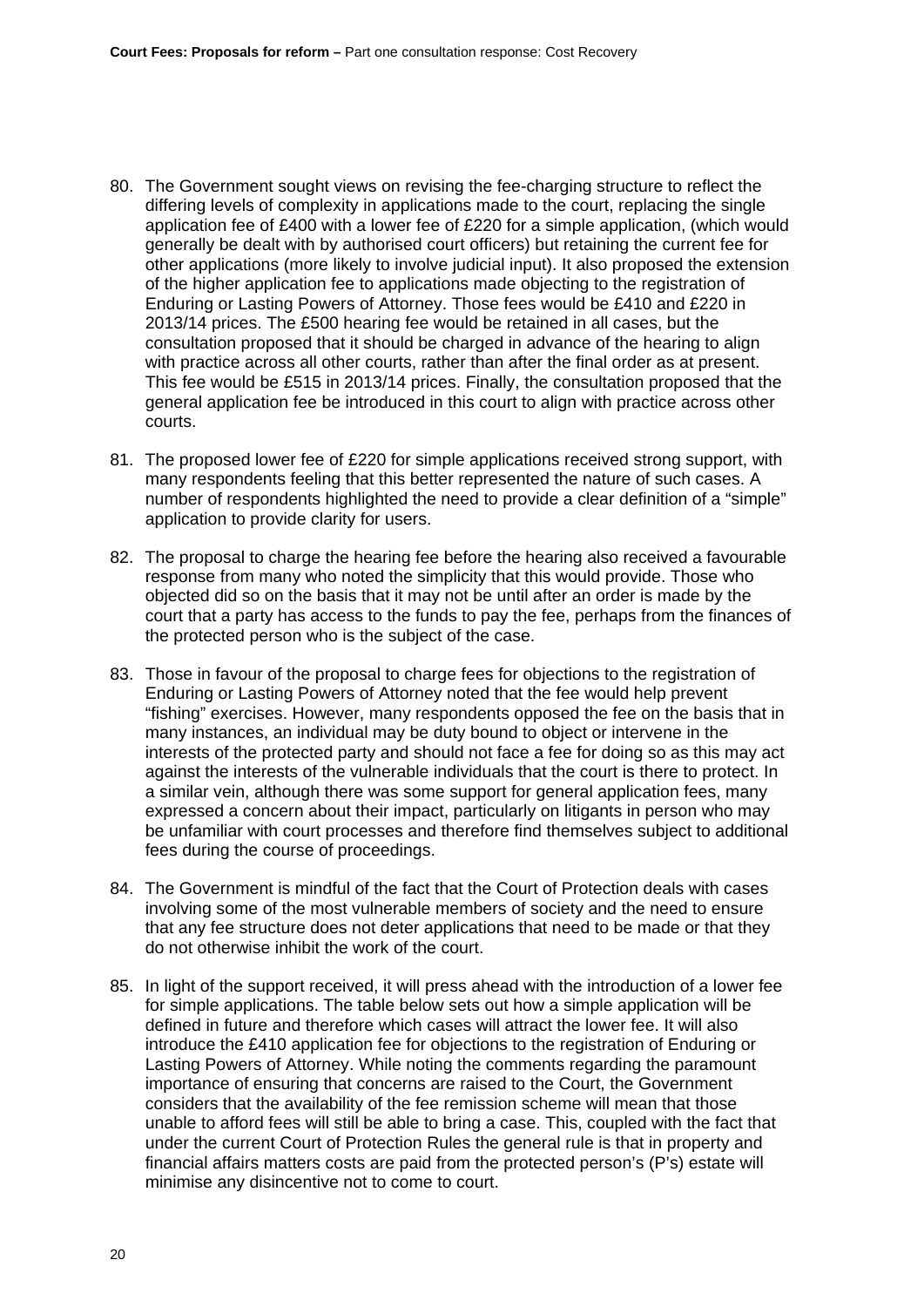- 86. The Government will also press ahead in moving the hearing fee payment point to before the hearing on the basis that this fee is often not recovered when requested after the order is made. While many supported this, the Government has noted the concerns about the ability of a person acting on behalf P to find the funds, particularly as they may not have access to P's finances until after an order is made. However, the remissions scheme in the Court of Protection contains special features which enable a remission application to be made either on the basis of P's financial circumstances, or that of the applicant, depending on the type of case being sought. If an applicant is unable to apply on their own details but cannot access P's affairs, they may, instead, apply for a remission under the exceptional circumstances provision. The fee remission scheme in the Court of Protection also enables a fee to be refunded up to three months after the final order, meaning that if a fee would have been granted on the basis of P's circumstances, it can be refunded once the applicant has access to P's financial affairs. Taking all of these factors into account, the Government does not consider that moving this fee charging point will inhibit applications to the court.
- 87. The Government will also introduce fees for general applications within the court but will only charge the lower £50 fee for all such applications in response to the concerns raised about the introduction of the fee. In response to some of the points raised in the consultation response, we have considered that it would not be appropriate to charge a general application fee in all circumstances. Respondents will be aware of the continuing work relating to transparency in the Court and for this reason it is not considered appropriate to charge a fee for applications relating to hearings under Rules 90, 91 and 92. Neither do we consider it appropriate to charge a fee in relation to applications where P ceases to lack capacity. Paragraph 88 below sets out the specific types of applications where the fee will not be applied.

#### **Applications where the £410 would be applicable**

- Application relating to statutory wills codicils settlements and other dealings with P's property (practice direction 9D)
- Applications relating to the registration of lasting powers of attorney
- Applications relating to the registration of enduring powers of attorney
- Applications relating to the use or operation lasting powers of attorney
- Applications relating to the use or operation enduring powers of attorney
- Applications for permission
- Applications relating to P's personal welfare
- Applications made under section 21A of the Mental Capacity Act (Deprivation of Liberty Safeguards)
- All other originating applications
- Appeals against a decision of the court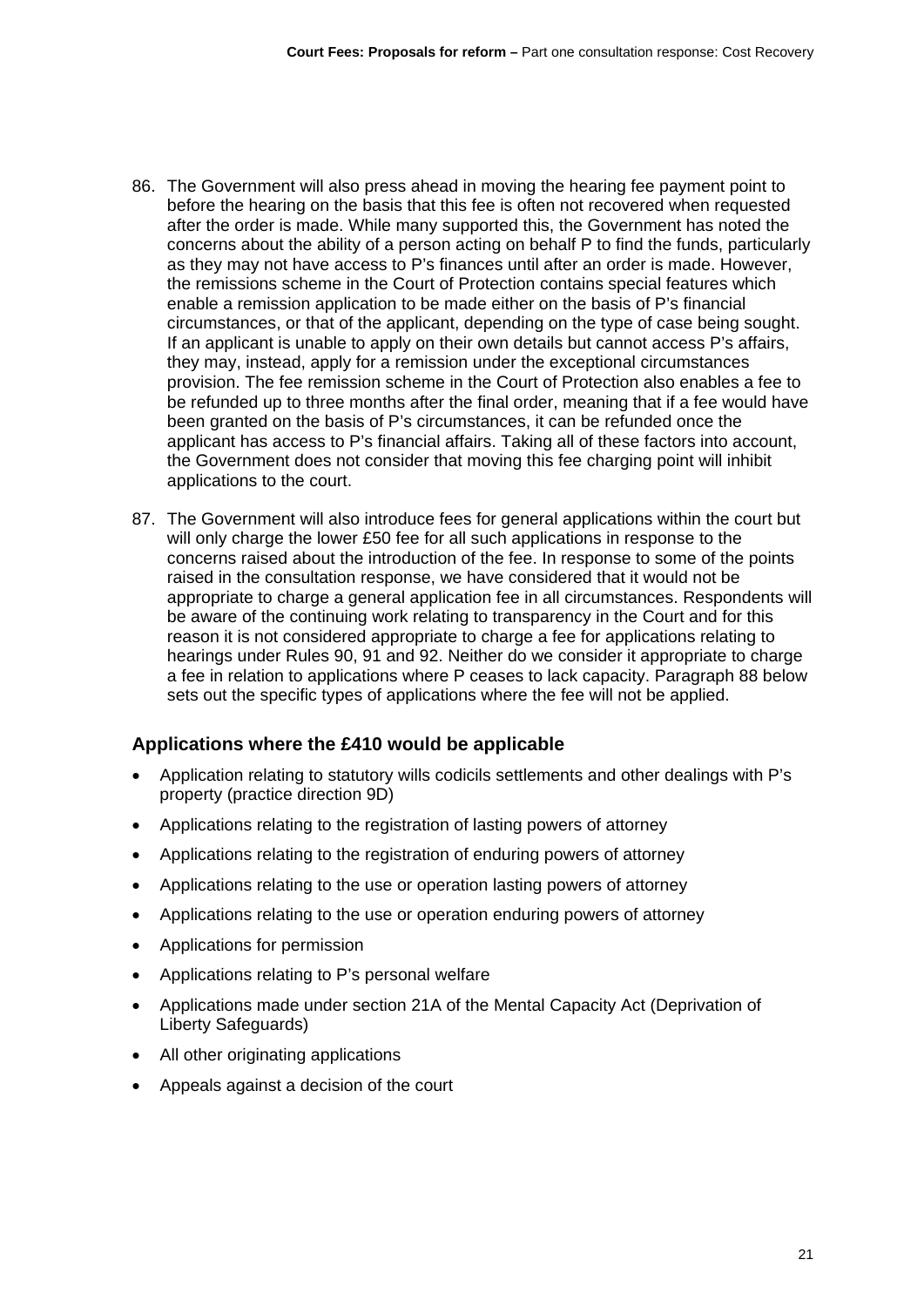#### **Applications where the £220 fee would be applicable**

- 88. The simple application fee would be charged in those applications relating to the appointment of a property and affairs deputy, applications where the deputy was applying for additional powers and New Trustee applications. These applications are usually non contentious, do not require judicial time and are dealt with by Authorised Officers of the Court, who are civil servants experienced in Court of Protection matters. Property and Affairs applications account for 94.5% of the court's work.
	- Application relating to property and affairs including an application to appoint a deputy for property and affairs
	- Application by currently appointed deputy relating to the deputy's powers and duties in connection with making decisions in relation to P's property and affairs
	- Applications to appoint or discharge a trustee (practice direction 9G)

#### **Part 10 Applications – Applications within proceedings**

89. No general application fee will be charged in the following circumstances:

- Applications relating to Hearings in accordance with Rules 90, 91 or 92 of the Court of Protection Rules
- Applications relating to the transfer of P's property under the control or ownership of another person when 'P' ceases to lack capacity
- Applications relating to the appointment of a litigation friend for 'P' or a protected party
- Applications relating to reconsideration of a court order made without a hearing or without notice to any person

#### **Civil Magistrates' Court Fees**

90. The consultation set out that the fees currently charged for civil matters in the Magistrates' Courts were at full cost recovery and did not propose any amendments. No comments were received in relation to Magistrates' fees and the fees will therefore simply be subject to the update to 2013/14 prices.

#### **Enforcement**

91. As set out in the consultation, due to ongoing changes in enforcement processes and the fact that some enforcement processes are undertaken by enforcement officers in the criminal courts, the Government will undertake a separate review of the costs of enforcement processes and its fees. Those fees will therefore remain unchanged.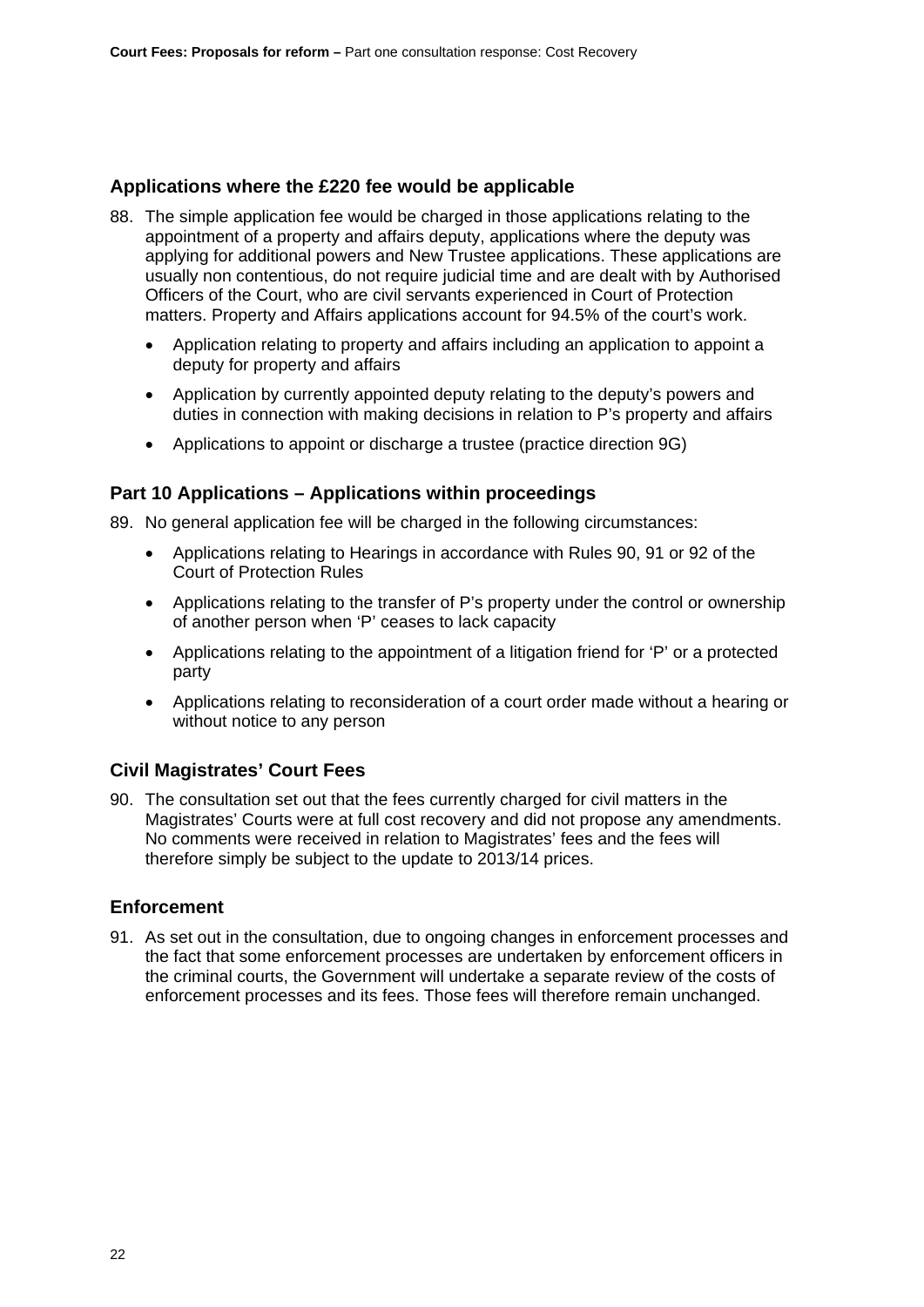### <span id="page-25-0"></span>**Next steps**

- 1. The Government intends to introduce the fee changes set out in this consultation response by way of Statutory Instrument under the negative resolution procedure. The SI will be laid to come into force on 22 April 2014, to align with the introduction of the Single Family and County Court.
- 2. Changes to fees in the Court of Appeal will not be implemented on this date as procedure rule changes are required before their introduction. They will therefore be amended once the necessary rule changes are in place. The Court of Protection fee changes will be also be made after 22 April to ensure that we properly reflect the nuances of the fee changes proposed in the fees order and public guidance. As set out in paragraph 48 above, any change to the system of hearing fee refunds will be implemented at future date.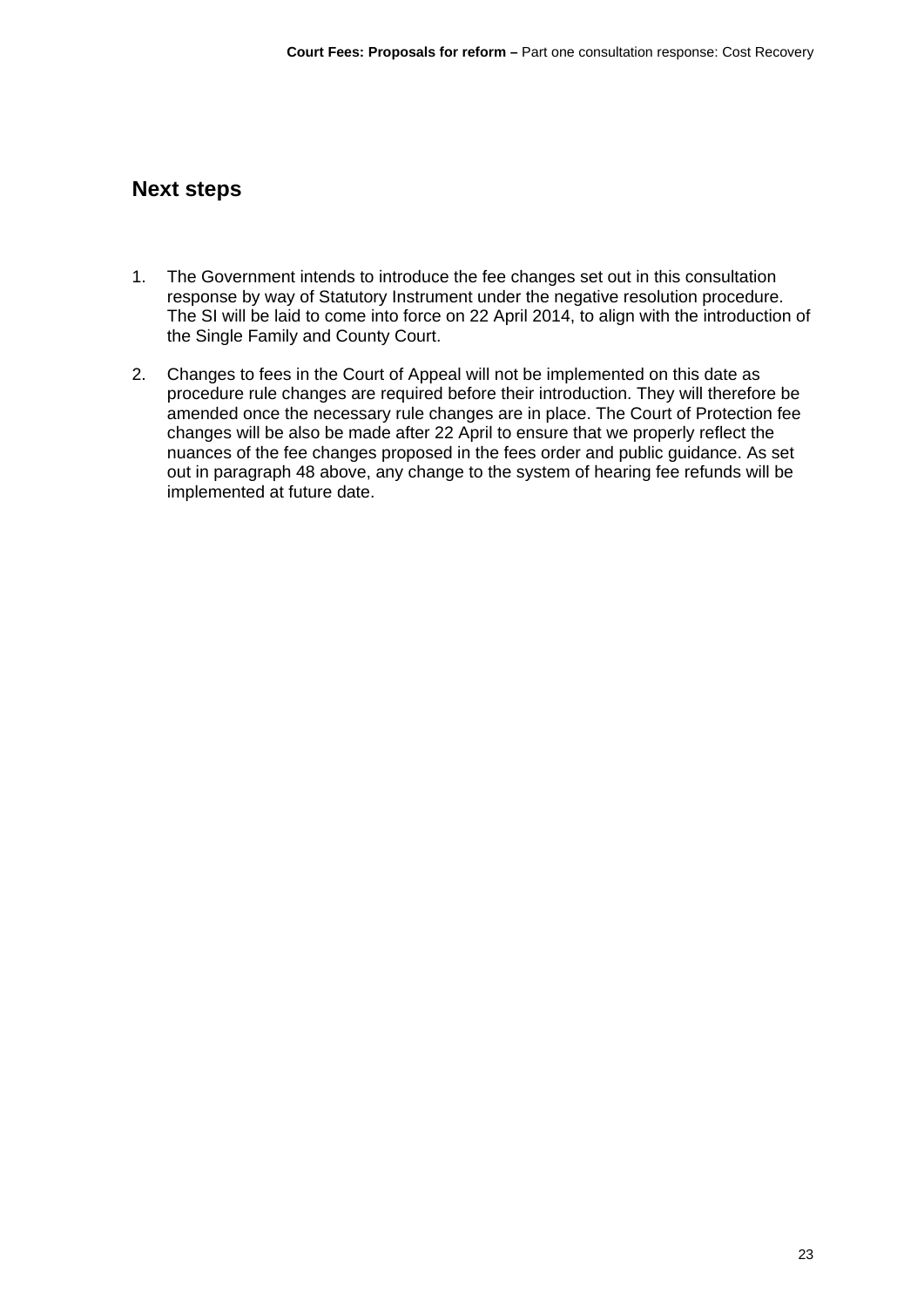## <span id="page-26-0"></span>**Responses to specific questions**

A total of 162 responses to the consultation paper were received. Of these, around one third were from solicitors, law firms or barristers, with a further 29 from legal representative bodies. Smaller volumes of responses were received from the judiciary and its representative bodies (12), the voluntary sector (5), the public sector (10), business (6), the mediation and arbitration sector (4) and representative groups (4). A list of respondents is attached at **annex C**.

#### **Question 1: What do you consider to be the equality impacts of the proposed fee increases (when supported by a remissions system) on court users who have protected characteristics? Can you provide evidence or sources of information that will help us to understand and assess those impacts?**

#### *Note – the answers to this question respond to both the cost recovery and the enhanced charging proposals*

- 1. Of the 162 respondents to the consultation, 76 offered a response to this question with the remaining 86 offering 'No Comment', 'No Answer', or leaving responses blank. Of the 76 responses, 39 believed that either the remission system was not adequate enough to support the proposed fee increases or the increase would inhibit access to justice commenting that:
	- They would inhibit access to justice especially for those who are on the margins of qualifying for remission;
	- Fee increases would prove to be a disincentive to those that struggle to pay the current fees;
	- The remission system is already too complicated to navigate for many users.
- 2. For example one legal representative body noted:

"The major concern about fee increases is that many people will not be able to afford court proceedings but will not qualify for remissions."

3. A voluntary representative body highlighted:

"The increase in fees, coupled with the impact of the legal aid reforms, will hit people with mental health problems particularly hard [...] These proposals will have a disproportionate impact on people with mental health problems, who are more likely to be living on low incomes."

4. Another legal representative body noted:

"The fee remission scheme is already cumbersome and difficult to comply with especially for those with learning disabilities and no legal aid is available for this type of issue."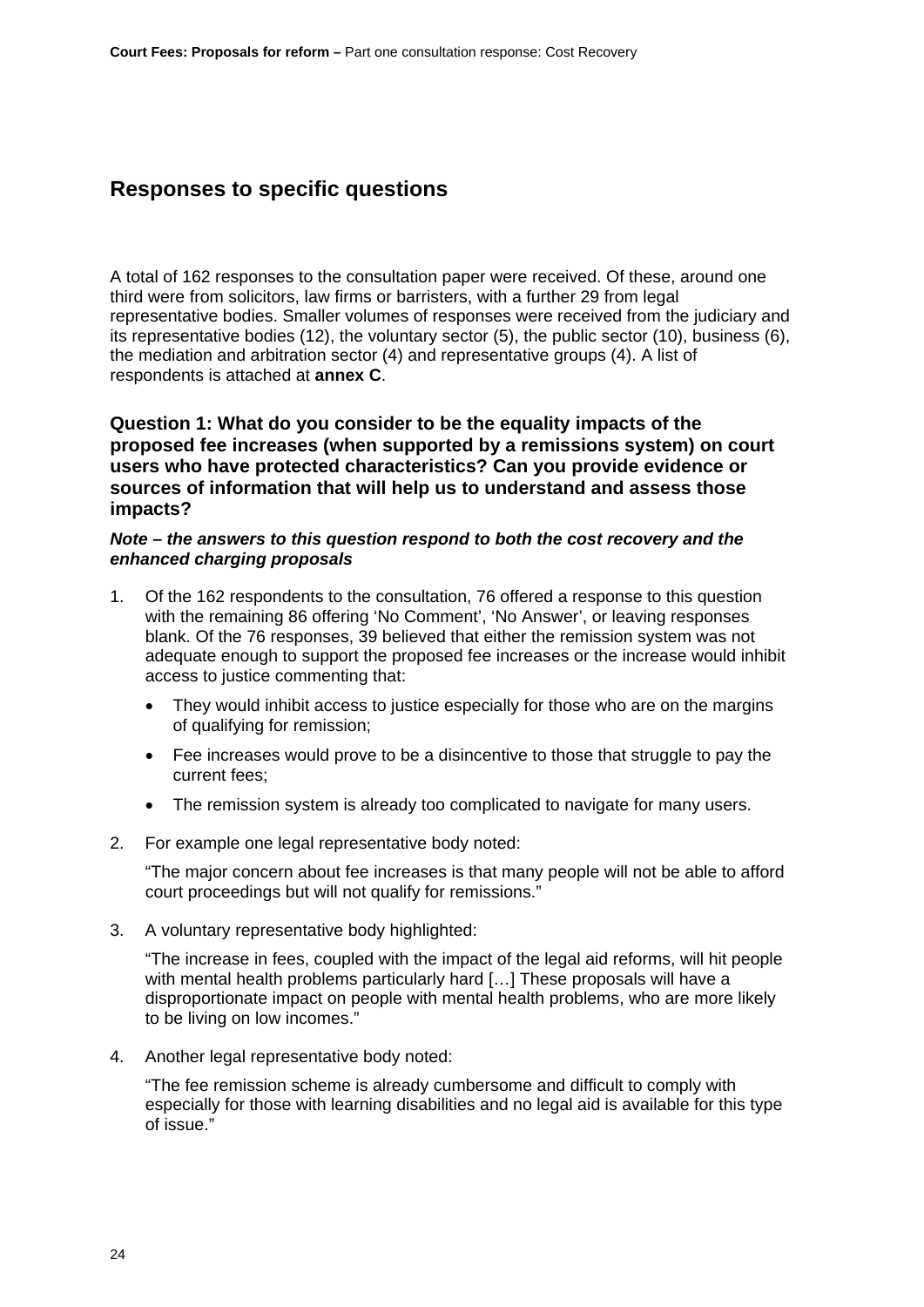- 5. The following court users with protected characteristics were cited amongst respondents to be negatively impacted by the increase of fees:
	- Those with Mental Health issues;
	- Immigrants:
	- Users on low to medium income;
	- The disabled.
- 6. Others who commented more positively in relation to the equality impacts noted that:
	- The equality impacts were acceptable;
	- A fair remissions scheme would address any equality impacts;
	- The equality statement correctly identifies the equality impacts of the policy.
- 7. For example, one association noted:

"It appears that (when supported by a remission system) there should be very little impact on equality for Court users from the proposed Court fee increases."

8. Another respndent noted:

"We cannot see any equality impacts whatsoever."

9. With a further noting

"The [body] cannot see any circumstances in which the proposed fee increases would have any inequality impacts when supported by the fees remissions system".

#### **Question 2: Do you agree with the premise of a single issue fee of £270 for non-money cases?**

- 10. We received 160 responses to this question. 42 respondents agreed with the premise of a single issue fee of £270 for non-money cases. 37 respondents disagreed with the proposal; while 81 offered no firm view. Those in support of the proposals commented that:
	- A single fee would make it clearer to court users, simplify the process and reduce administrative burdens;
	- Having one set fee is much more straightforward and will prevent court staff repeatedly answering questions about fees from court users. The proposals would be appropriate for a standard fee to be charged to reflect shared costs.
- 11. For example one law firm noted:

"£270 does not seem unreasonable in the circumstances, in particular in light of the need to increase the Courts' income, and is not so high that it should limit access to justice or encourage parties to litigate in other jurisdictions where a choice of forum applies."

12. A solicitor noted:

"That it is financially necessary for those using the civil court system to contribute to the cost of the service where they can afford to do so. We also accept that where possible that contribution should be linked with the value of the claim. In a non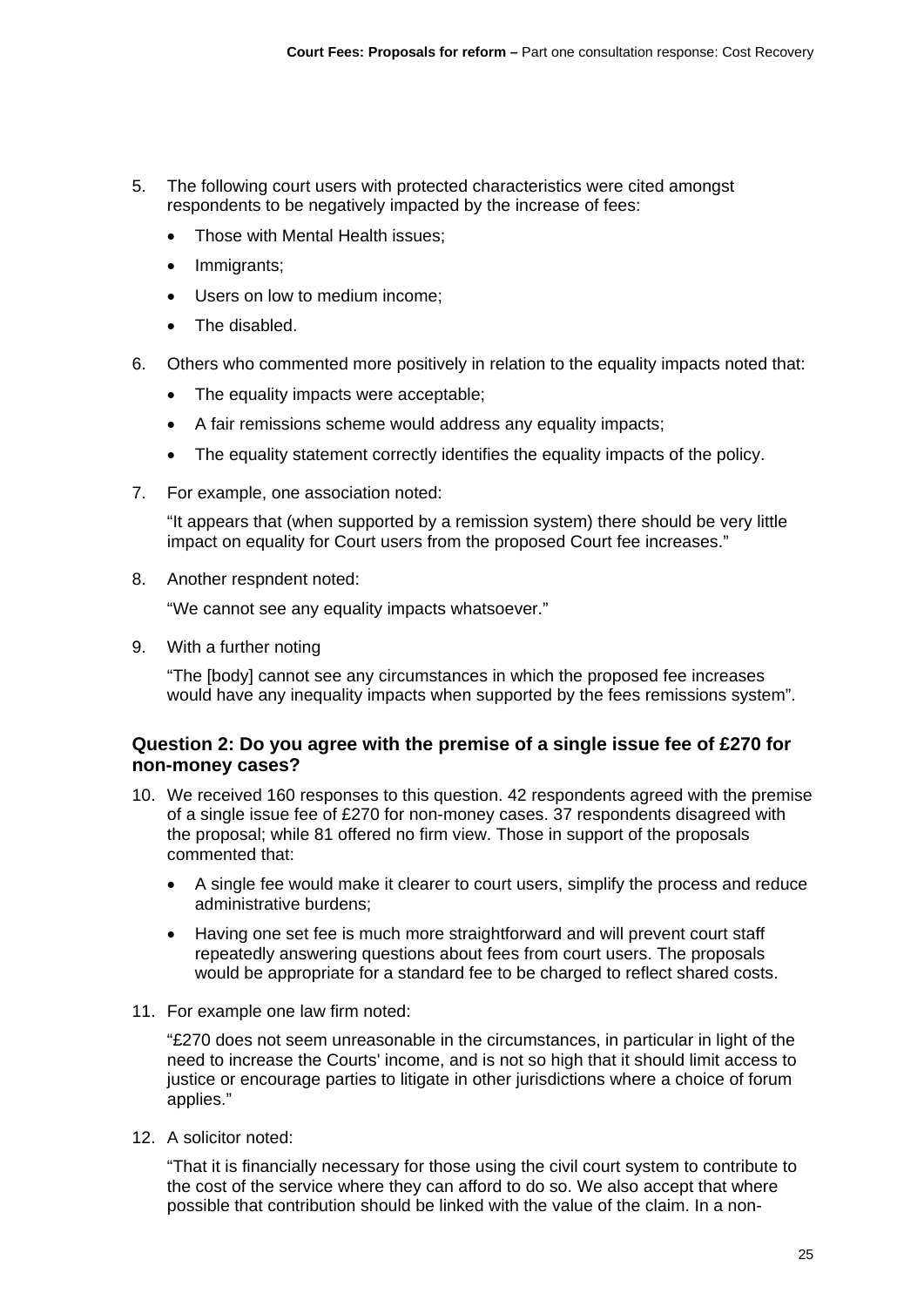monetary claim however, it is impossible to place a value on the importance of the matter to a claimant. What price can be placed on the importance to a claimant of an application for access to a child, for example? For this reason, we agree that a standard fee for all non-monetary cases is a sensible proposition. Further, we consider the proposed fee of £270 to be appropriate in these circumstances."

13. A solicitor also noted:

"There appears to be no reason to oppose the proposed single issue fee of £270 for non-money cases. This makes calculation of costs for a Claimant when considering the issue of claims of a non-money nature clear, and would, hopefully, prevent the wrong fee being sent to the Court in error, causing possible waste of Court time and resources in returning the fee and/or Proceedings."

- 14. The 37 respondents who disagreed with the proposal argued that:
	- The proposal would be a substantial increase from the current fee;
	- There should be a scale of fees so that those with more complex or more valuable cases pay more on issue than those with low value cases;
	- The proposal could be a potential barrier to access to justice
- 15. For example, a business representative noted:

"We would argue that the flat £270 fee is excessive for a possession claim. Furthermore we do not believe that a one fee fits all approach is appropriate."

16. A judge noted that:

"There is a proposal to raise possession claim fees. The current procedure required to secure an order is streamlined and straightforward and there would a real argument that any substantial increase in the fees payable to secure the order would be disproportionate to the actual cost to the court service so as to amount to a penalty. Increasing fees for rent possession claims would have a serious effect on social landlords who bring the overwhelming majority of such claims. Increased fees will also increase both public and private landlords' losses since most proceedings are brought for rent arrears."

17. A voluntary body noted:

"We do not agree with a standard issue fee at full cost as this has a proportionate effect on our beneficiaries who are more likely to be on low incomes and who may wish for example to apply for orders for reasonable adjustments and declarations in disability discrimination claims but will not necessarily qualify for fee remission.

It is essential that the system protects the fundamental principles of equality of arms and the Government's stated intention to "ensure that access to justice is protected."

**Question 3: Do you agree with the proposed fee levels for money claims? In particular, do you agree with the proposal to charge the same fee for claims issued through the Claims Production Centre that would be charged for applications lodged online?**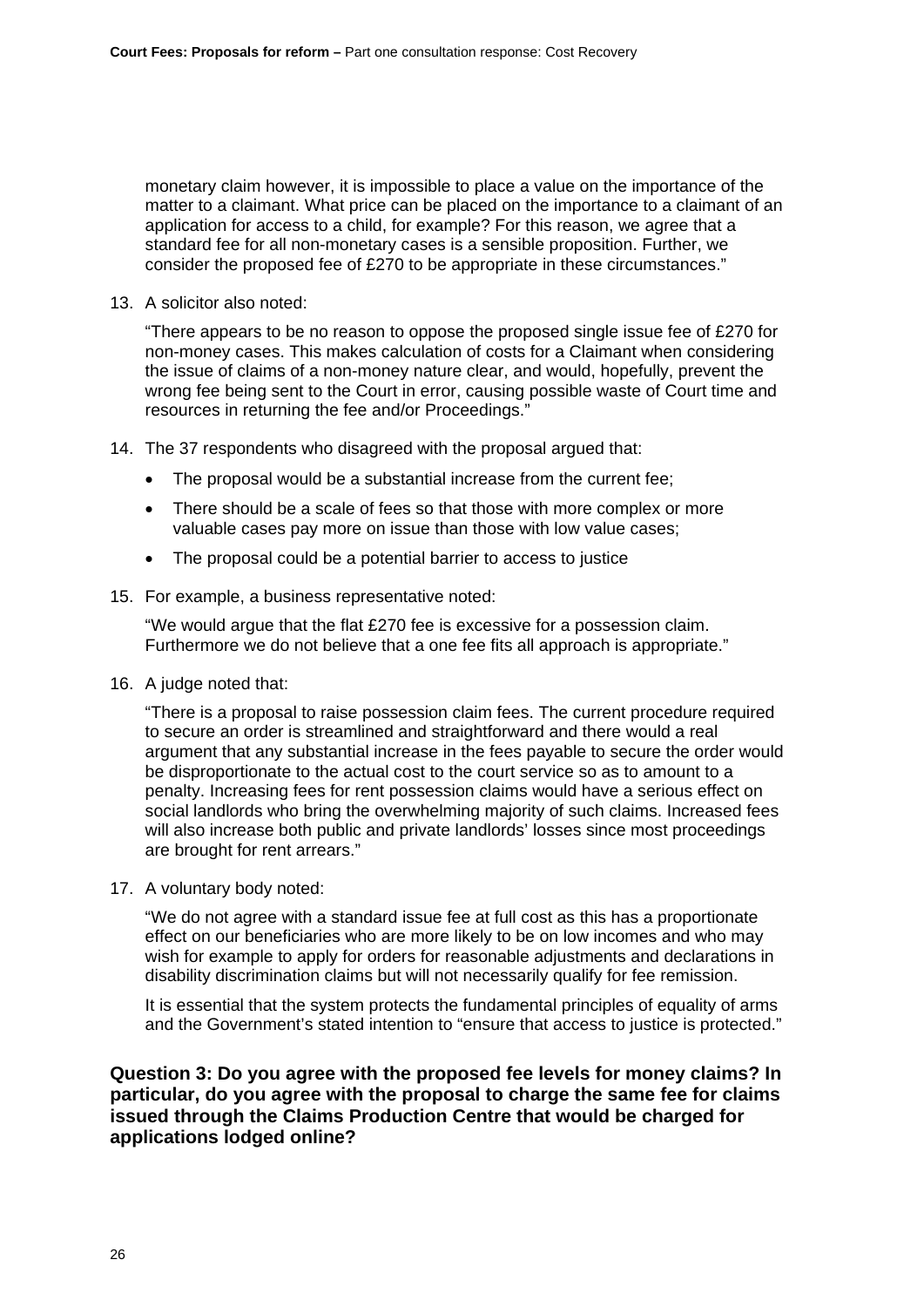- 18. We received 158 responses to this question. 35 respondents agreed with the proposed fee levels for money claims. 38 respondents disagreed with the proposal; while 85 offered no firm view. Those in support of the proposals commented that:
	- The proposal would be fair and simple:
	- That the proposed fee levels did not seem unreasonable:
	- The proposal would encourage claimants to issue claims in ways that would achieve saving.
- 19. For example, a law firm noted:

"It is fair and makes commercial sense to apply a single fee at a modest level for the shared costs and to offer incentives to use methods which are cheaper for the courts to administer."

20. Another law firm noted:

"The proposed fee levels do not seem unreasonable in the circumstances, in particular in light of the need to increase the Courts' income"

21. A District Judge noted:

"We see no adverse impact if discounts are given to proceedings issued on line".

- 22. The 38 respondents who disagreed with the proposal argued that:
	- The proposal is excessive;
	- The proposal would damage the ability of creditors to mount legal action against those that have caused them loss;
	- The figures could prevent proper claims being brought and hinder justice.
- 23. For example a business representative noted:

"Increase is excessive and I was under the impression that the transfer to bulk centre was to keep costs low."

24. A public body noted:

"I do not see why those who issue through the CPC should have to pay an increase. It is their expertise and outlay that helps to keep the CPC generally working smoothly and at a profit. If the government wants users to use IT channels then to propose an increase to those committed to the service is blatantly wrong.

The proposals for increases generally are excessive and I feel that those who use the Courts' time and service should pay with the successful party being able to recover the costs whatever the balance."

25. A solicitor noted:

"Considering a Judgment is no guarantee you will get the money it would be better if an additional fee were charged on a percentage of the money actually recovered which in a lot of small claims is nothing."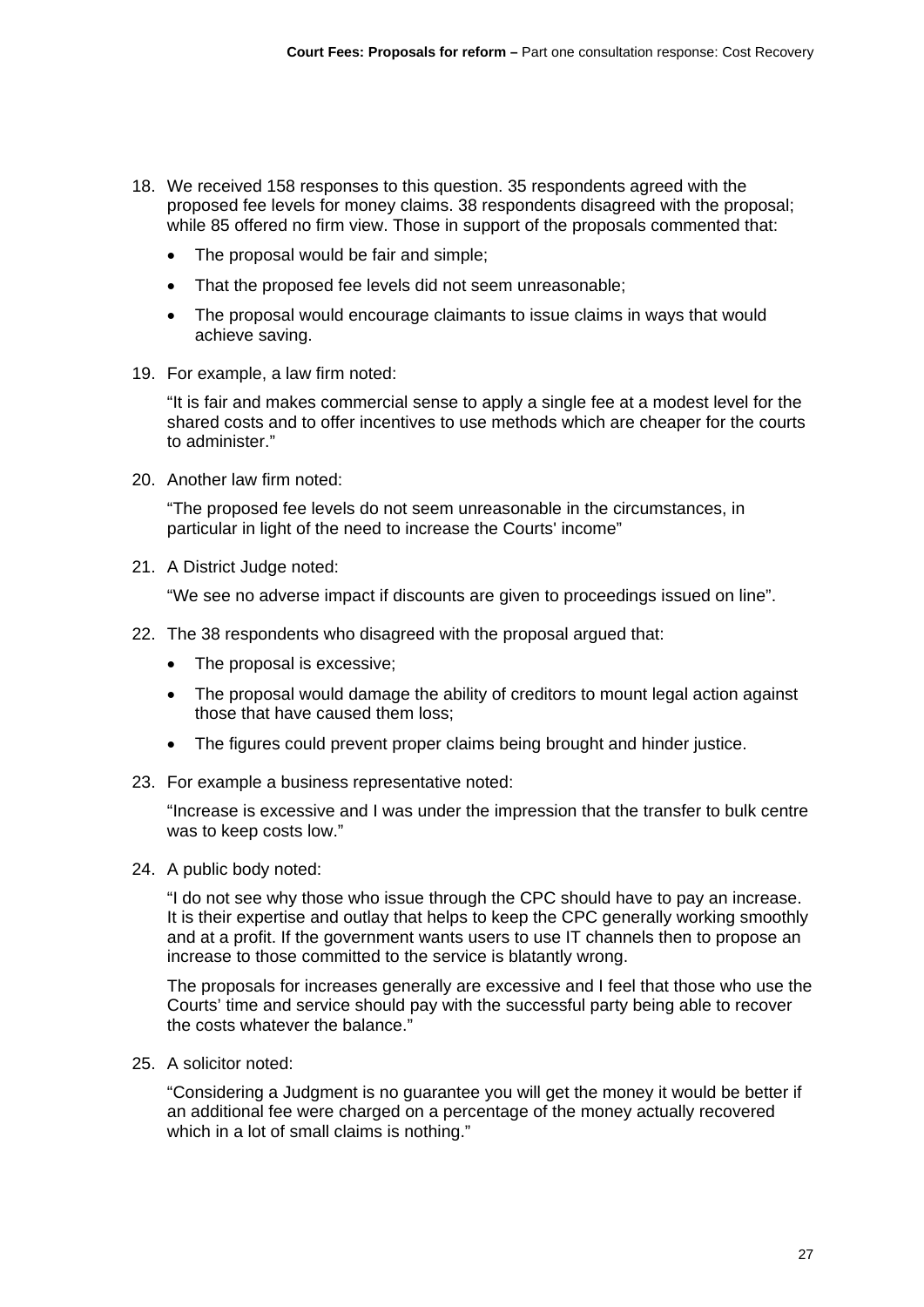#### **Question 4: Do you agree with the removal of the allocation and listing fees in all cases?**

- 26. We received 160 responses to this question. 50 respondents agreed with the removal of the allocation and listing fees in all cases. 23 respondents disagreed with the proposal; while 87 offered no firm view. Those in support of the proposals commented that:
	- Payments of those fees can cause hardship for those struggling with the cost of litigation;
	- The proposal will reduce administration and bureaucracy;
	- The proposal would render the court process simpler and more straightforward for litigants in person.
- 27. For example a solicitor noted:

"Allocation is a simple boxwork process inherent in the post-CMC processing. Allocation and listing fees were not envisaged at the inception of the Woolf reforms. There was no case for them then, and there has been no change since".

28. A law firm noted:

"We agree with the removal of allocation fees and listing fees in all cases, as in a number of instances, matters once issued do not require allocation, even when a Defendant acknowledges the claim, with an intention to defend. A Claimant can then spend further monies on allocation fees, only for the claim to settle post-allocation. Previously when an Allocation fee had been paid, the Defendant was then liable for payment of this in settling the claim, thus making it more expensive for the Defendant."

29. A specialist legal body noted:

"Additional points for charging cause unnecessary complexity and can be a source of confusion".

- 30. The 23 respondents who disagreed with the proposal argued that:
	- Parties need to be encouraged to settle, the removal of allocation and listing fees does not assist;
	- Allocation and listing is a useful tool for ensuring the proper allocation of resources to the claim made;
	- Those litigants whose cases do not progress to allocation and listing would subsidise those whose do.
- 31. For example a solicitor noted;

"I think that you could have to pay extra fees as extra steps are taken in litigation".

32. One solicitor noted:

"We do not agree with the removal of allocation and listing fees for the following reasons:-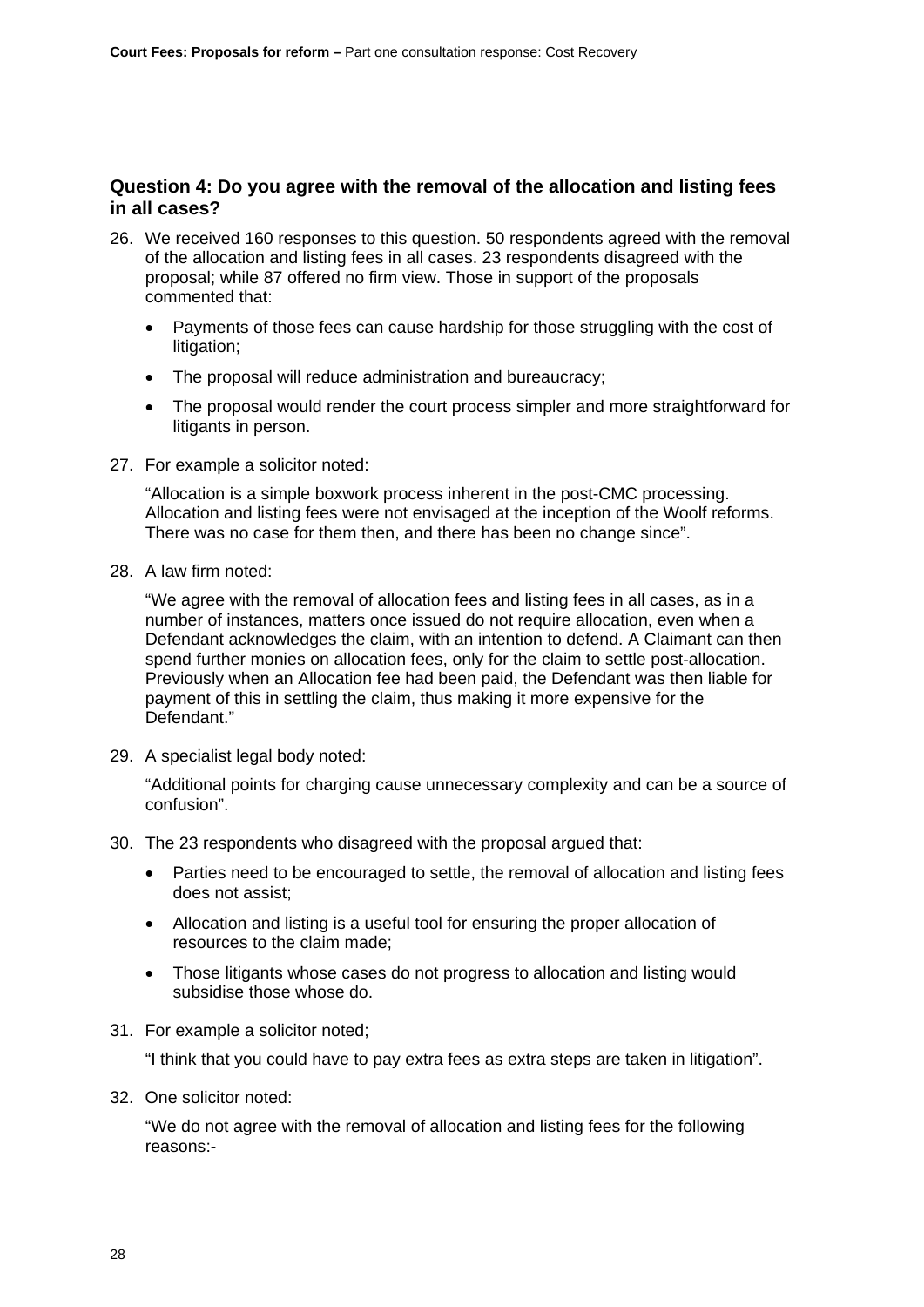Removing these fees will "front load" cases on issue, which means that those who use the court service and primarily obtain default judgment, will subsidise defended cases and those that proceed towards trial.

In practice, many CPC users do not recover court fees from their Defendants or are unable to do so given the Defendant's financial circumstances. One unintended consequence of this policy may be that the additional costs are reflected elsewhere in our clients' businesses."

#### **Question 5: Do you agree that small claims track hearing fees should be maintained at their current levels, which are below cost?**

- 33. We received 159 responses to this question. 58 respondents agreed that small claims track hearing fees should be maintained at their current levels. 14 respondents disagreed with the proposal; while 87 offered no firm view. Those in support of the proposals commented that:
	- The current levels are commercially appropriate and zero-increase is helpful;
	- The proposal will promote access to justice;
	- The proposal will provide affordable justice.
- 34. For example a solicitor noted;

"The small claims track provides an important route for parties with comparatively low value but important claims that they may not have access to if the fees were increased."

35. A specialist legal representative noted:

"The accessibility to the court system through the small claims track regime plays an important role in upholding the rule of law. The parties to small claims track proceedings are the court users most likely to have limited financial resources and it is right that small claims track hearing fees should remain below cost."

36. A voluntary body noted:

"We the fact that the government is not proposing to increase hearing fees for small claims. Even if the allocation and listing fees are abolished, it is very important that the small claims procedure remains easily accessible and that litigants are not prevented from seeking legal resolution because of fees that might exceed the value of the claim. The rule of law requires justice to be accessible to all."

- 37. The 14 respondents who disagreed with the proposal argued that:
	- All fees must cover costs;
	- Small Claims Track Hearing fees should be increased to encourage parties to settle.
- 38. For example a financial representative noted;

"We would argue that the cost should be equivalent to the service provided".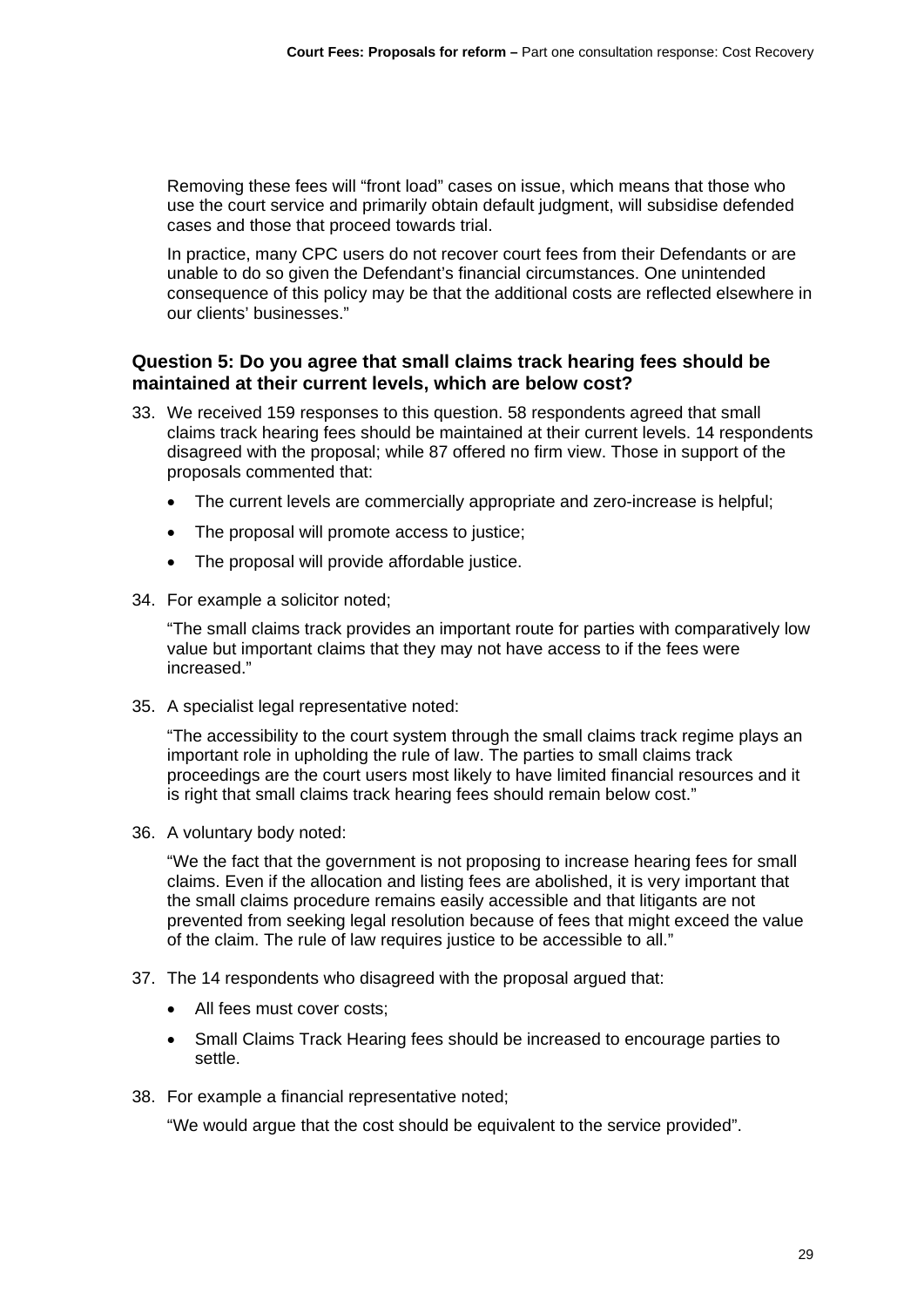39. A public body noted:

"Small Claims track should mirror the cost; what would assist is to allow successful parties to recover their costs".

#### **Question 6: Do you agree that fast track and multi-track hearing fees should be maintained at their current levels, which are above cost?**

- 40. We received 158 responses to this question. 43 respondents agreed that fast track and multi-track hearing fees should be maintained at their current levels. 28 respondents disagreed with the proposal; while 87 offered no firm view. Those in support of the proposals commented that:
	- The current fee will cover the cost, due to inflation;
	- The current practice is fair
- 41. For example one judicial representative noted:

"That consideration might be given to distinguishing between High Court and County Court multi-track fees since litigation in the High Court is more costly than that pursued in the County Court."

42. A public body noted:

"This is effectively the quid pro quo for maintaining fees for cases in the small claims track at below cost."

43. A legal representative body noted;

"The [body] agrees that fast track and multi-track hearing fees should be kept at the current levels: they are a sufficient deterrent for most frivolous and vexatious claims, and there is no evidence that they adversely affect access to justice."

- 44. The 28 respondents who disagreed with the proposal argued that:
	- The fees should be at cost level;
	- It is right for the taxpayer to benefit disproportionately and in excess of court costs.
- 45. For example, a solicitor noted:

"It is wrong of the government to profit from the court system. If multi-track fees and fast track fees are already above cost, they should certainly not be increased further. Fees should not be set so as to gain a profit from the essential administration of iustice."

46. A voluntary representative body noted:

"In fast and multi-track cases, it is important to ensure that people with mental health problems can afford to bring cases. We are aware that disability discrimination and other discrimination claims may be transferred to fast or multi-track and it is difficult for litigants to fund the cost of those fees. Additionally, we are aware that counterclaims by tenants facing loss of their homes may be also subject to fast or multi-track listing."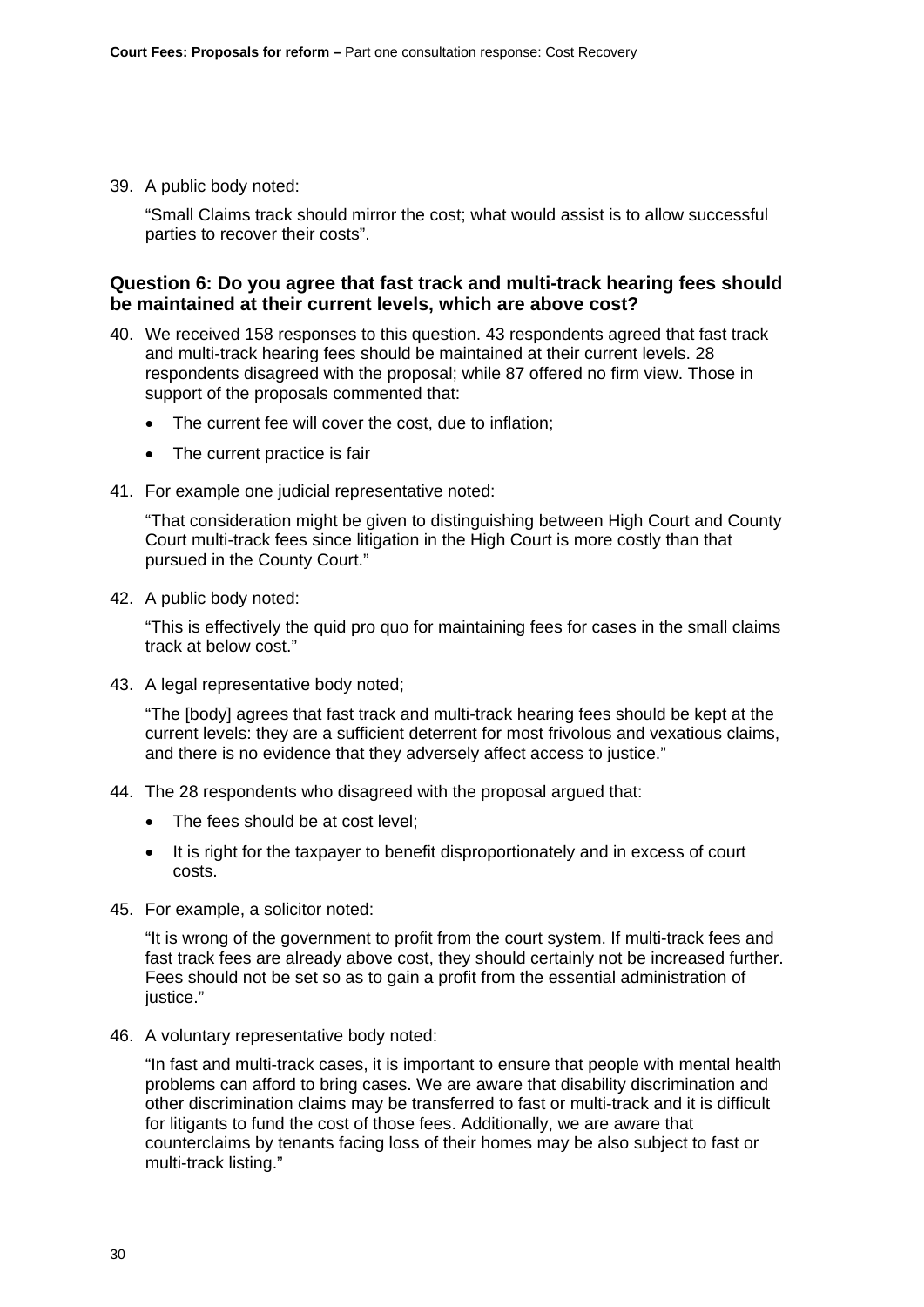47. A solicitor noted:

"The principle of full-cost recovery is fair; surcharging fast track and multi-track is taxation".

#### **Question 7: Do you agree with proposals to abolish the refund of hearing fees when early notice is given that a hearing is not required?**

- 48. We received 157 responses to this question. 24 respondents agreed to abolish the refund of hearing fees when early notice is given that a hearing is not required. 57 respondents disagreed with the proposal; while 76 offered no firm view. Those in support of the proposals commented that:
	- The administrative costs of processing a refund of a hearing fee far outweighs the benefit;
	- This proposal simplifies the present structure;
	- This proposal will encourage settlement.
- 49. A legal representative body noted:

"The [body] agrees with the proposals to abolish the refund of hearing fees: there is no justification for that refund, and abolishing it will reduce the administrative costs of the court."

50. A judicial body noted:

"Abolishing the refund of a hearing fee might remove an incentive for a hearing not to take place".

- 51. The 57 respondents who disagreed with the proposal argued that:
	- This would be completely unfair and come across as profiteering;
	- There would be no incentive to mediate or settle;
	- The proposal would exceed full-cost recovery.
- 52. For example a solicitor noted:

"That perceived unfairness that the public pays for something they don't get. However, an administration fee could be deducted before the refund."

53. A business group noted:

"That the hearing fee is the fee for the hearing to proceed. If the hearing does not go ahead it is just and equitable that the fee is refunded. Cancellation of the hearing itself means that the court is fee to progress other work which will have its own fee structure."

54. A solicitor noted:

"That this is another bar to encourage settlement and seems inequitable when the applicant has not had the benefit of the Court time he is charged for".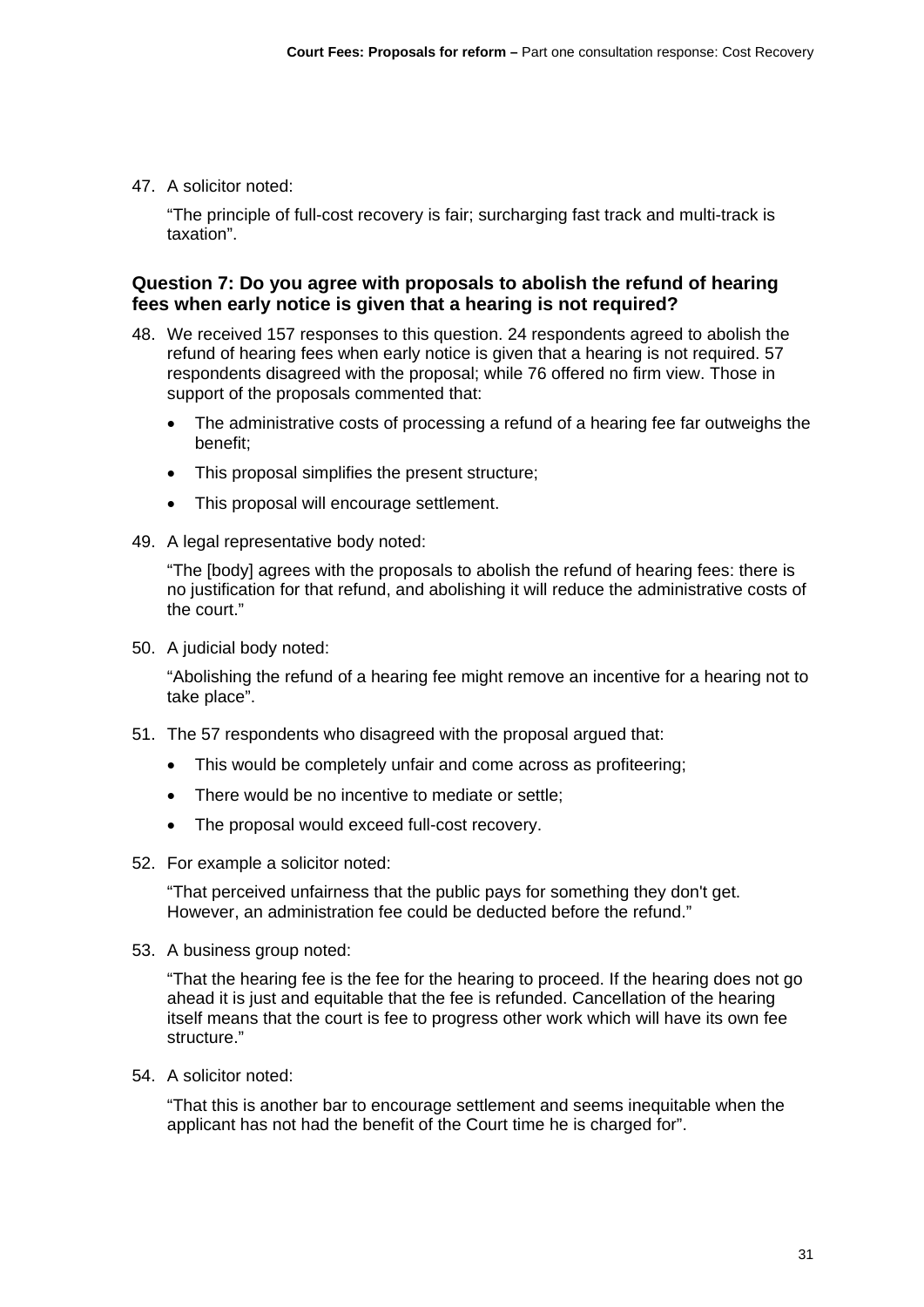#### **Question 8: Do you agree with proposals to retain the current fee levels for private law family proceedings and divorce, and the proposal to no longer charge a fee for non-molestation and occupation orders?**

- 55. We received 156 responses to this question. 52 respondents agreed with the proposal to retain the current fee levels for private law family proceedings and divorce, and the proposal to no longer charge a fee for non-molestation and occupation orders. 13 respondents disagreed with the proposal; while 91 offered no firm view. Those in support of the proposals commented that:
	- This will greatly assist both the solicitor and the Court in dealing with what are normally emergency applications. It will reduce the administrative burden of having to fund the fee in advance;
	- That court users are vulnerable and it is right that access to the courts should be made easier to them.
- 56. For example a business group noted:

"That these fees should not increase as participants are already having difficulty finding sufficient funding."

57. A public body noted:

"That there should be no disincentive to make these applications".

58. A specialist legal representative body noted:

"That for those migrants who benefit from them, orders such as non-molestation orders and occupation orders may be materially relevant to applications for permission to enter or remain or rights of residence. We welcome any measure that makes it easier for a person to obtain a non molestation order or occupation order so that she or he may be secure from abuse."

- 59. The 13 respondents who disagreed with the proposal argued that:
	- The divorce fee is too high as the process is carried out by paper / box work in the main;
	- People who are going through a divorce should not have to pay over the odds for a service when they often suffer financially.
- 60. For example a voluntary body noted:

"Fees should not make divorce prohibitively expensive and should not represent a barrier for people to transition out of relationships characterised by low relationship quality or high levels of conflict. Both the emotional and financial costs to people going through divorce are high, and every effort should be made to make the transition as smooth as possible."

#### **Question 9: Do you agree with the standardisation of the fee for Children Act cases, and with the proposal that there should only be one up-front fee for public law family cases?**

61. We received 156 responses to this question. 49 respondents agreed with the standardisation of the fee for Children Act cases, and with the proposal that there should only be one upfront fee for public law family cases. 7 respondents disagreed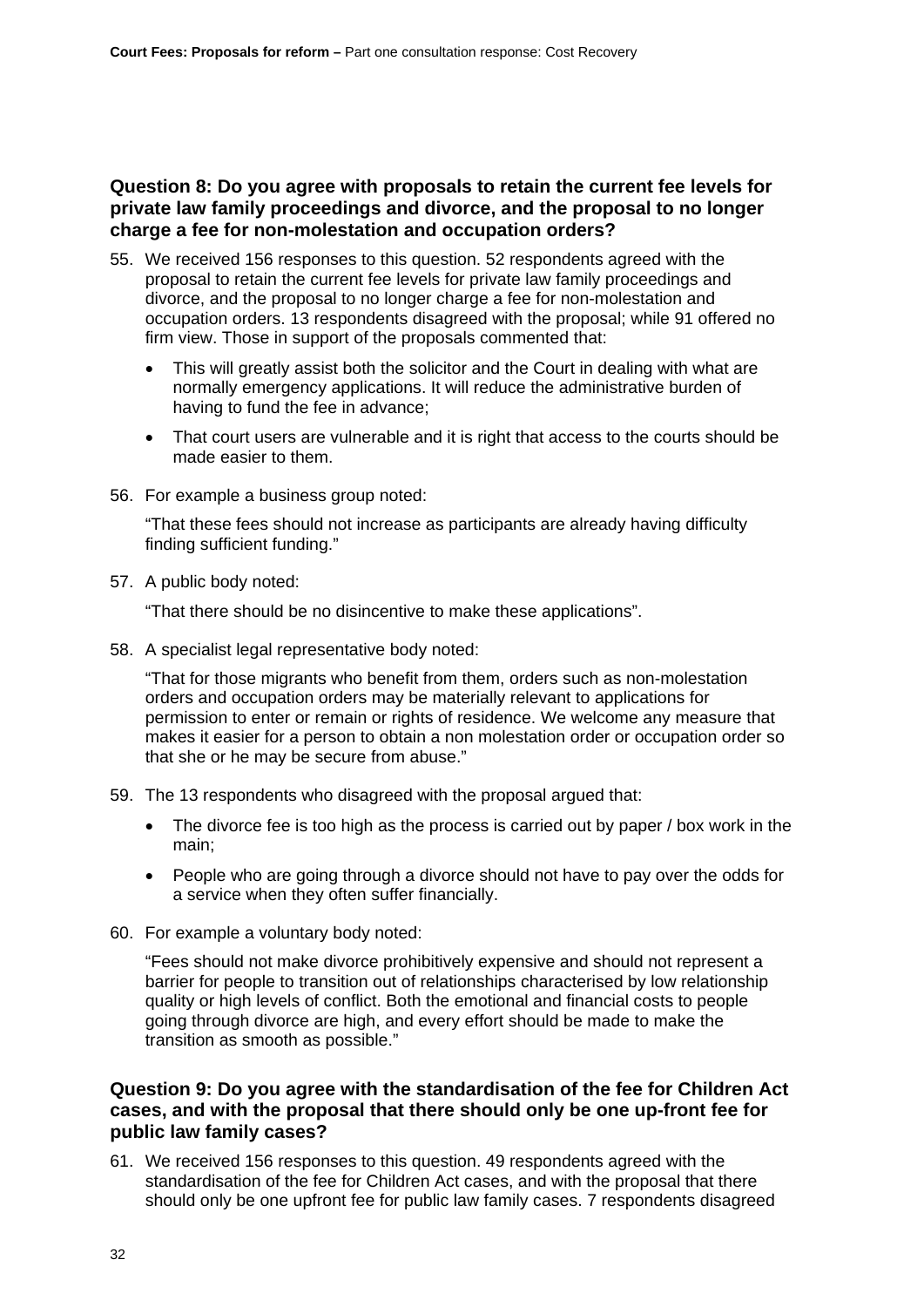with the proposal; while 100 offered no firm view. Those in support of the proposals commented that:

- Upfront fees create more certainty for clients;
- The proposal simplifies the process for private children cases and is not too onerous.
- 62. For example a public body noted:

"The abolition of staged payments would save significant resources for the Local Authority and the Court as there is a lot of work in identifying and paying the fees. The financial saving would also be welcome as the current fees for care proceedings are significant."

63. Another public body noted:

"That this simplifies the present structure; reduces administration costs and produces a saving which can be used for front line Children's Services within the overall context of diminishing resources for local authorities."

- 64. The 7 respondents who disagreed with the proposal argued that:
	- Public law family cases should also have a separate fee charged for final hearings.
- 65. For example a law firm noted:

"That staged fees may reduce ongoing litigation".

#### **Question 10: Do you agree with the standardisation of general application fees and fees for applications within family proceedings?**

- 66. We received 156 responses to this question. 52 respondents agreed with the standardisation of general application fees and fees for application within family proceedings. 12 respondents disagreed with the proposal; while 92 offered no firm view.
- 67. Those in support of the proposals commented that:
	- The proposal would be simpler and provide standardisation;
	- The standardisation of general application fees will make it easier for Court staff to administer and easier for litigants to understand.
- 68. For example a judicial body noted:

"That it would mean that citizens were able to calculate the required fee with more certainty and there would be a saving for the court service which would have fewer fees to collect; and less frequently enabling improved efficiency and a better service being provided."

69. A specialist legal representative noted:

"That the effect of these proposals; would be that applications in family proceedings would cost the equivalent amount of general applications in other types of civil proceedings."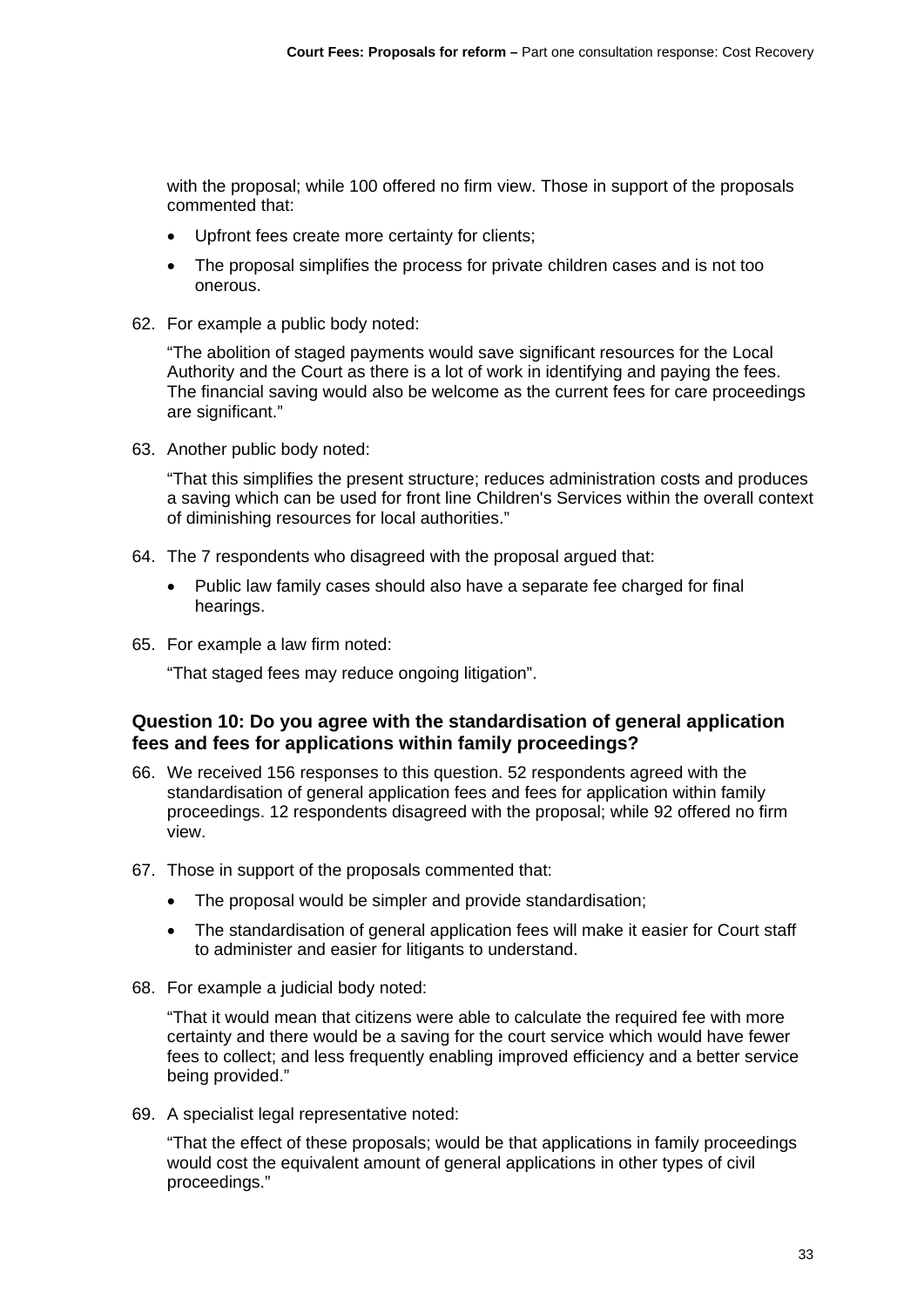- 70. The 12 respondents who disagreed with the proposal argued that:
	- The fees could be disproportionate for simple applications that would attract the on notice fee.
- 71. For example a judicial body noted:

"That some of these applications are very simple and involve very little time. More to the point however such a fee can be disproportionate to the case as a whole. This fee of £150 would for instance apply to the smallest value small claim in which someone wanted to apply for an adjournment due to hospital commitment. That can not be fair. The present fee is already substantial in those cases."

#### **Question 11: Do you agree with the proposed fee levels for judicial review cases?**

- 72. We received 157 responses to this question. 28 respondents agreed with the proposed fee levels for judicial review cases. 36 respondents disagreed with the proposal; while 93 offered no firm view. Those in support of the proposals commented that:
	- Judicial review should be a rare and a last recourse;
	- At present too many applications are made which are without merit. A fee increase may deter some of these.
- 73. For example, a legal representative body noted:

"That [the body] believe that charging the full cost for a judicial review is fair to all court users. Judicial review should only be applied for when appropriate and should not be seen as a routine activity. There is some concern that this is currently not always the case. Ensuring that the full cost is paid will protect other court users from effectively subsidising spurious applications."

74. A public body noted:

"It is agreed that a fee increase to reflect the full cost would be appropriate given the numbers of judicial reviews".

- 75. The 36 respondents who disagreed with the proposal argued that:
	- This could deter applicants especially when legal aid is reduced
	- The Government should be able to be challenged where necessary to protect against abuse of power. This right is important for all citizens - successful cases affect many more people than just the individual litigant.
	- Increasing fees would further damage access to justice.
- 76. For example, a solicitor noted:

"That the proposed increase for a JR hearing fee from £215 to £680 is an increase of over 316%. Given the public interest in the judicial review process being accessible and affordable, this seems excessive and unreasonable."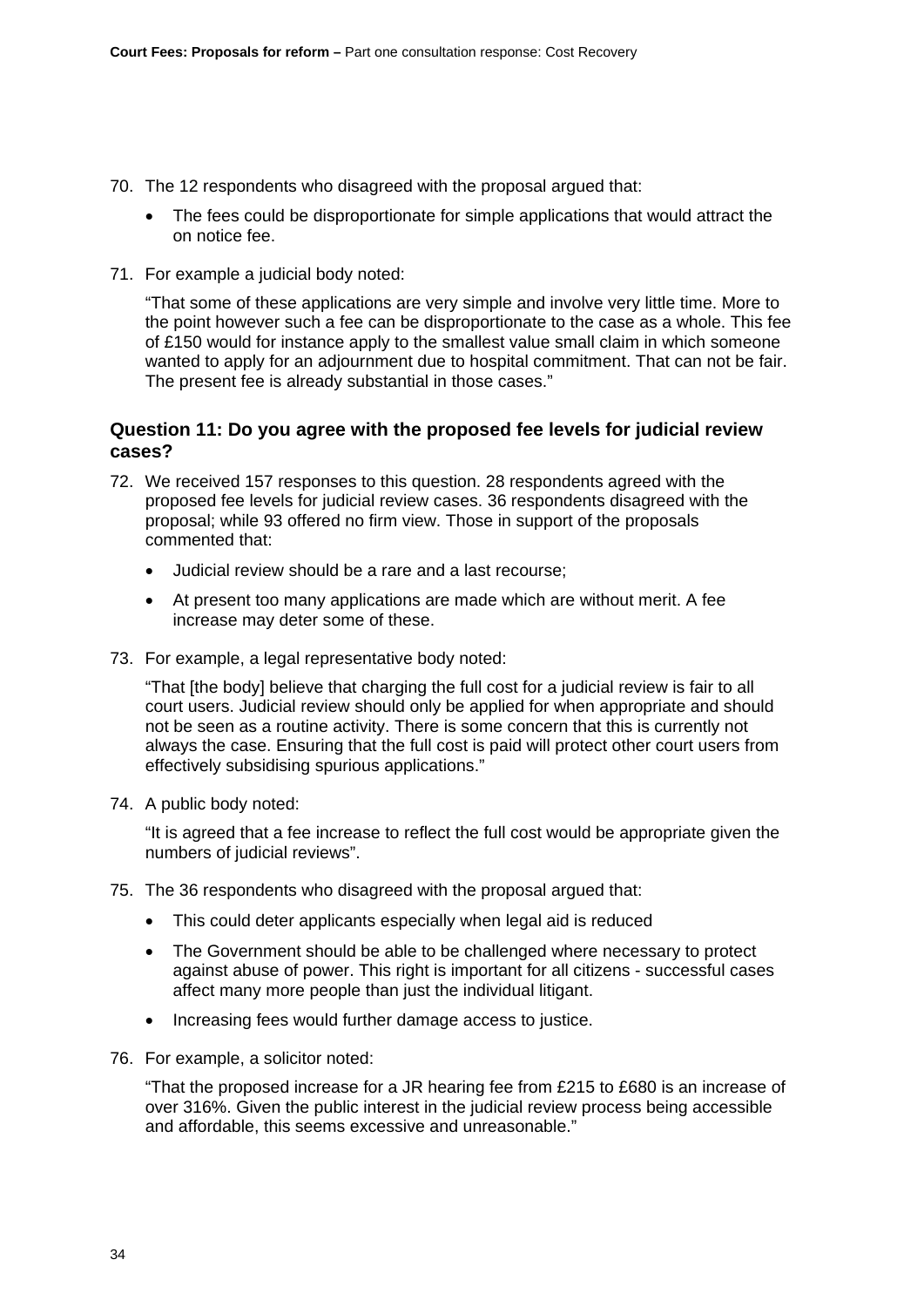77. A solicitor noted:

"That any increase in the fee for judicial review cases is undesirable as it will inevitably limit access to justice".

#### **Question 12: Do you agree with proposals to increase the fee for an application for grant of probate to full-cost levels?**

- 78. We received 159 responses to this question. 23 respondents agreed with proposals to increase the fee for an application for grant of probate to full-cost levels. 50 respondents disagreed with the proposal; while 86 offered no firm view. Those in support of the proposals commented that:
	- It is reasonable for the fee to equate to full-cost levels;
	- Fees were drastically cut in the 1990s and have not increased since.
- 79. For example a solicitor noted:

"That there is no reason not to charge full-cost; but the personal application fee seems low. Having been asked to administer oaths prepared at the Registry many seem defective, inaccurate and unsatisfactory, so the although the current fee may cover the cost, it isn't covering the cost of the Registries doing the job properly."

80. A law firm noted:

"That they have no issue with increasing this fee and suggest that consideration should be given to returning to the previous system when the fee was based on the size of the estate - the larger the estate, the larger the fee. Those with larger estates can afford to make a contribution to the costs of running the Courts Service beyond the Probate Registries. Some might regard this as indirect taxation, but it would be a simple and effective way to generate income to fund other parts of the Courts Service from those who can afford it."

81. A law firm noted:

"That they have no objection to fees increasing in line with the value of the estate or with larger estates paying the cost of the probate application in full. However, £150 is a high fee for a small estate. Perhaps there could be a remission for estates below £25,000? Also, it seems unlikely to me that the additional costs of a personal application are only £60. Perhaps it would be fairer to have a lower general fee and a higher fee for a personal application (now 30% of applications for probate)."

- 82. The 50 respondents who disagreed with the proposal argued that:
	- The proposal will lead to a reduction in applications. A reduction in applications will lead to less fee income;
	- The proposal would unduly penalise clients who use solicitors to assist in the Probate application process; it will also affect a solicitor's ability to provide a cost effective service to clients.
- 83. For example, a solicitor noted:

"That the costs of personal applications will often exceed the £60: this seems unfairly to pass the extra cost onto non personal applications. In particular I understand from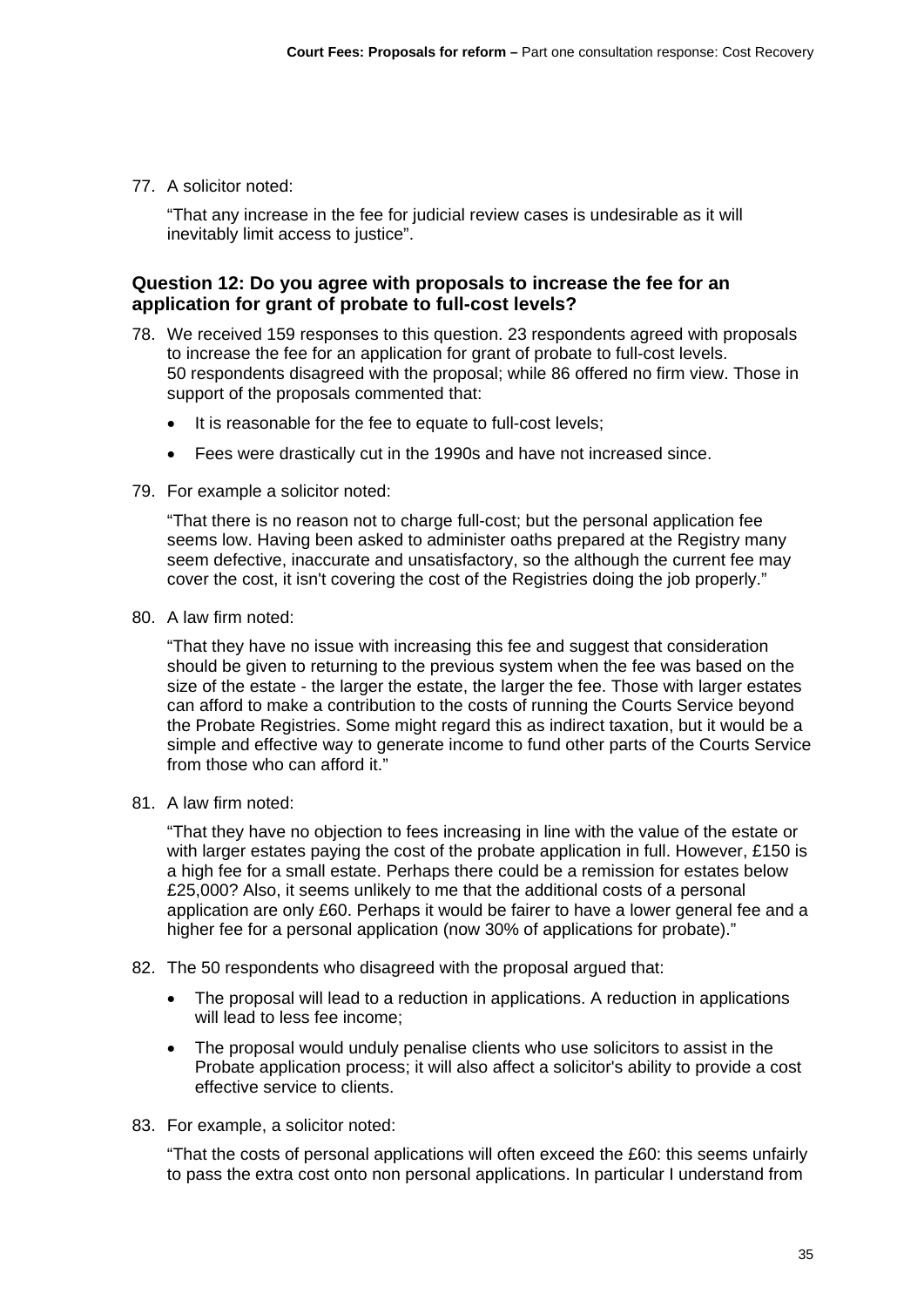various forums that the quality of the oaths prepared by probate staff for personal applicants to complete is often not good".

84. For example, a solicitor noted:

"This would be out of proportion to the service being given at the present time. The standard and efficiency of the service being given has deteriorated over the recent year, with long delays, matters not being dealt addressed. The paper work being sent out by the court is of a very low standard the Grants are not sealed leaving the wills open to fraud nor are the Grants being secured. It would be inappropriate to increase the fee unless the service was improved substantially."

#### **Question 13: Do you agree with the proposed fee levels for cases taken to the Court of Appeal?**

- 85. We received 157 responses to this question. 27 respondents agreed with the proposed fee levels for cases taken to Court of Appeal. 40 respondents disagreed with the proposal; while 90 offered no firm view. Those in support of the proposals commented that:
	- It is far too easy for litigants in person to proceed to the Court of Appeal, and increasing the fee level might concentrate the mind;
	- This appears to be a good compromise between full recovery and discouraging potentially important appeals;
	- The proposed fees appear reasonable given the proposed fees for other hearings in the lower courts.
- 86. For example, a legal representative body noted:

"That [the body] accepts the need for court fees to remain realistic. It agrees that charging the full cost of an appeal may deter parties from taking appropriate cases to appeal. The proposed new fee levels (£465 for permission and £1,090) appear unlikely to affect access to justice".

87. A judicial body noted;

That [the body] agrees that an additional fee should be incurred where there is an application for an oral permission hearing. This serves the legitimate aim of deterring unmeritorious or spurious applications and reflects the substantial additional resources involved in an oral hearing and the production of a reasoned judgment do not agree that all oral permission to appeal hearings should attract the full appeal fee.

- 88. The 40 respondents who disagreed with the proposal argued that:
	- The level of fees could deter a party from appealing a judgement;
	- The proposal to increase fees would further damage access to justice.
- 89. A solicitor noted:

"That whilst the need for an increase in fees is understood, the increase appears excessive, and does not compare favourably with other jurisdictions. It is likely that, taken together with all of the other fee proposals, this may encourage parties to litigate elsewhere".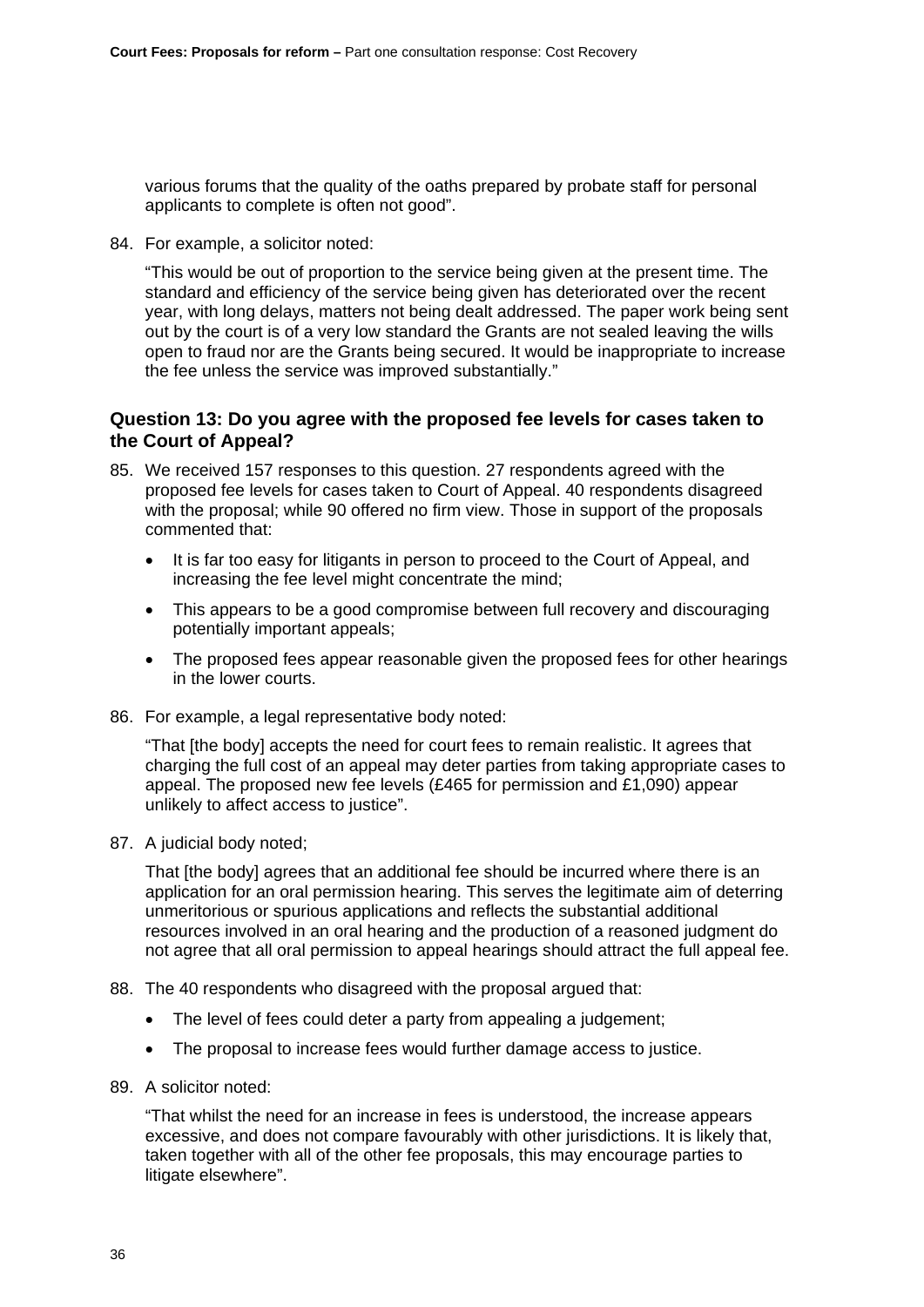90. A specialist legal representative noted:

"That the proposed fees are a substantial increase on the current levels, particularly the hearing fee, which causes concern that they will act as an obstacle to individuals, and deter or prevent a proposed appeal, even if there is a legitimate basis for such an appeal. This would of course have adverse consequences on the justice system as a whole".

#### **Question 14: Do you agree with the Government's proposed changes to the fees charged in the Court of Protection?**

- 91. We received 147 responses to this question. 23 respondents agreed with the proposed changes to the fees charged in the Court of Protection. 34 respondents disagreed with the proposal; while 90 offered no firm view. Those in support of the proposals commented that:
	- The proposal is a much more reasonable fee for non-contentious probate applications and the fees for people who wish to object will help prevent 'fishing' exercises;
	- The application fee of £400 currently is too high.
- 92. For example, a solicitor noted:

"That it makes sense to have a reduced fee for simpler, non-contentious applications. The requirement to pay an application fee before the hearing could cause some applicants financial hardship, and so you may wish to have a deferral arrangement in place in such cases."

93. A solicitor noted:

"That the majority of applications to the Court are non-contentious, and dealt with by court officers, rather than by judicial involvement. The reduction of the Deputyship application fee to £220 is therefore welcomed."

- 94. The 34 respondents who disagreed with the proposal argued that:
	- New fees in respect of a vulnerable section of society do not seem appropriate;
	- The proposal will stifle justice and prevent development of the law.
- 95. A voluntary representative body noted:

"That [the body] are aware that many people are left with no alternative than to be litigant in person. This is because they are unable to afford a solicitor to represent them and yet, they are expected to deal with complex legal matters. For this reason, [the body] rejects the proposed introduction of new fees.

It is also important to note that many people would not be able to afford to pay the fees if it is charged prior to the hearing as they are dependent on releasing the finances which are involved in the case to pay it".

96. A specialist legal representative noted:

"That the jurisdiction of the Court of Protection is supervisory and it is important that parties are not discouraged from making applications for the benefit of the protected party by the need to pay an initial fee. The body considers that the present regime for the hearing fee being due following an invoice should be retained.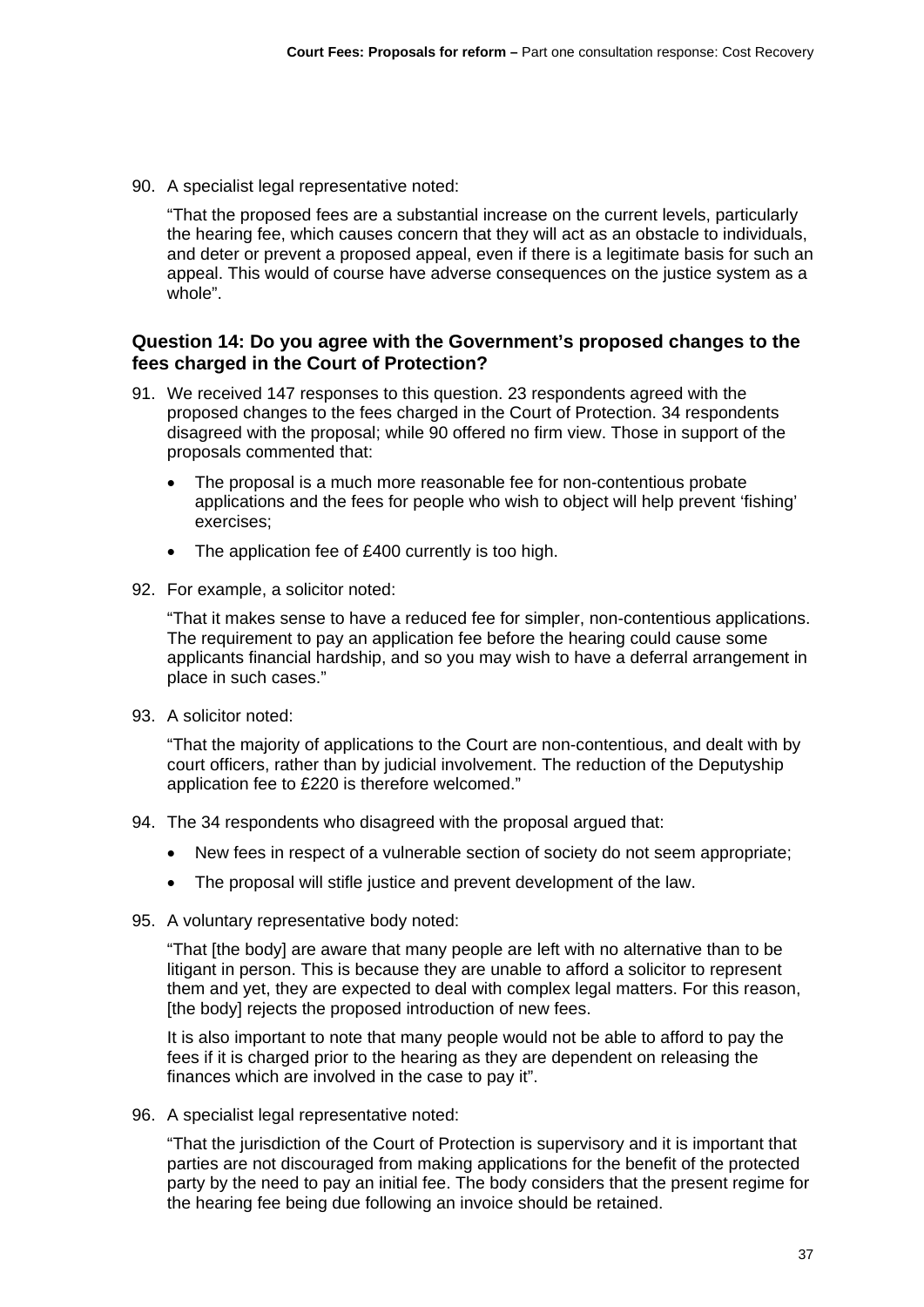#### **Question 15: Do you have any further comments to make on the Government's cost recovery plans?**

97. A solicitor commented:

"We are currently facing a considerable problem with litigants in person. Many of these people are able to claim a remission of fees and bring cases in effect simply because they can with no risk of being ordered to pay costs (if they don't have the money, how can they pay costs). There should be a fee payable in all cases, persons who are entitled to a fee remission should have a fee reduction so that they have "skin in the deal". On a more general note, robust early case management would have a hugely beneficial impact on the work level of the courts".

98. A business representative commented:

"There appears to be no mention made in respect of enforcement costs. The cost of enforcement has increased significantly over the past 5 years but results of effective enforcement have declined. It is often not easy or sometimes not possible to get updates from Courts when applications have been made. We are paying for a service that is not effective or fit for purpose. Enforcement should mean exactly that and there should be other punitive measure legitimately available to Creditors".

99. A business group commented:

"The government needs to balance the needs of the general public against it's cost recovery plans. Access to justice must be maintained. UK taxpayers/working people may feel discriminated against when they pay tax and also have to pay court fees that non-working people would be exempt from. Any fees increases should be minimal".

100. A voluntary representative body commented:

"The government should as far as possible seek to ensure that ordinary people are not unfairly disadvantaged by the court system. As it stands the court fee and other processes mean the rich and powerful can better access justice than the poor and needy. Restrictions need to be placed on local authorities and other government bodies using tax payer's money to bring cases against the public. Banks and other corporations need to pay more for their over-use of the court system at tax-payers expense".

101. A business group commented:

"We support the principle of continued access to justice in a period of fiscal constraint. And, as per the MoJ's assumptions, we do not believe that increased court fees will necessarily be a barrier to cases being taken through the courts.

Clearly the impacts of these proposals can not be quantified purely in terms of the number of actual possessions, given the disparities between claims issued, orders being granted and subsequently enforced. And it is those customers whose accounts cure relatively early in the litigation process where the impacts will be most keenly felt. Following discussions with our members, the enhanced fee proposals could in some cases see legal fees debited to customers' accounts increase by 40-50%. This may impact on some customers' ability to fully return their mortgage onto sustainable terms.

At the other end of the process where an order is enforced, such fees will result in either an erosion of the customer's equity (where the possession sale results in a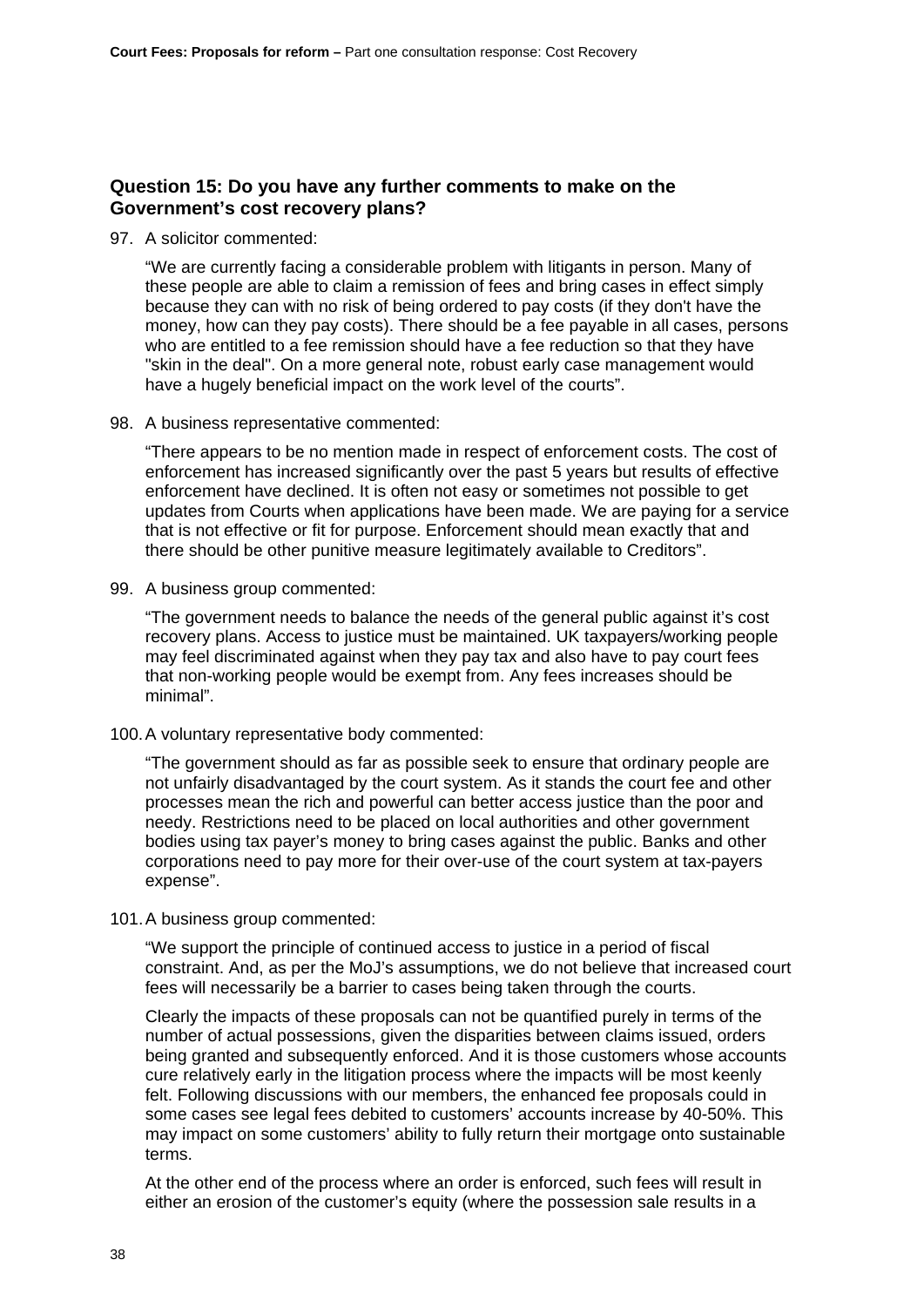surplus), or an increased shortfall debt for which the customer will be liable (where the possession sale does not clear the mortgage debt)".

#### 102. A law firm commented:

"We would support the over-arching principle of moving towards full recovery in some areas (eg commercial litigation) provided that the potential increase in revenue is ring-fenced to ensure an improvement in the quality of service provided by the court service, and the speed and availability of that service which has noticeably deteriorated.

The court service should continue to be subsidized by taxation revenue for proceedings that relate to issues of public or personal interest where the interests of justice demand that court fees should not be a deterrent to seeking redress. So there are matters such as non molestation applications where there should be no fees and areas such as public law where a subsidized service may be appropriate.

It is important to ensure that disabled and disadvantaged members of society are not paying higher fees simply because of the higher value of their claims and are not deterred from pursuing their claims by court fees that increase according to the severity of their injury".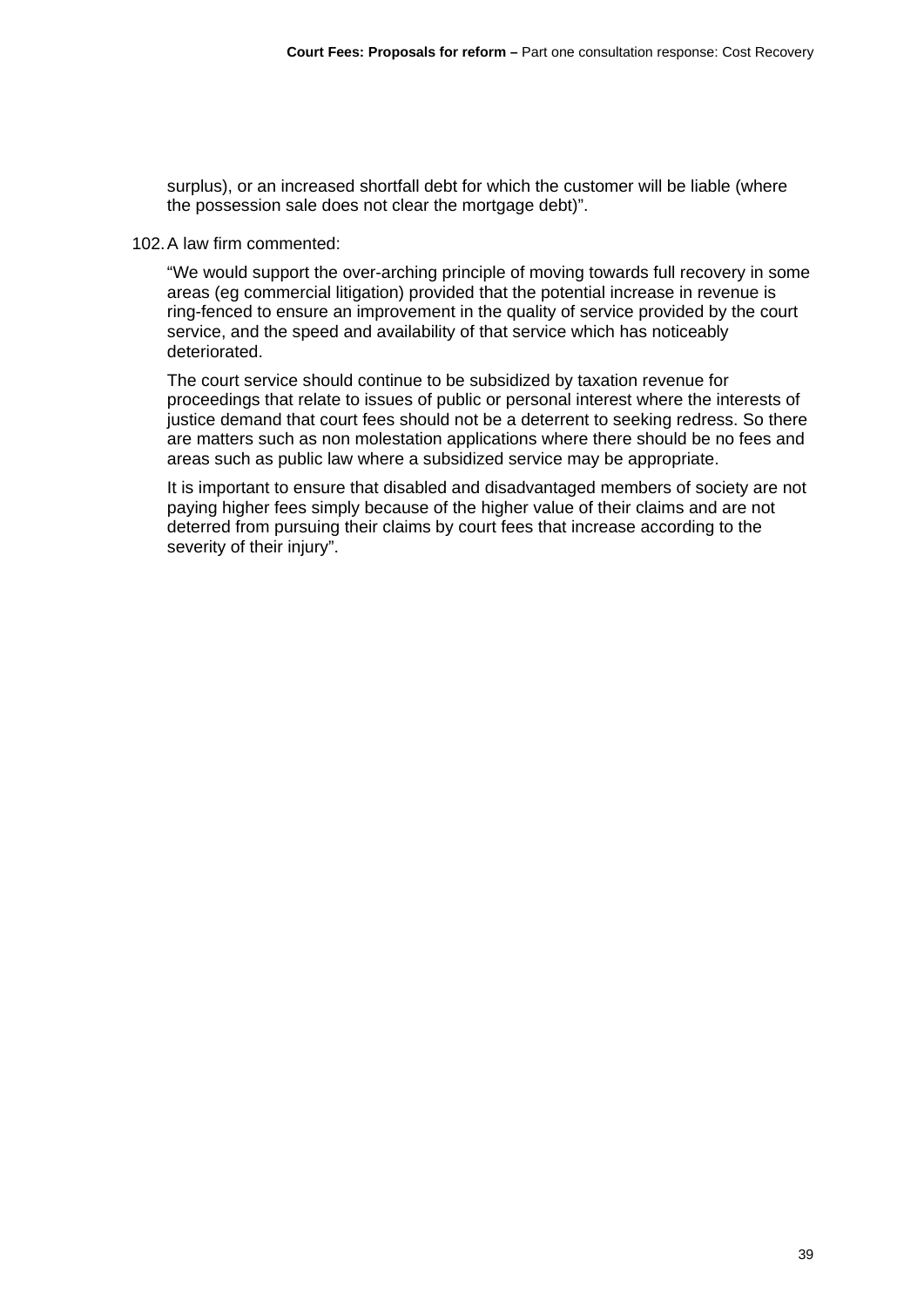## <span id="page-42-0"></span>**Consultation principles**

The principles that Government departments and other public bodies should adopt for engaging stakeholders when developing policy and legislation are set out in the consultation principles:

<http://www.cabinetoffice.gov.uk/sites/default/files/resources/Consultation-Principles.pdf>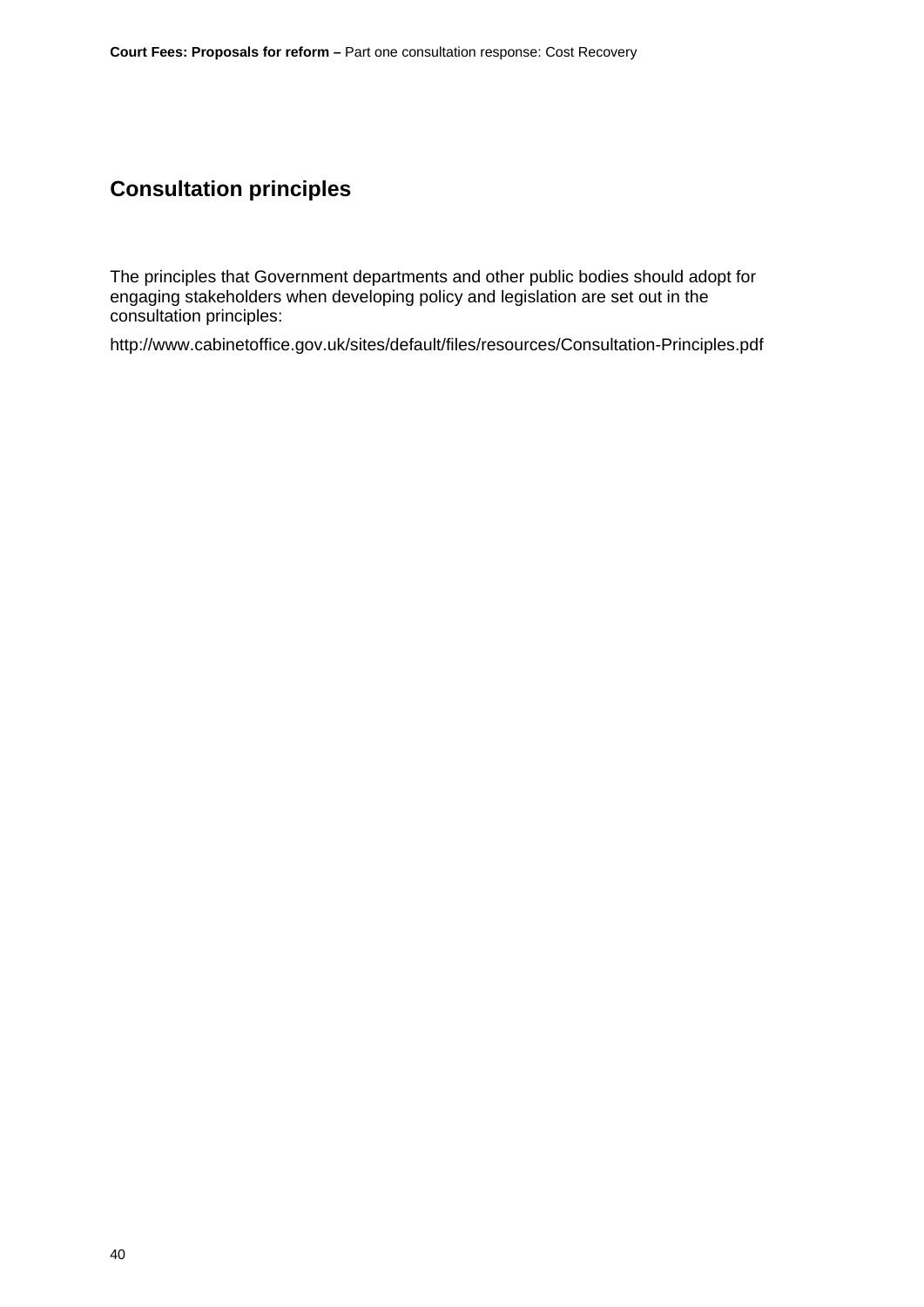#### **Annex A – Full list of current and new fees**

## **Civil Proceedings Fees Order 2008**

|        |                                               | <b>Current</b> | <b>New</b> | <b>Further information (if required)</b> |
|--------|-----------------------------------------------|----------------|------------|------------------------------------------|
|        | <b>MONEY CLAIMS: ISSUE FEE</b>                |                |            |                                          |
| 1.1(a) | Does not exceed £300                          | £35            | £35        |                                          |
| 1.1(b) | Exceeds £300 but does not exceed £500         | £50            | £50        |                                          |
| 1.1(c) | Exceeds £500 but does not exceed £1,000       | £70            | £70        |                                          |
| 1.1(d) | Exceeds £1,000 but does not exceed £1,500     | £80            | £80        |                                          |
| 1.1(e) | Exceeds £1,500 but does not exceed £3,000     | £95            | £115       |                                          |
| 1.1(f) | Exceeds £3,000 but does not exceed £5,000     | £120           | £205       |                                          |
| 1.1(g) | Exceeds £5,000 but does not exceed £15,000    | £245           | £455       |                                          |
| 1.1(h) | Exceeds £15,000 but does not exceed £50,000   | £395           | £610       |                                          |
| 1.1(i) | Exceeds £50,000 but does not exceed £100,000  | £685           | £910       |                                          |
| 1.1(j) | Exceeds £100,000 but does not exceed £150,000 | £885           | £1,115     |                                          |
| 1.1(k) | Exceeds £150,000 but does not exceed £200,000 | £1,080         | £1,315     |                                          |
| 1.1(l) | Exceeds £200,000 but does not exceed £250,000 | £1,275         | £1,515     |                                          |
| 1.1(m) | Exceeds £250,000 but does not exceed £300,000 | £1,475         | £1,720     |                                          |
| 1.1(n) | Exceeds £300,000, or not limited              | £1,670         | £1,920     |                                          |
|        | <b>MONEY CLAIMS (CCBC): ISSUE FEE</b>         |                |            |                                          |
| 1.2(a) | Does not exceed £300                          | £15            | £25        |                                          |
| 1.2(b) | Exceeds £300 but does not exceed £500         | £30            | £35        |                                          |
| 1.2(c) | Exceeds £500 but does not exceed £1,000       | £55            | £60        |                                          |
| 1.2(d) | Exceeds £1,000 but does not exceed £1,500     | £65            | £70        |                                          |
| 1.2(e) | Exceeds £1,500 but does not exceed £3,000     | £75            | £105       |                                          |
| 1.2(f) | Exceeds £3,000 but does not exceed £5,000     | £85            | £185       |                                          |
| 1.2(g) | Exceeds £5,000 but does not exceed £15,000    | £190           | £410       |                                          |
| 1.2(h) | Exceeds £15,000 but does not exceed £50,000   | £310           | £550       |                                          |
| 1.2(i) | Exceeds £50,000 but does not exceed £100,000  | £550           | £815       |                                          |

<span id="page-43-0"></span> $\overline{4}$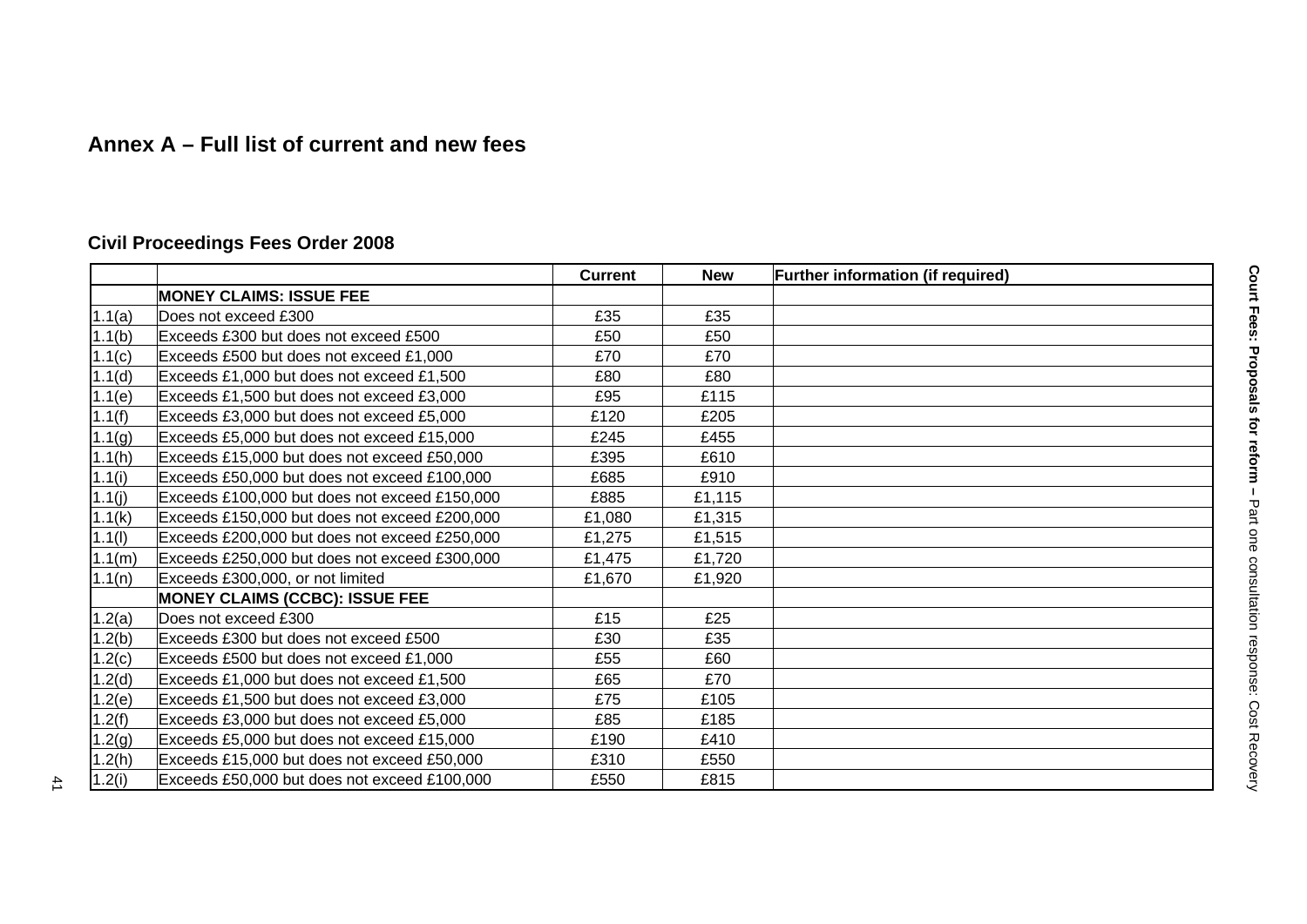|         |                                                                   | <b>Current</b> | <b>New</b> | <b>Further information (if required)</b>                                                                                                                                                                                |
|---------|-------------------------------------------------------------------|----------------|------------|-------------------------------------------------------------------------------------------------------------------------------------------------------------------------------------------------------------------------|
|         | <b>MONEY CLAIMS ONLINE: ISSUE FEE</b>                             |                |            |                                                                                                                                                                                                                         |
| .3(a)   | Does not exceed £300                                              | £25            | £25        |                                                                                                                                                                                                                         |
| .3(b)   | Exceeds £300 but does not exceed £500                             | £35            | £35        |                                                                                                                                                                                                                         |
| .3(c)   | Exceeds £500 but does not exceed £1,000                           | £60            | £60        |                                                                                                                                                                                                                         |
| .3(d)   | Exceeds £1,000 but does not exceed £1,500                         | £70            | £70        |                                                                                                                                                                                                                         |
| .3(e)   | Exceeds £1,500 but does not exceed £3,000                         | £80            | £105       |                                                                                                                                                                                                                         |
| 1.3(f)  | Exceeds £3,000 but does not exceed £5,000                         | £100           | £185       |                                                                                                                                                                                                                         |
| 1.3(g)  | Exceeds £5,000 but does not exceed £15,000                        | £210           | £410       |                                                                                                                                                                                                                         |
| .3(h)   | Exceeds £15,000 but does not exceed £50,000                       | £340           | £550       |                                                                                                                                                                                                                         |
| 1.3(i)  | Exceeds £50,000 but does not exceed £100,000                      | £595           | £815       |                                                                                                                                                                                                                         |
|         | <b>RECOVERY OF LAND: ISSUE FEE</b>                                |                |            |                                                                                                                                                                                                                         |
| 1.4(a)  | <b>High Court</b>                                                 | £465           | £480       |                                                                                                                                                                                                                         |
| .4(b)   | <b>County Court</b>                                               | £175           | £280       |                                                                                                                                                                                                                         |
| 1.4(c)  | County Court (online)                                             | £100           | £250       |                                                                                                                                                                                                                         |
|         | <b>OTHER FEES</b>                                                 |                |            |                                                                                                                                                                                                                         |
| 1.5     | Any other remedy (High Court)                                     | £465           | £480       |                                                                                                                                                                                                                         |
|         | Any other remedy (County Court)                                   | £175           | £280       |                                                                                                                                                                                                                         |
| .6      | Filing proceedings against an unnamed party                       | £45            | £50        |                                                                                                                                                                                                                         |
| .8(a)   | Permission to issue proceedings                                   | £45            | £50        |                                                                                                                                                                                                                         |
| .8(b)   | Assessment of costs (under Part 3, Solicitors Act 1974)           | £45            | £50        |                                                                                                                                                                                                                         |
|         | <b>JUDICIAL REVIEW</b>                                            |                |            | The fees proposed at 1.9(a), (b) and (c) would also apply to<br>fees 1.1, 1.2 and 1.3 (respectively) in the Upper Tribunal<br>(Immigration and Asylum Chamber) (Judicial Review) (England<br>and Wales) Fees Order 2011 |
| .9(a)   | Permission to apply                                               | £60            | £140       |                                                                                                                                                                                                                         |
| 1.9(aa) | On request to reconsider at a hearing a decision on<br>permission | £215           | £350       |                                                                                                                                                                                                                         |
| 1.9(b)  | Permission to proceed                                             | £215           | £700       | Where fee 1.9(aa) has been paid and permission is granted at<br>a hearing, only £350 of fee 1.9b is payable                                                                                                             |
| .9(c)   | Permission to proceed (claim not started by JR<br>procedure)      | £60            | £140       |                                                                                                                                                                                                                         |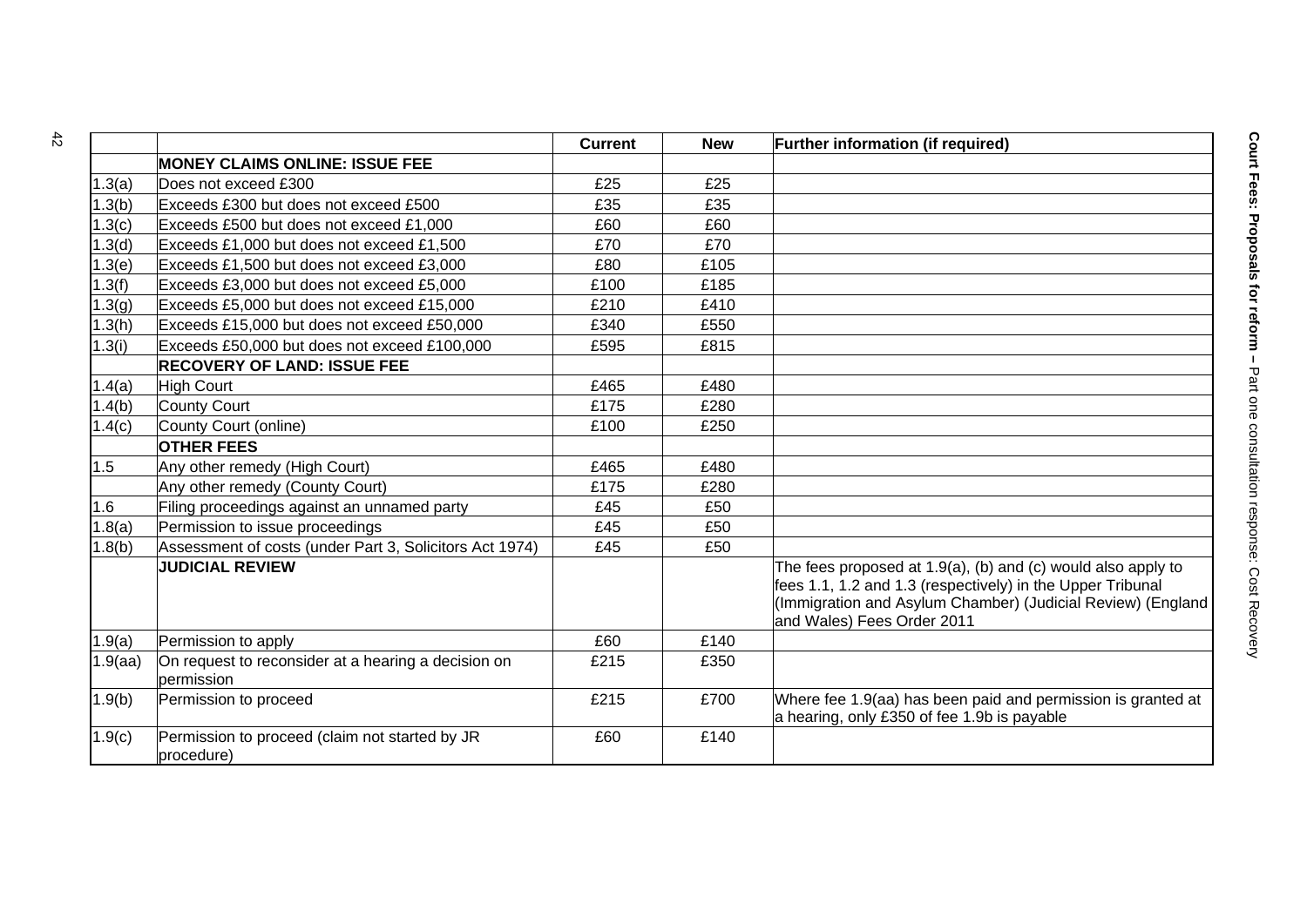|            |                                                                                 | <b>Current</b> | <b>New</b> | <b>Further information (if required)</b> |
|------------|---------------------------------------------------------------------------------|----------------|------------|------------------------------------------|
|            | <b>GENERAL FEES: HIGH COURT AND COUNTY</b><br><b>COURT</b>                      |                |            |                                          |
|            | Allocation fee: Small claims track (exceeding £1,500)                           | £40            | £0         | This fee is no longer charged            |
|            | Allocation fee: Fast track and multi-track                                      | £220           | £0         | This fee is no longer charged            |
|            | Listing fee                                                                     | £110           | £0         | This fee is no longer charged            |
| 2.1(a)     | Hearing fee: Multi-track case                                                   | £1,090         | £1,090     |                                          |
| 2.1(b)     | Hearing fee: Fast-track case                                                    | £545           | £545       |                                          |
| 2.1(c)(i)  | Hearing fee: Small claims case (does not exceed £300)                           | £25            | £25        |                                          |
| 2.1(c)(ii) | Hearing fee: Small claims case (exceeds £300 but not<br>£500)                   | £55            | £55        |                                          |
|            | 2.1(c)(iii) Hearing fee: Small claims case (exceeds £500 but not<br>£1,000)     | £80            | £80        |                                          |
|            | $2.1(c)$ (iv) Hearing fee: Small claims case (exceeds £1,000 but not<br>£1,500) | £110           | £115       |                                          |
|            | $2.1(c)(v)$ Hearing fee: Small claims case (exceeds £1,500 but not<br>£3,000)   | £165           | £170       |                                          |
|            | 2.1(c)(vi) Hearing fee: Small claims case (exceeds £3,000)                      | £325           | £335       |                                          |
| 2.2        | Appellant's/respondent's notice (High Court)                                    | £235           | £240       |                                          |
| 2.3(a)     | Appellant's/respondent's notice (County court-small<br>claims)                  | £115           | £120       |                                          |
| 2.3(b)     | Appellant's/respondent's notice (County court-other<br>claims)                  | £135           | £140       |                                          |
| 2.4        | General application (on notice)                                                 | £80            | £155       |                                          |
| 2.5        |                                                                                 | £45            | £50        |                                          |
| 2.6        | Application for summons or order for witness to attend<br>court                 | £40            | £50        |                                          |
| 2.7        | Application to vary a judgement or suspend enforcement                          | £40            | £50        |                                          |
| 2.8        | Issue of a certificate of satisfaction                                          | £15            | £15        |                                          |
|            | <b>BANKRUPTCY/INSOLVENCY</b>                                                    |                |            |                                          |
| 3.1(a)     | Petition for bankruptcy (presented by debtor)                                   | £175           | £180       |                                          |
| 3.1(b)     | Petition for bankruptcy (presented by creditor/other<br>person)                 | £220           | £280       |                                          |
| 3.2        | Petition for an administration order                                            | £175           | £280       |                                          |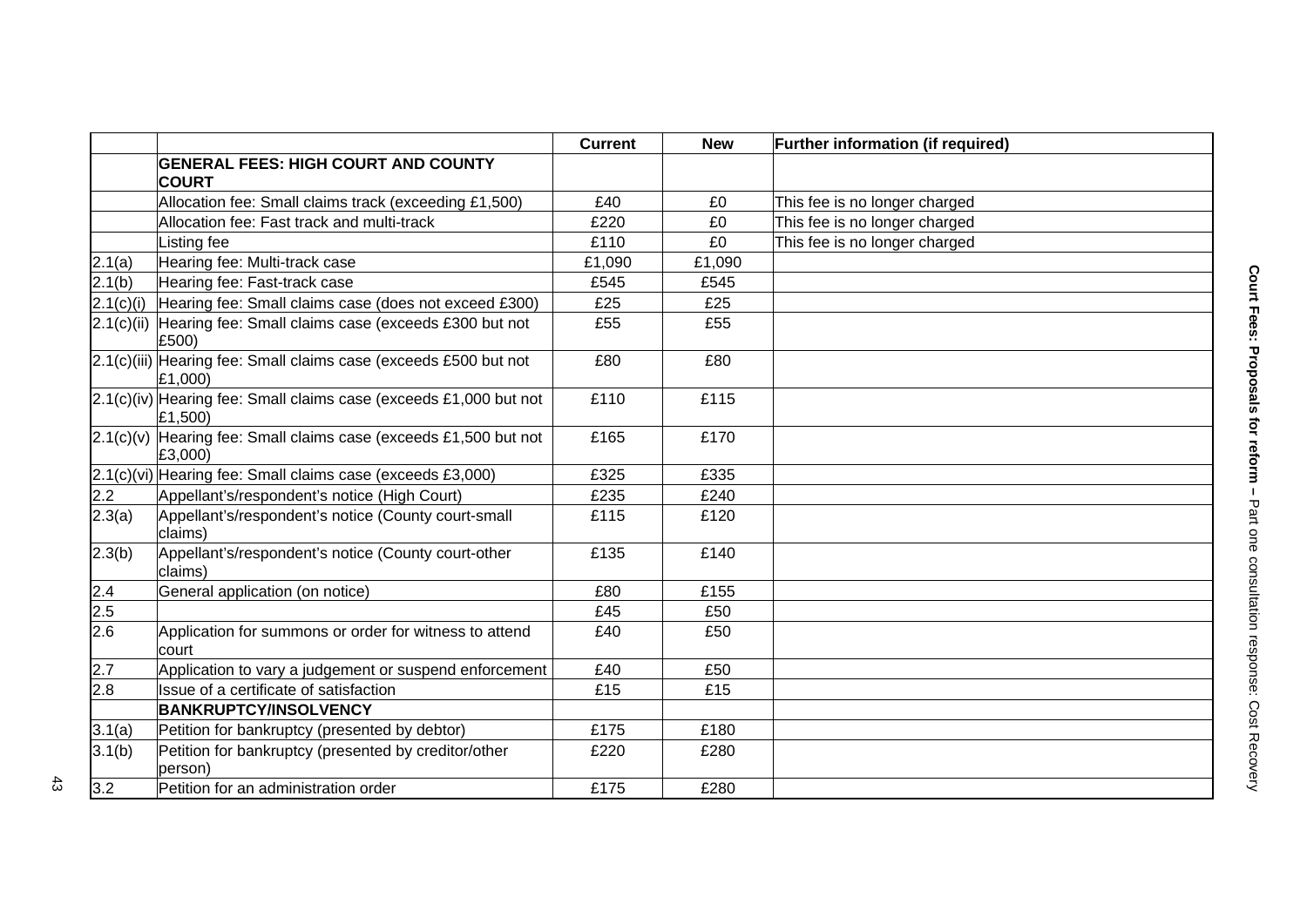|        |                                                                 | <b>Current</b>  | <b>New</b>      | <b>Further information (if required)</b> |
|--------|-----------------------------------------------------------------|-----------------|-----------------|------------------------------------------|
| 3.3    | Any other petition                                              | £220            | £280            |                                          |
| 3.4(a) | Request for a certificate of discharge from bankruptcy          | £70             | £70             |                                          |
| 3.4(b) | Copy of a certificate of discharge from bankruptcy              | £5              | £10             |                                          |
| 3.5    | Insolvency - other application                                  | £155            | £280            |                                          |
| 3.6    | Winding up fee                                                  | £155            | £160            |                                          |
| 3.7    | Voluntary winding up fee                                        | £35             | £50             |                                          |
| 3.8    | Notice of intention to appoint administrator                    | £35             | £50             |                                          |
| 3.9    | Submission of nominee's report                                  | £35             | £50             |                                          |
| 3.1    | Filing insolvency documents                                     | £35             | £50             |                                          |
| 3.11   | Application within proceedings (by consent/without<br>notice)   | £35             | £50             |                                          |
| 3.12   | Application within proceedings (with notice)                    | £70             | £155            |                                          |
| 3.13   | Search of bankruptcy and company records (County<br>Court)      | £45             | £45             |                                          |
|        | <b>COPY DOCUMENTS</b>                                           |                 |                 |                                          |
| 4.1(a) | Copy of a document (10 pages or less)                           | £5              | £10             |                                          |
| 4.1(b) | For each subsequent page                                        | 50 <sub>p</sub> | 50 <sub>p</sub> |                                          |
| 4.2    | Copy of a document in electronic form (for each copy)           | £5              | £10             |                                          |
|        | <b>DETERMINATION OF COSTS (Senior/County Court)</b>             |                 |                 |                                          |
| 5.1    | Where the party filing the request is legally aided             | £195            | £200            |                                          |
| 5.2(a) | Amount does not exceed £15,000                                  | £325            | £335            |                                          |
| 5.2(b) | Exceeds £15,000 but does not exceed £50,000                     | £655            | £675            |                                          |
| 5.2(c) | Exceeds £50,000 but does not exceed £100,000                    | £980            | £1,005          |                                          |
| 5.2(d) | Exceeds £100,000 but does not exceed £150,000                   | £1,310          | £1,345          |                                          |
| 5.2(e) | Exceeds £150,000 but does not exceed £200,000                   | £1,635          | £1,680          |                                          |
| 5.2(f) | Exceeds £200,000 but does not exceed £300,000                   | £2,455          | £2,520          |                                          |
| 5.2(g) | Exceeds £300,000 but does not exceed £500,000                   | £4,090          | £4,200          |                                          |
| 5.2(h) | Exceeds £500,000                                                | £5,455          | £5,600          |                                          |
| 5.3    | Issue of default costs certificate                              | £60             | £60             |                                          |
| 5.4    | Appeal (detailed assessment proceedings)                        | £205            | £210            |                                          |
| 5.5    | Request/application to set aside a default costs<br>certificate | £105            | £110            |                                          |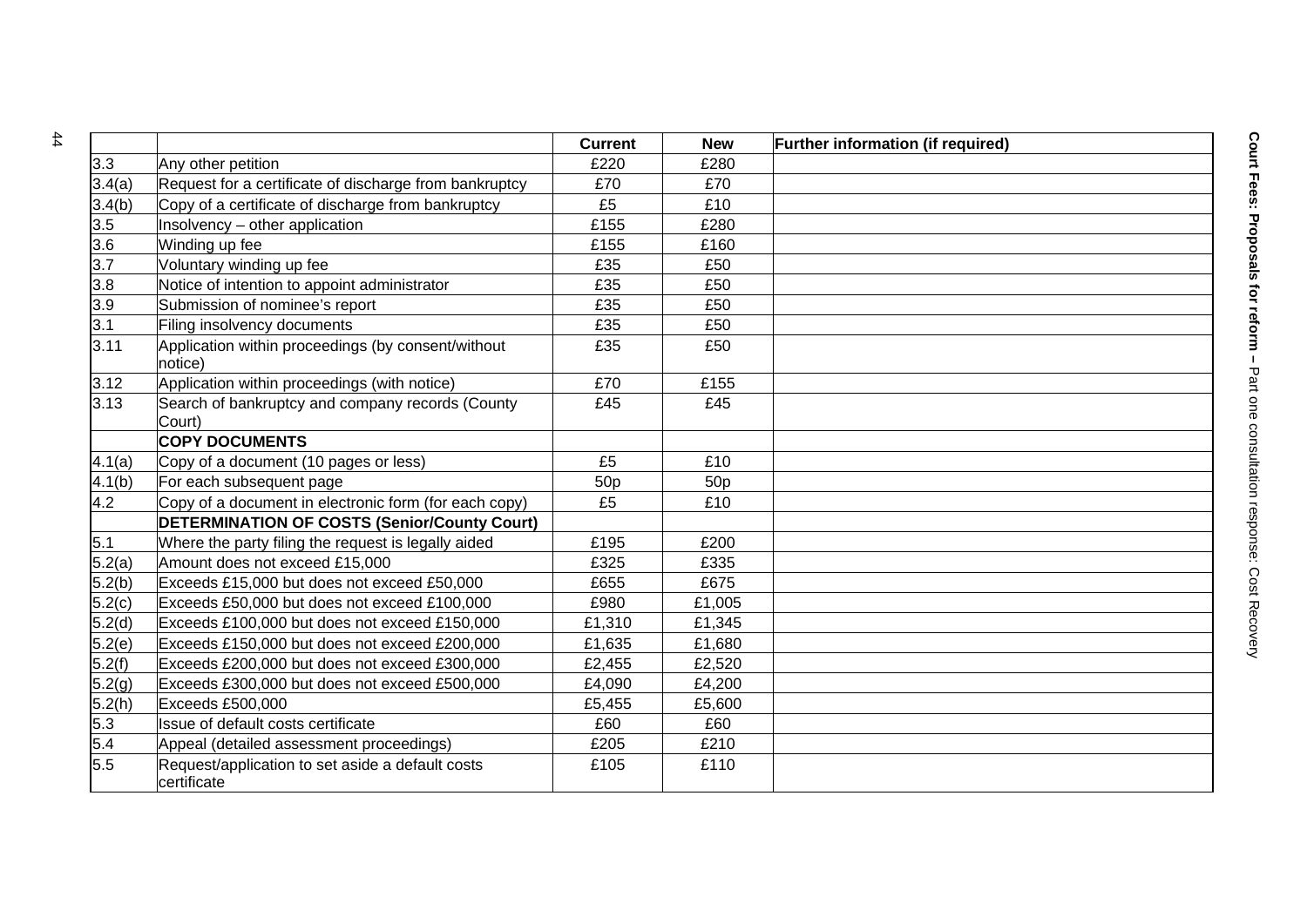|        |                                                                                                      | <b>Current</b> | <b>New</b> | Further information (if required)                                                          |
|--------|------------------------------------------------------------------------------------------------------|----------------|------------|--------------------------------------------------------------------------------------------|
|        | DETERMINATION (IN THE SENIOR COURT) OF<br><b>COSTS OCCURRED IN THE COURT OF</b><br><b>PROTECTION</b> |                |            |                                                                                            |
| 6.1(a) | Where the amount of costs does not exceed £3,000                                                     | £110           | £115       |                                                                                            |
| 6.1(b) | All other cases                                                                                      | £220           | £225       |                                                                                            |
| 6.2    | Appeal (detailed assessment proceedings)                                                             | £65            | £65        |                                                                                            |
| 6.3    | Request/application to set aside a default costs<br>certificate                                      | £65            | £65        |                                                                                            |
|        | <b>ENFORCEMENT (HIGH COURT)</b>                                                                      |                |            |                                                                                            |
| 7.1    | Sealing a writ of control/possession/delivery                                                        | £60            | £60        |                                                                                            |
| 7.2    | Application for order for debtor/other person to attend<br>court                                     | £50            | £50        |                                                                                            |
| 7.3(a) | Application for third party debt order/appointment of a<br>receiver                                  | £100           | £100       |                                                                                            |
| 7.3(b) | Application for a charging order                                                                     | £100           | £100       |                                                                                            |
| 7.4    | Application for a judgement summons                                                                  | £100           | £100       |                                                                                            |
| 7.5    | Request/application to register a judgement or order                                                 | £60            | £60        |                                                                                            |
|        | Permission to enforce an arbitration award                                                           |                |            |                                                                                            |
|        | Certified copy of a judgement or order for use abroad                                                |                |            |                                                                                            |
|        | <b>ENFORCEMENT (COUNTY COURT)</b>                                                                    |                |            |                                                                                            |
| 8.1(a) | Issue of warrant of control against goods (non-CCBC)                                                 | £100           | £100       |                                                                                            |
| 8.1(b) | Issue of warrant of control against goods (CCBC cases)                                               | £70            | £70        |                                                                                            |
| 8.2    | Request for attempt of execution of warrant at new<br>address                                        | £30            | £30        |                                                                                            |
| 8.3    | Application to require judgement debtor to attend court                                              | £50            | £50        |                                                                                            |
| 8.4(a) | Application for a third-party debt order                                                             | £100           | £100       |                                                                                            |
| 8.4(b) | Application for a charging order                                                                     | £100           | £100       |                                                                                            |
| 8.5    | Application for a judgement summons                                                                  | £100           | £100       |                                                                                            |
| 8.6    | Issue of a warrant of possession/warrant of delivery                                                 | £110           | £110       |                                                                                            |
| 8.7    | Application for an attachment of earnings order                                                      | £100           | £100       |                                                                                            |
| 8.8    | Consolidated attachment of earnings/administration<br>order                                          | $\star$        | $\star$    | *10p in every £1 (or part of £1) of the money paid in respect of<br>debts due to creditors |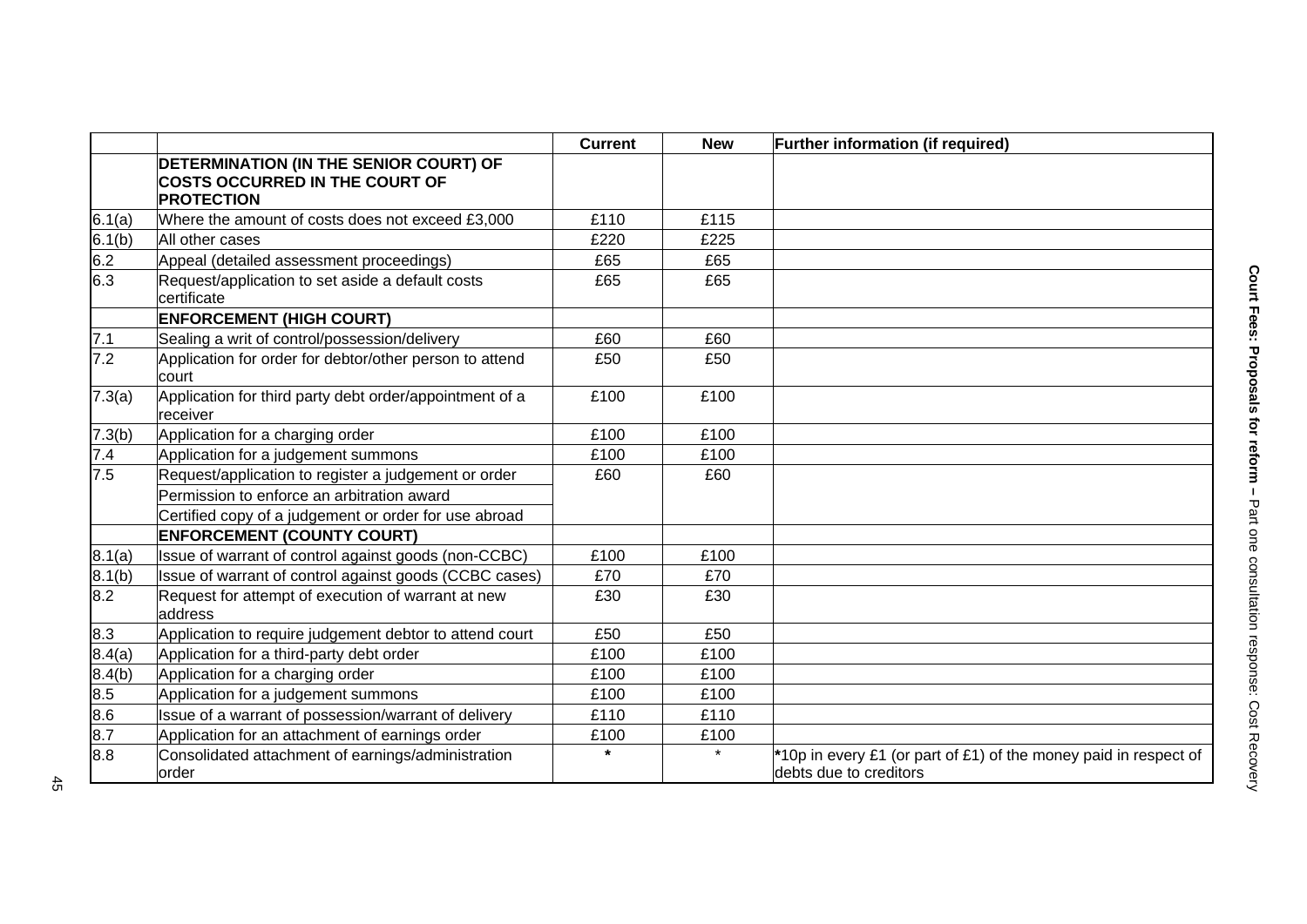|         |                                                                                                                                    | <b>Current</b> | <b>New</b> | <b>Further information (if required)</b>                                                                                                                                                                                 |
|---------|------------------------------------------------------------------------------------------------------------------------------------|----------------|------------|--------------------------------------------------------------------------------------------------------------------------------------------------------------------------------------------------------------------------|
| 8.9     | Application for enforcement of an award of a sum of<br>money or any other decision made by any court, tribunal,<br>body or person* | £40            | £40        | *(decisions taken anywhere outside the High Court or a county<br>court)                                                                                                                                                  |
| 8.1     | Request for an order to recover a specified road traffic<br>debt                                                                   | £7             | £7         |                                                                                                                                                                                                                          |
| 8A.1    | Request for service by a bailiff                                                                                                   | £100           | £100       |                                                                                                                                                                                                                          |
|         | <b>SALE (COUNTY COURT)</b>                                                                                                         |                |            |                                                                                                                                                                                                                          |
| 9.1     | Removing goods to a place of deposit                                                                                               | $\star$        | $\star$    | The reasonable expenses incurred                                                                                                                                                                                         |
|         | Advertising a sale by public auction                                                                                               | $\star$        | $\star$    | This fee is no longer charged                                                                                                                                                                                            |
| 9.2     | Appraisement of goods                                                                                                              | $\star$        | $\star$    | *5p in every £1 (or part of £1) of the appraised value was 9.3                                                                                                                                                           |
| 9.3     | Sale of goods                                                                                                                      | $\star$        | $\star$    | *15p in every £1 (or part of £1) of the amount realised by the<br>sale, or such other sum as the district judge may consider to be<br>justified                                                                          |
| 9.4     | No sale – execution withdrawn, satisfied or stopped                                                                                | $\star$        | $\star$    | *10p in every £1 (or part of £1) or the value of the goods<br>seized, the value to be the appraised value where the goods<br>have been appraised or such other sum as the district judge<br>may consider to be justified |
|         | FEES PAYABLE IN THE HIGH COURT ONLY                                                                                                |                |            |                                                                                                                                                                                                                          |
| 10.1    | <b>Bills of sale</b>                                                                                                               | £25            | £25        |                                                                                                                                                                                                                          |
| 10.2    | Official certificate of the result of a search (for each<br>name)                                                                  | £45            | £45        |                                                                                                                                                                                                                          |
| 10.3    | Search, in person, of court records (per 15 minutes)                                                                               | £7             | £10        |                                                                                                                                                                                                                          |
|         | <b>JUDGE SITTING AS AN ARBITRATOR</b>                                                                                              |                |            |                                                                                                                                                                                                                          |
| 10.4(a) | Appointment of a judge of the Commercial Court                                                                                     | £2,390         | £2,455     |                                                                                                                                                                                                                          |
| 10.4(b) | Appointment of a judge of the Technology &<br><b>Construction Court</b>                                                            | £1,860         | £2,455     |                                                                                                                                                                                                                          |
| 10.5(a) | Hearing before a judge of the Commercial Court                                                                                     | £2,390         | £2,455     |                                                                                                                                                                                                                          |
| 10.5(b) | Hearing before a judge of the Technology & Construction<br>Court                                                                   | £1,860         | £2,455     |                                                                                                                                                                                                                          |
|         | <b>ADMIRALTY</b>                                                                                                                   |                |            |                                                                                                                                                                                                                          |
| 11.1    | Issue of a warrant for the arrest of a ship or goods                                                                               | £220           | £225       |                                                                                                                                                                                                                          |
| 11.2    | Sale of ship or goods (minimum fee)                                                                                                | £200           | £205       | (Minimum fee)                                                                                                                                                                                                            |
|         | PLUS: for every £100/fraction of £100 up to £100,000                                                                               | £1             | £1         |                                                                                                                                                                                                                          |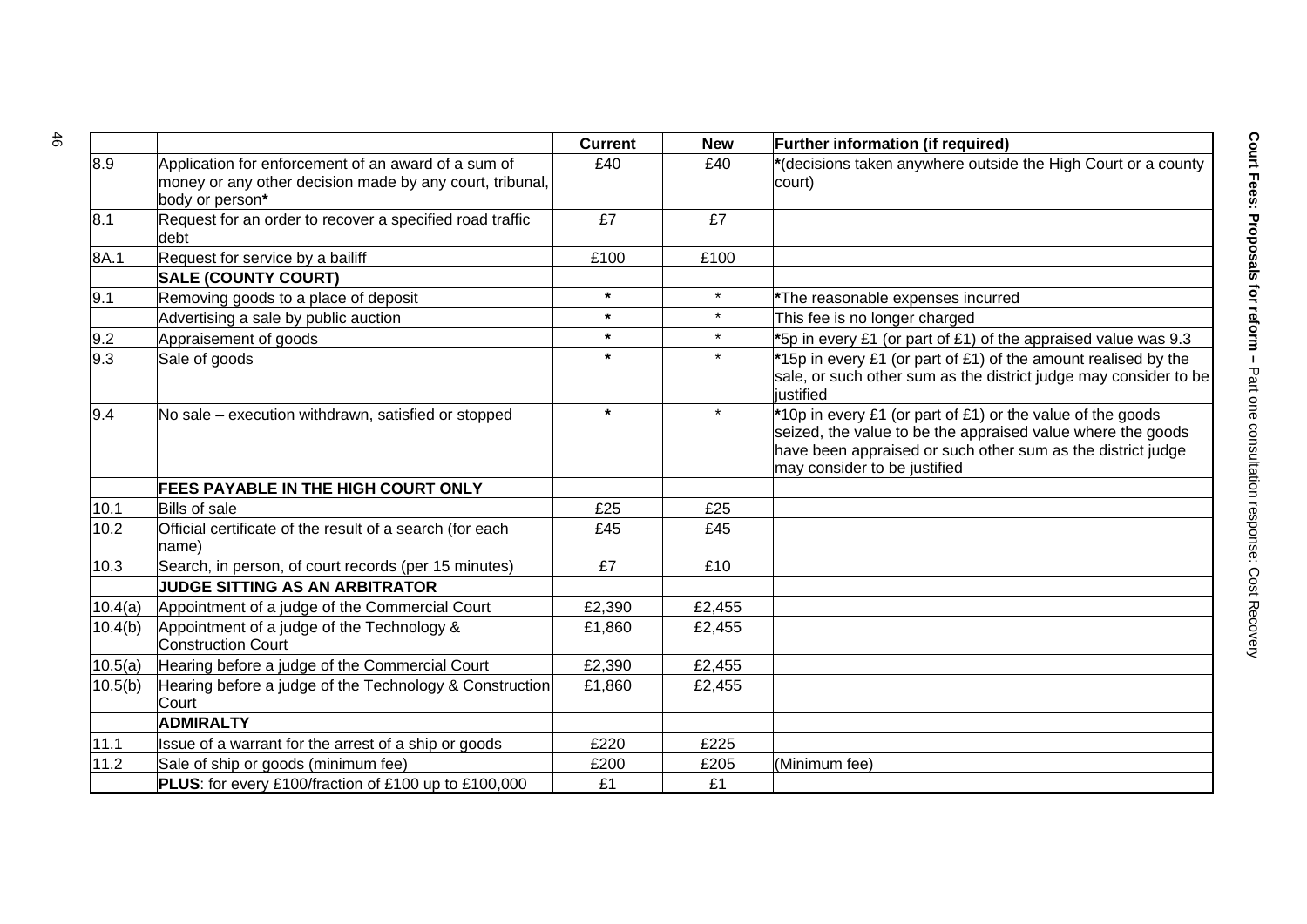|          |                                                                   | <b>Current</b> | <b>New</b>      | <b>Further information (if required)</b>                                |
|----------|-------------------------------------------------------------------|----------------|-----------------|-------------------------------------------------------------------------|
|          | PLUS: for every £100/fraction of £100 exceeding<br>£100,000       | 50p            | 50 <sub>p</sub> |                                                                         |
| 11.3     | Entering a reference for hearing by the Registrar                 | £70            | £70             |                                                                         |
|          | PAYABLE IN HIGH COURT AND COURT OF APPEAL<br><b>ONLY</b>          |                |                 |                                                                         |
| 12.1     | Affidavit                                                         | £11            | £11             |                                                                         |
| 12.2     | For each exhibit referred to                                      | £2             | £2              |                                                                         |
|          | PAYABLE IN THE COURT OF APPEAL ONLY                               |                |                 |                                                                         |
| 13.1(a)  | Application – permission to appeal/extension of time              | £235           | £480            |                                                                         |
| 13.1(aa) | On request to reconsider at a hearing a decision on<br>permission | $\star$        | £545            | * New fee. If permission granted only £545 of fee 13.1(c) is<br>payable |
| 13.1(b)  | Permission to appeal is not required or has been granted          | £465           | £1,090          |                                                                         |
| 13.1(c)  | Appellant/respondent filing an appeal questionnaire               | £465           | £1,090          |                                                                         |
| 13.2     | On filing a respondent's notice                                   | £235           | £480            |                                                                         |
| 13.3     | On filing an application notice                                   | £235           | £480            |                                                                         |
|          | Additional application                                            | $\star$        | £480            | *New fee                                                                |
|          | General application (on notice)                                   | $\star$        | £155            | *New fee                                                                |
|          | General application (by consent/without notice)                   | $\star$        | £50             | *New fee                                                                |

## **Family Proceedings Fees Order**

|     |                                                                      | <b>Current</b> | <b>New</b> | <b>Further information (if required)</b> |
|-----|----------------------------------------------------------------------|----------------|------------|------------------------------------------|
|     | <b>FEES TO BE TAKEN IN FAMILY OR HIGH COURT</b>                      |                |            |                                          |
|     | <b>ISSUE FEES</b>                                                    |                |            |                                          |
| 1.1 | Where no other fee is specified                                      | £245           | £245       |                                          |
| 1.2 | Application for divorce/nullity of marriage or civil<br> partnership | £410           | £410       |                                          |
| 1.3 | Application for matrimonial or civil partnership order               | £365           | £365       |                                          |
| 1.4 | Forced marriage protection order                                     | £75            | £75        |                                          |
| 1.5 | Amendment of application for matrimonial/civil<br>partnership order  | £95            | £95        |                                          |
| 1.6 | Answer to application for matrimonial/civil partnership<br>order     | £245           | £245       | Contested divorce                        |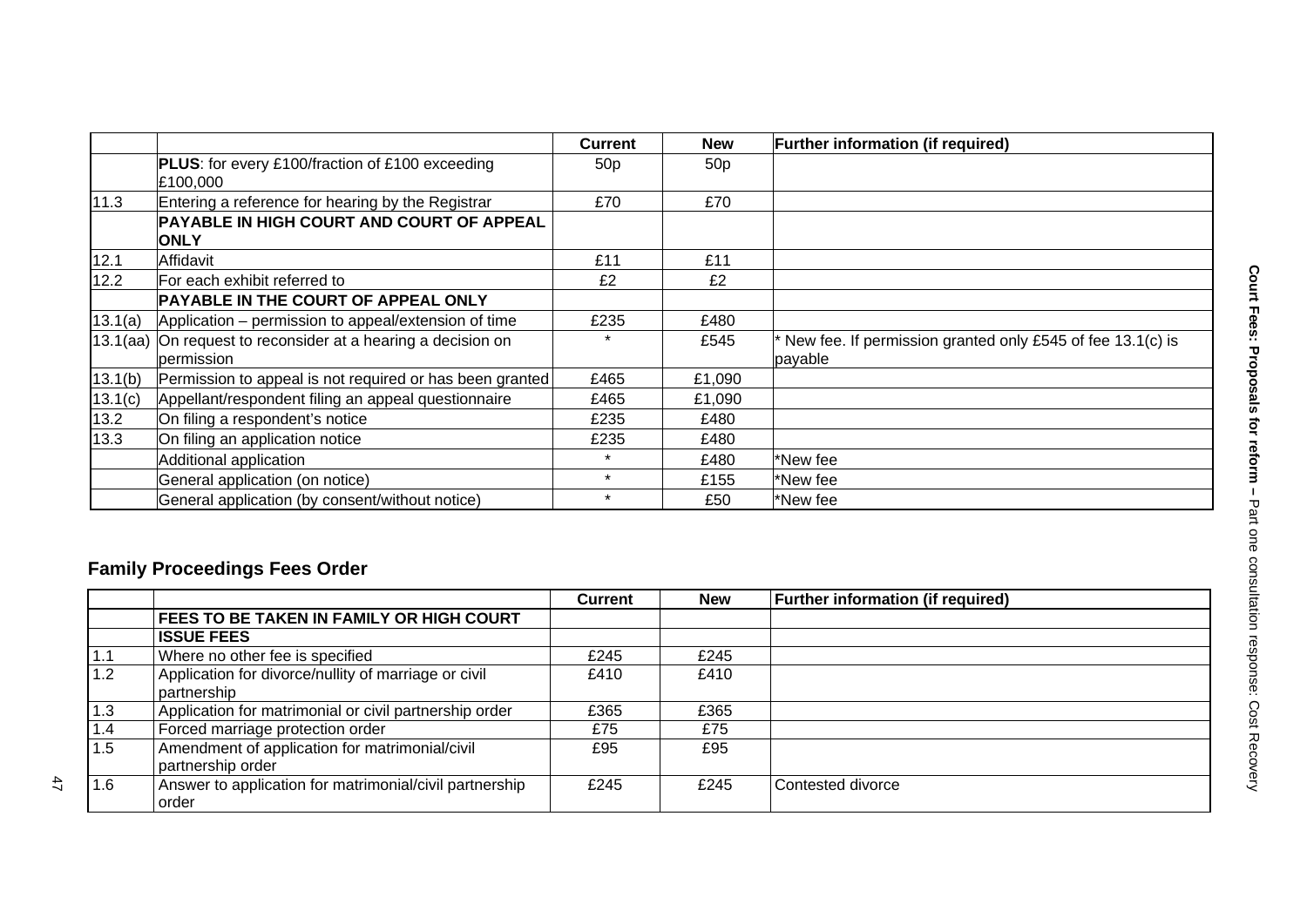|        |                                                                                                                                | <b>Current</b> | <b>New</b> | <b>Further information (if required)</b> |
|--------|--------------------------------------------------------------------------------------------------------------------------------|----------------|------------|------------------------------------------|
| 1.7    | Application for an order of assessment of costs                                                                                | £40            | £50        |                                          |
| 1.8    | Application for parental order                                                                                                 | £215           | £215       |                                          |
|        | PROCEEDINGS UNDER THE CHILDREN ACT 1989                                                                                        |                |            |                                          |
| 2.1(a) | Parental responsibility (section 4(1)(c) or (3), 4A(1)(b)<br>or(3)                                                             | £215           | £215       |                                          |
| 2.1(b) | Parental responsibility (section 4ZA(1)(c) or (6))                                                                             | £215           | £215       |                                          |
| 2.1(c) | Guardians (section 5(1) or 6(7))                                                                                               | £215           | £215       |                                          |
| 2.1(d) | Section 8 orders (section 10(1) or (2))                                                                                        | £215           | £215       |                                          |
| 2.1(e) | Enforcement orders (section 11J(2))                                                                                            | £215           | £215       |                                          |
| 2.1(f) | Compensation for financial loss (section 11O(2))                                                                               | £215           | £215       |                                          |
| 2.1(g) | Change of child's surname, or removal from jurisdiction<br>while child arrangements order in force (section 13(1))             | £215           | £215       |                                          |
| 2.1(h) | Special guardianship orders (section 14A(3) or (6)(a),<br>$14C(3)$ or $14D(1)$ )                                               | £170           | £215       |                                          |
| 2.1(i) | Secure accommodation order (section 25)                                                                                        | £180           | £215       |                                          |
| 2.1(j) | Change of child's surname, or removal from jurisdiction<br>while care order in force (section 33(7))                           | £180           | £215       |                                          |
| 2.1(k) | Contact with child in care (section 34(2), (3), (4) or (9))                                                                    | £180           | £215       |                                          |
| 2.1(l) | Education supervision order (section 36(1))                                                                                    | £180           | £215       |                                          |
| 2.1(m) | Variation or discharge etc of care and supervision<br>orders (section 39)                                                      | £180           | £215       |                                          |
| 2.1(n) | Child assessment order (section 43(1))                                                                                         | £180           | £215       |                                          |
| 2.1(0) | Emergency protection orders (sections 44, 45 and 46)                                                                           | £180           | £215       |                                          |
| 2.1(p) | Warrant to assist person exercising powers under<br>emergency protection order (section 48)                                    | £180           | £215       |                                          |
| 2.1(q) | Recovery order (section 50)                                                                                                    | £180           | £215       |                                          |
| 2.1(r) | Cancellation, variation or removal or imposition of<br>condition of registration of child minder or day carer<br>(section 79K) | £180           | £215       |                                          |
| 2.1(s) | Warrant to assist person exercising powers to search<br>for children or inspect premises (section 102)                         | £180           | £215       |                                          |
| 2.1(t) | Applications in respect of enforcement orders<br>(paragraph 4(2), 6(2), 7(2) or 9(2) of Schedule A1)                           | £95            | £95        |                                          |
| 2.1(u) | Amendment of enforcement order by reason of change<br>of address (paragraph 5(2) of Schedule A1)                               | £95            | £95        |                                          |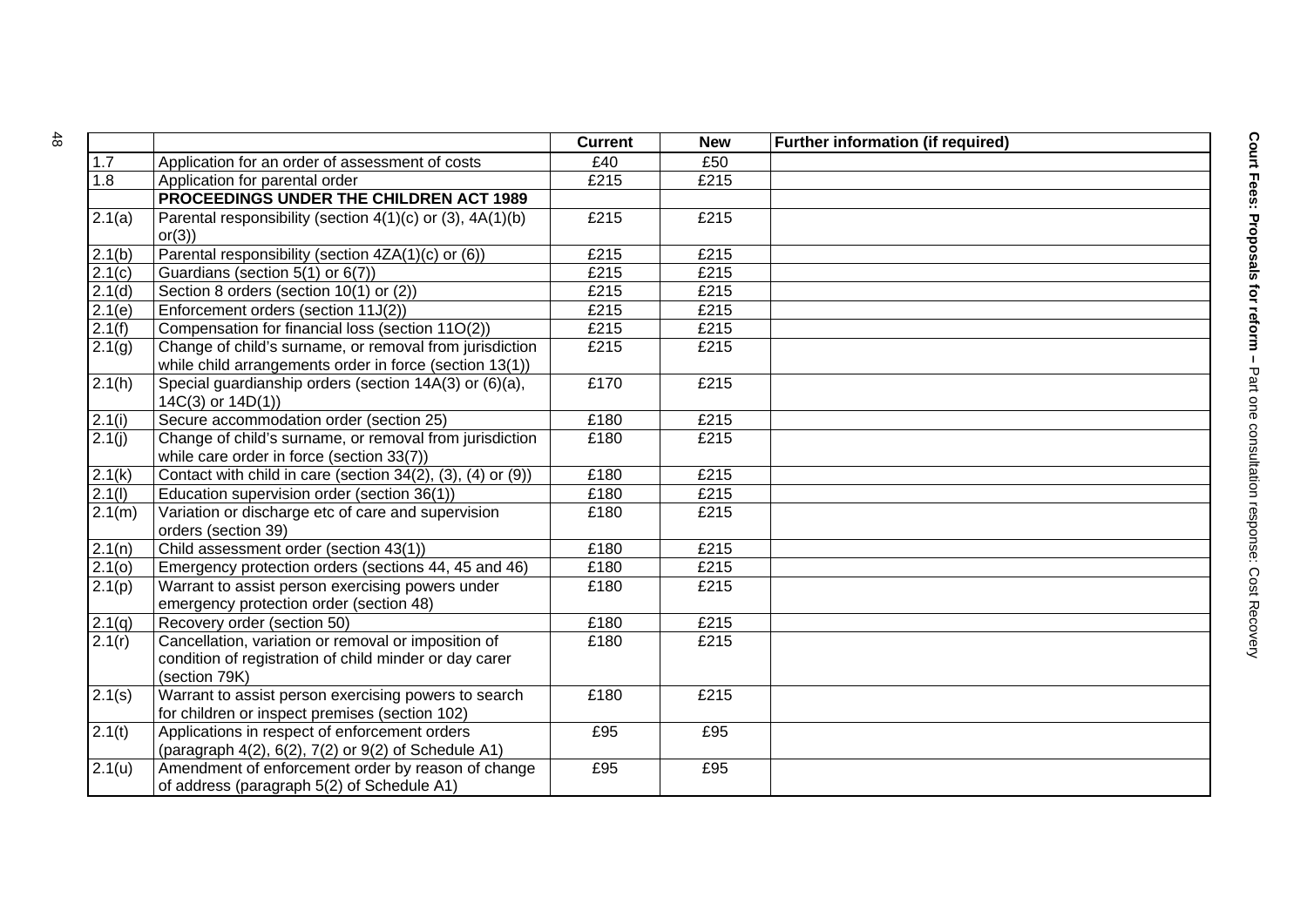|                     |                                                                                                                                               | <b>Current</b> | <b>New</b> | Further information (if required) |
|---------------------|-----------------------------------------------------------------------------------------------------------------------------------------------|----------------|------------|-----------------------------------|
| $\overline{2.1(v)}$ | Financial provision for children (paragraph 1(1) or (4),<br>$2(1)$ or (5), 5(6), 6(5), (7) or (8), 8(2), 10(2), 11 or 14(1)<br>of Schedule 1) | £215           | £215       |                                   |
| 2.1(w)              | Approval of court for child in care of local authority to<br>live abroad (paragraph 19(1) of Schedule 2)                                      | £180           | £215       |                                   |
| 2.1(x)              | Extension of supervision order (paragraph 6 of<br>Schedule 3)                                                                                 | £180           | £215       |                                   |
| $\sqrt{2.1(y)}$     | Extension or discharge of education supervision order<br>(paragraph 15(2) or 17(1) of Schedule 3)                                             | £180           | £215       |                                   |
| 2.1(z)              | Paragraph 8(1) of Schedule 8 (appeals concerning<br>foster parents)                                                                           | £180           | £215       |                                   |
| 2.2(a)              | Application for proceedings under Section 31 of Act                                                                                           | £3,320         | £2,055     |                                   |
|                     | Hearing for proceedings under Section 31 of Act                                                                                               | £2,155         | £0         | This fee is no longer charged     |
| 2.3                 | Appeal relating to $2.1(a)$ to $2.1(s)$ (v) to (y) and $2.2$ )                                                                                | £215           |            |                                   |
|                     | Appeal relating to 2.1(h)                                                                                                                     | £170           |            |                                   |
|                     | Appeal relating to 2.1(i) to 2.1(r), 2.1(v) to 2.1(x) and 2.2                                                                                 | £180           | £215       |                                   |
| 2.4                 | Appeal against a contribution order                                                                                                           | £180           | £215       |                                   |
|                     | <b>ADOPTION AND WARDSHIP</b>                                                                                                                  |                |            |                                   |
| 3.1                 | Application/permission to apply for adoption                                                                                                  | £170           | £170       |                                   |
| 3.2                 | Application for a placement order (under Section 22)                                                                                          | £455           | £455       |                                   |
| 3.3                 | Application to the High Court                                                                                                                 | £170           | £170       |                                   |
|                     |                                                                                                                                               |                |            |                                   |
|                     | PROCEEDINGS UNDER THE CHILDREN AND<br><b>ADOPTION ACT 2006</b>                                                                                |                |            |                                   |
| 4.1                 | Application for warning notice to be attached to a<br>contact order                                                                           | £50            | £50        |                                   |
|                     | <b>APPLICATIONS IN PROCEEDINGS</b>                                                                                                            |                |            |                                   |
| 5.1                 | Application (without notice)                                                                                                                  | £45            | £50        |                                   |
| 5.2                 | Application for decree nisi, conditional order, separation<br>order                                                                           | £50            | £50        |                                   |
| 5.3                 | Application (on notice) (unless otherwise listed)                                                                                             | £80            | £155       |                                   |
| 5.4                 | Application for a financial order                                                                                                             | £255           | £255       |                                   |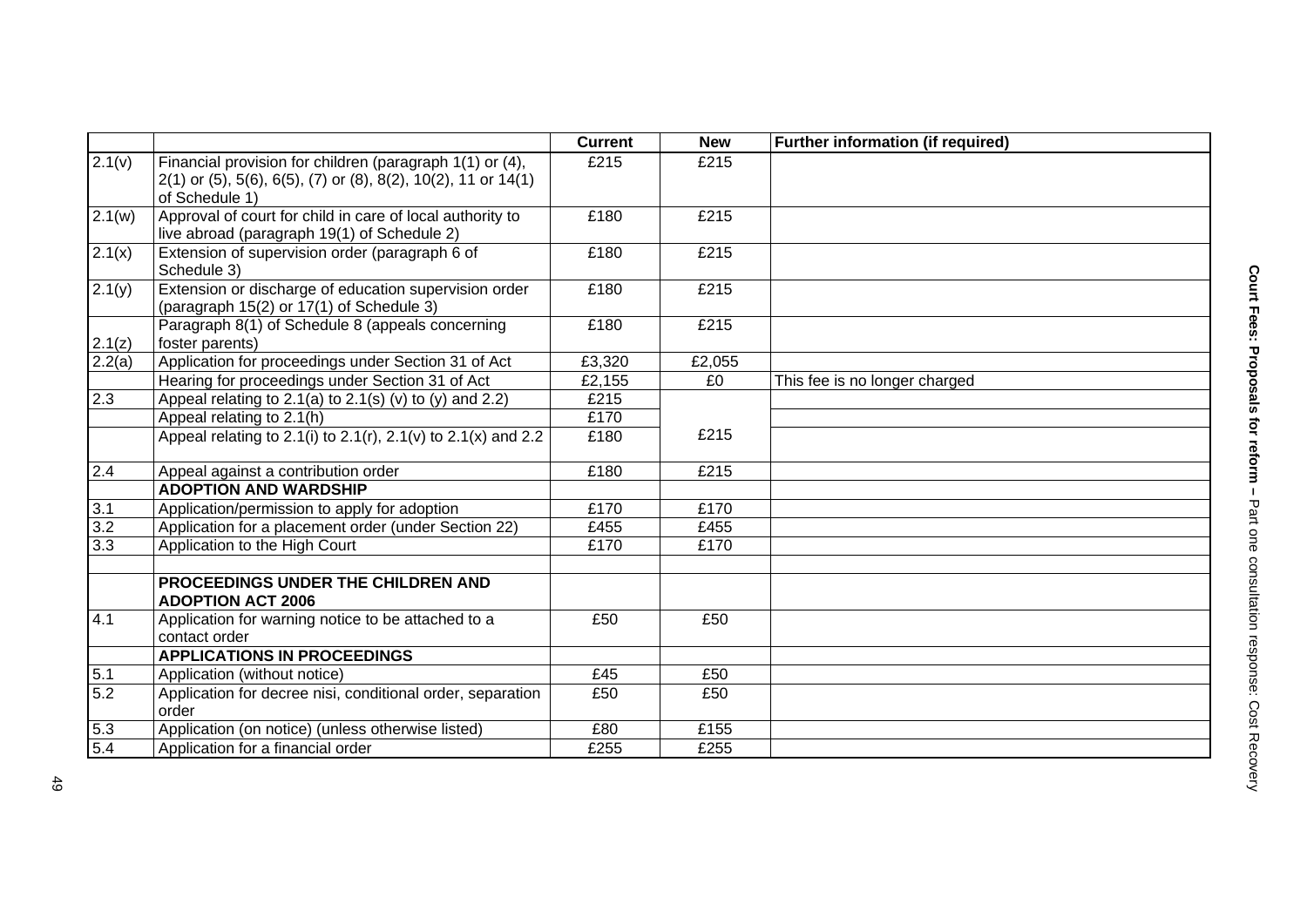|                  |                                                           | <b>Current</b>  | <b>New</b>      | <b>Further information (if required)</b> |
|------------------|-----------------------------------------------------------|-----------------|-----------------|------------------------------------------|
|                  | <b>APPEAL</b>                                             |                 |                 |                                          |
| 6.1              | Filing an appeal notice from a district judge, one or     | £125            | £125            |                                          |
|                  | more lay justices, a justices' clerk or an assistant to a |                 |                 |                                          |
|                  | justices' clerk                                           |                 |                 |                                          |
| 6.2              | Appeal (Section 20, Child Support Act 1991)               | £160            | £165            |                                          |
|                  | <b>SEARCHES</b>                                           |                 |                 |                                          |
| 7.1              | Search of central index of decrees absolute/final orders  | £65             | £65             |                                          |
| $\overline{7.2}$ | Search of central index of parental responsibility        | E45             | £45             |                                          |
|                  | agreements                                                |                 |                 |                                          |
| 7.3              | Search of index of decrees absolute/final orders          | £45             | £45             |                                          |
|                  | <b>COPY DOCUMENTS</b>                                     |                 |                 |                                          |
| 8.1(a)           | Copy of a document (10 pages or less)                     | £5              | £10             |                                          |
| 8.1(b)           | For each subsequent page                                  | 50 <sub>p</sub> | 50 <sub>p</sub> |                                          |
| 8.2              | Copy of a document in electronic form (for each copy)     | £5              | £10             |                                          |
|                  | <b>DETERMINATION OF COSTS</b>                             |                 |                 |                                          |
| 9.1              | Where the party filing the request is legally aided       | £195            | £200            |                                          |
|                  | Where the amount of the costs claimed:                    |                 |                 |                                          |
| 9.2(a)           | Amount does not exceed £15,000                            | £325            | £335            |                                          |
| 9.2(b)           | Exceeds £15,000 but does not exceed £50,000               | £655            | £675            |                                          |
| 9.2 <sup>°</sup> | Exceeds £50,000 but does not exceed £100,000              | £980            | £1,005          |                                          |
| 9.2(d)           | Exceeds £100,000 but does not exceed £150,000             | £1,310          | £1,345          |                                          |
| 9.2(e)           | Exceeds £150,000 but does not exceed £200,000             | £1,635          | £1,680          |                                          |
| 9.21(f)          | Exceeds £200,000 but does not exceed £300,000             | £2,455          | £2,520          |                                          |
| 9.2(g)           | Exceeds £300,000 but does not exceed £500,000             | £4,090          | £4,200          |                                          |
| 9.2(h)           | Exceeds £500,000                                          | £5,455          | £5,600          |                                          |
| 9.3              | Issue of default costs certificate                        | E60             | £60             |                                          |
| 9.4              | Appeal (detailed assessment proceedings)                  | £205            | £210            |                                          |
| 9.5              | Request/application to set aside a default costs          | £105            | £110            |                                          |
|                  | certificate                                               |                 |                 |                                          |
|                  | <b>REGISTRATION OF MAINTENANCE ORDERS</b>                 |                 |                 |                                          |
| 10.1             | Application for a maintenance order to be sent abroad     | £45             | £50             |                                          |
| 10.2             | Application for a maintenance order to be registered      | £45             | £50             |                                          |
|                  | 1950 Act or the Maintenance Orders Act 1958               |                 |                 |                                          |
|                  | <b>FINANCIAL PROVISION</b>                                |                 |                 |                                          |
| 11.1             | Application for an order for financial provision          | £215            | £215            |                                          |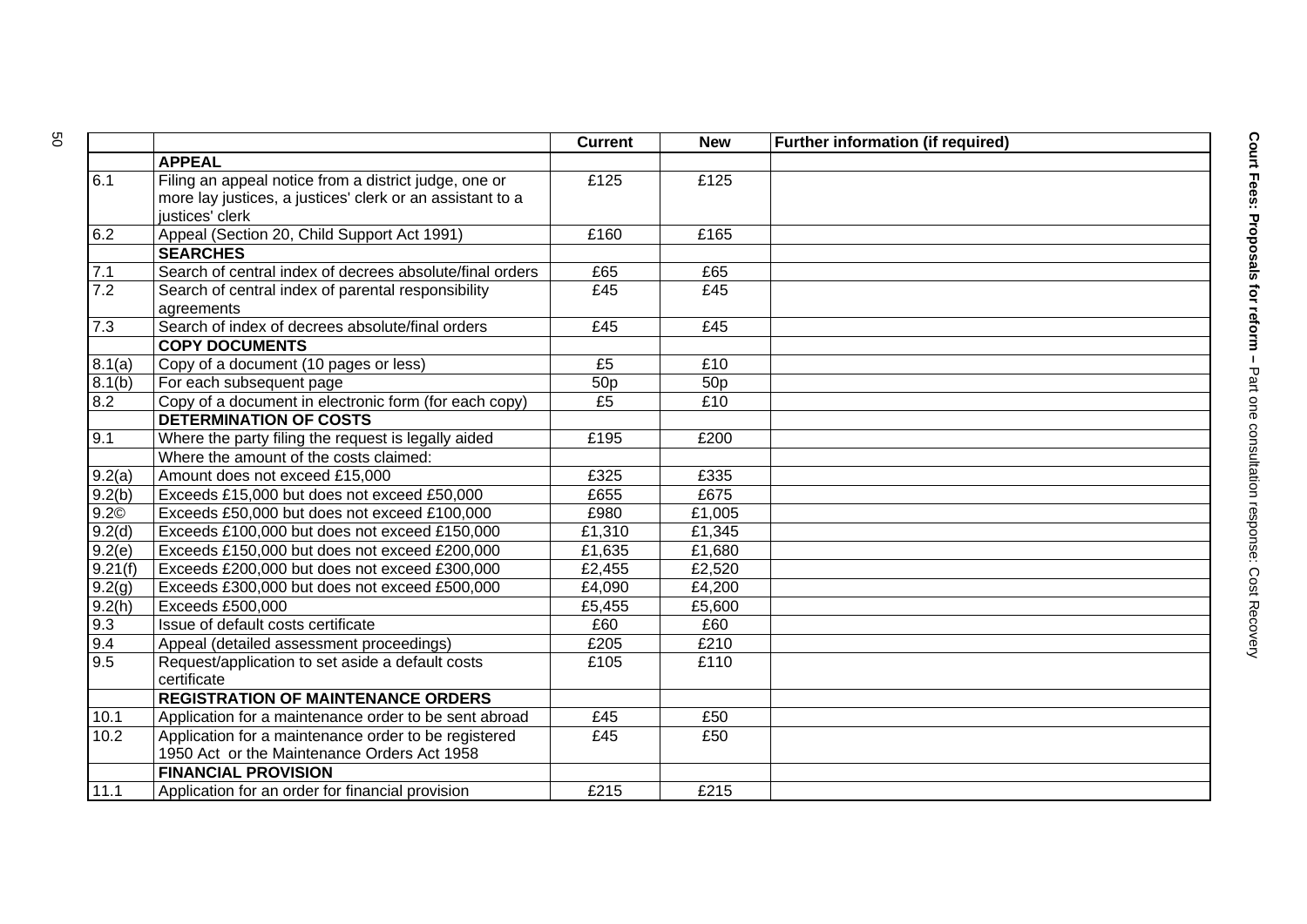|      |                                                            | <b>Current</b> | <b>New</b> | Further information (if required)                              |
|------|------------------------------------------------------------|----------------|------------|----------------------------------------------------------------|
|      | <b>ENFORCEMENT</b>                                         |                |            |                                                                |
| 12.1 | Application to question a judgment debtor or other         | £50            | £50        |                                                                |
|      | person                                                     |                |            |                                                                |
| 12.2 | Application for a third party debt order/appointment of a  | £100           | £100       |                                                                |
|      | receiver                                                   |                |            |                                                                |
| 12.3 | Application for a charging order                           | £100           | £100       |                                                                |
| 12.4 | Application for a judgment summons                         | £100           | £100       |                                                                |
| 12.5 | Application for an attachment of earnings order            | £100           | £100       |                                                                |
|      | <b>ENFORCEMENT IN THE FAMILY COURT</b>                     |                |            |                                                                |
| 13.1 | Application for enforcement of a judgment or order         | £100           | £100       |                                                                |
| 13.2 | Request for attempt at execution of a warrant at a new     | E30            | E30        |                                                                |
|      | address                                                    |                |            |                                                                |
| 13.3 | Issue for a warrant of possession or a warrant of delivery | £110           | £110       |                                                                |
|      | <b>ENFORCEMENT IN THE HIGH COURT</b>                       |                |            |                                                                |
| 14.1 | Sealing a writ of control/possession/delivery              | £60            | £60        |                                                                |
| 14.2 | Request/application to register a judgement or order       |                |            |                                                                |
|      | Permission to enforce an arbitration award                 | £60            | £60        |                                                                |
|      | Certified copy of a judgement or order for use abroad      |                |            |                                                                |
|      | <b>SERVICE</b>                                             |                |            |                                                                |
| 15.1 | Request for service by a bailiff of document (see order    | £110           | £110       |                                                                |
|      | for exceptions)                                            |                |            |                                                                |
|      | <b>SALE</b>                                                |                |            |                                                                |
| 16.1 | Removing goods to a place of deposit                       | $\star$        | $\star$    | *The reasonable expenses incurred                              |
|      | Advertising a sale by public auction                       | $\star$        | $\star$    | This fee is no longer charged                                  |
| 16.2 | Appraisement of goods                                      | $\star$        | $\star$    | *5p in every £1 (or part of £1) of the appraised value         |
| 16.3 | Sale of goods                                              | $\star$        | $\star$    | *15p in every £1 (or part of £1) of the amount realised by the |
|      |                                                            |                |            | sale, or such other sum as the district judge may consider to  |
|      |                                                            |                |            | be justified                                                   |
| 16.4 | No sale - execution withdrawn, satisfied or stopped        | $\star$        | $\star$    | *10p in every £1 (or part of £1) or the value of the goods     |
|      |                                                            |                |            | seized, the value to be the appraised value where the goods    |
|      |                                                            |                |            | have been appraised or such other sum as the district judge    |
|      |                                                            |                |            | may consider to be justified                                   |
|      | <b>AFFIDAVITS</b>                                          |                |            |                                                                |
| 17.1 | Taking an affidavit/affirmation/attestation upon honour    | £10            | £11        |                                                                |
| 17.2 | For each exhibit referred to and required to be marked     | E2             | E2         |                                                                |

51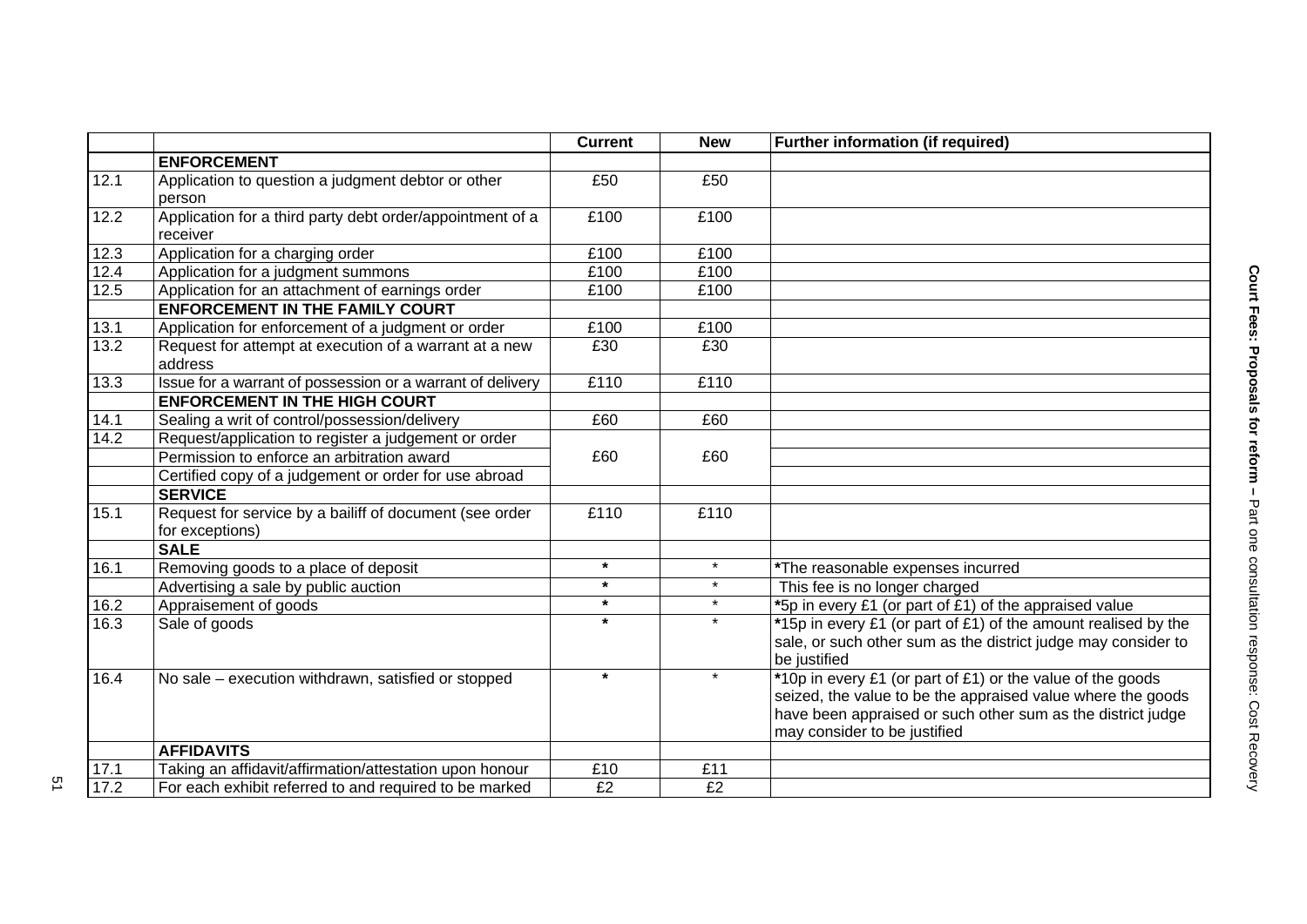## 52 **Magistrates Courts Fees Order 2008**

Fees charged in family proceedings are now only in the Family Proceedings Fees Order (see above for details).

|        |                                                                       | <b>Current</b>  | <b>New</b> | <b>Further information (if required)</b> |
|--------|-----------------------------------------------------------------------|-----------------|------------|------------------------------------------|
| 1.1    | Application for JP to perform function not on court<br>premises       | £50             | £50        |                                          |
|        | <b>APPEALS</b>                                                        |                 |            |                                          |
| 2.1    | Application to state a case for the opinion of the High<br>Court      | £500            | £515       |                                          |
| 2.2    | Appeal (deduction from earnings order)                                | £95             | £100       |                                          |
| 2.3    | Appeal - proceedings under Schedule 5, Licensing Act<br>2003          | £400            | £410       |                                          |
| 2.4    | Appeal (no other fee specified)                                       | £200            | £205       |                                          |
|        | <b>CERTIFICATES AND CERTIFIED DOCUMENTS</b>                           |                 |            |                                          |
| 3.1    | Request for certificate of refusal to state a case                    | £100            | £105       |                                          |
| 3.2    | Request for a certificate of satisfaction                             | £15             | £15        |                                          |
| 3.3    | Request for a certified copy of a memorandum of<br>conviction         | £60             | £60        |                                          |
| 3.4    | Request for certificate/certified document (no fee<br>specified)      | £60             | £60        |                                          |
|        | <b>LIABILITY ORDERS</b>                                               |                 |            |                                          |
| 4.1    | Council tax proceedings                                               | £3              | £3         |                                          |
| 4.2    | Application for liability order (Child Support Act 1991)              | £40             | £40        | For each liability order                 |
|        | <b>COPY DOCUMENTS</b>                                                 |                 |            |                                          |
| 5.1(a) | Copy of a document (10 pages or less)                                 | £5              | £10        |                                          |
| 5.1(b) | For each subsequent page                                              | 50 <sub>p</sub> | 50p        |                                          |
| 5.2    | Copy of a document in electronic form (for each copy)                 | £5              | £10        |                                          |
|        | <b>LICENCES</b>                                                       |                 |            |                                          |
| 6.1    | Request for licence/consent/authority (no other fee<br>specified)     | £25             | £25        |                                          |
| 6.2    | Application for renewal/variation of an existing licence              | £25             | £25        |                                          |
| 6.3    | Application for the revocation of licence (no other fee<br>specified) | £25             | £25        |                                          |
|        | <b>OATHS</b>                                                          |                 |            |                                          |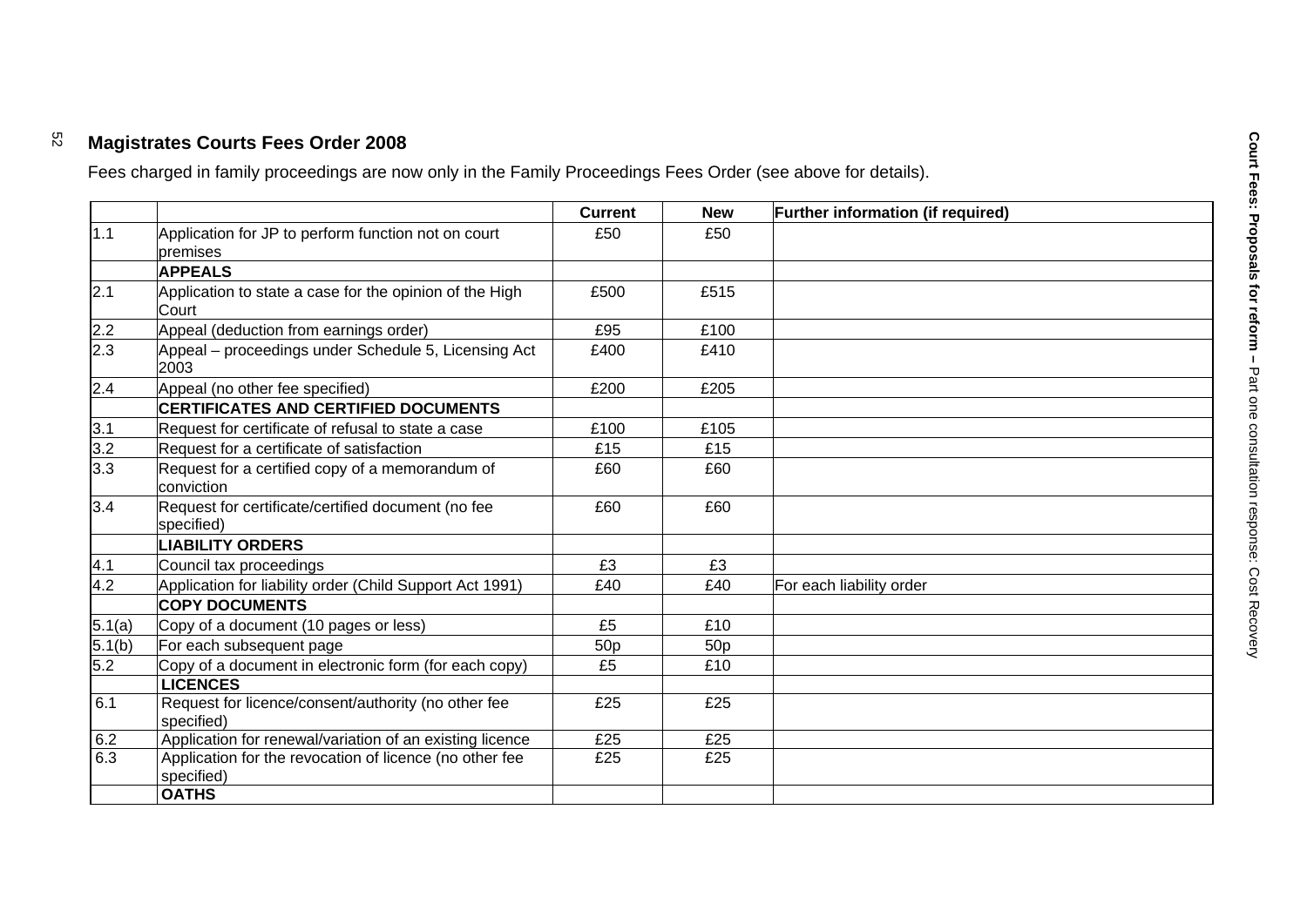|        |                                                            | <b>Current</b> | <b>New</b> | <b>Further information (if required)</b> |
|--------|------------------------------------------------------------|----------------|------------|------------------------------------------|
| 7.1    | On taking attestation of a constable or special constable  | £10            | £10        |                                          |
| 7.2    | For every oath (etc) where no other fee is specified       | £25            | £25        |                                          |
|        | <b>OTHER CIVIL PROCEEDINGS</b>                             |                |            |                                          |
| 8.1    | Commencing proceedings where no other fee is<br>specified  | £200           | £205       |                                          |
| 8.2(a) | Application for leave/permission to commence               | £100           | £105       |                                          |
|        | proceedings (no other fee specified)                       |                |            |                                          |
| 8.2(b) | Proceedings where leave/permission has been granted        | £100           | £105       |                                          |
| 8.3    | Contested hearing                                          | £500           | £515       |                                          |
|        | <b>WARRANTS</b>                                            |                |            |                                          |
| 9.1    | Application for a warrant of entry                         | £18            | £20        |                                          |
| 9.2    | Application for any other warrant (no other fee specified) | £75            | £75        |                                          |
|        | <b>COMMITMENT</b>                                          |                |            |                                          |
| 10.1   | Application for a warrant of commitment                    | £240           | £245       |                                          |
| 10.2   | Warrant of commitment (Child Support Act 1991)             | £240           | £245       |                                          |

#### **Non Contentious Probate Fees Order 2004**

|      |                                                               | <b>Current</b> | <b>New</b>      | <b>Further information (if required)</b> |
|------|---------------------------------------------------------------|----------------|-----------------|------------------------------------------|
|      | Application for a grant of probate                            | £45            | £155            |                                          |
| 2    | Personal application fee                                      | £60            | £60             |                                          |
| 3.1  | Duplicate/second grant for same deceased person               | £20            | £20             |                                          |
| 3.2  | Grant for an estate exempt from Inheritance Tax               | £10            | £10             |                                          |
| 4    | Application for the entry or extension of a caveat            | £20            | £20             |                                          |
| 5    | Application for a standing search                             | £6             | £10             |                                          |
| 6    | Deposit of wills                                              | £20            | £20             |                                          |
| 17   | Inspection of will/other document retained by the<br>registry | £20            | £20             |                                          |
|      | <b>COPY DOCUMENTS</b>                                         |                |                 |                                          |
| 8(a) | Copy of a document (10 pages or less)                         | £6             | £10             |                                          |
| 8(b) | For each subsequent page                                      | £1             | 50 <sub>p</sub> |                                          |
| 8(c) | Copy of a document in electronic form (for each copy)         | £6             | £10             |                                          |
| 8(d) | Search of the index                                           | £4             | £4              |                                          |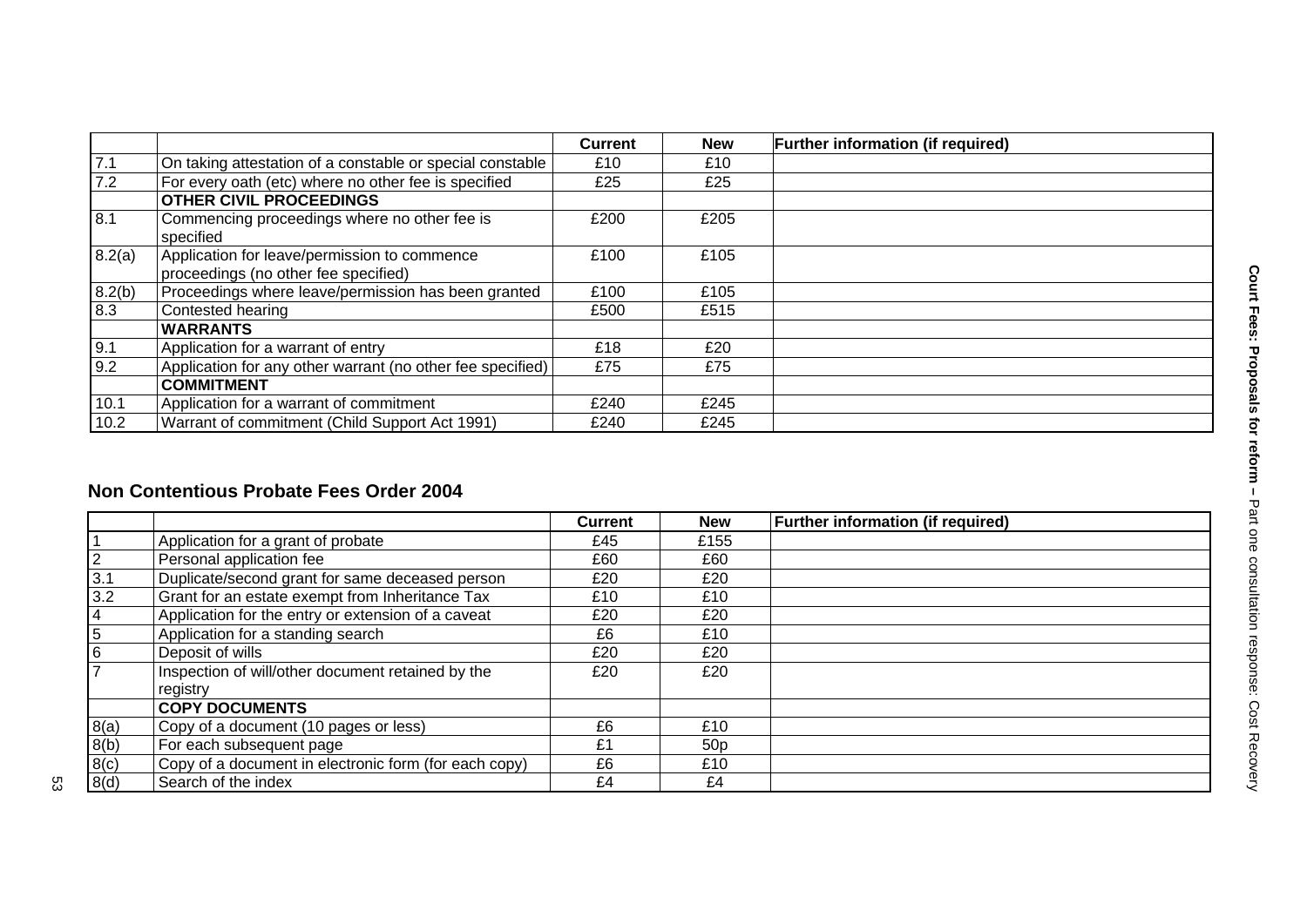| ហ<br>4 |      |                                     | Current | <b>New</b> | <b>Further information (if required)</b>       |
|--------|------|-------------------------------------|---------|------------|------------------------------------------------|
|        |      | <b>OATHS</b>                        |         |            |                                                |
|        | '9.′ | For each deponent to each affidavit | £6      | £1.        |                                                |
|        | 9.2  | For marking each exhibit            |         | rn<br>ᅩ    |                                                |
|        | 10   | Determination of costs              |         |            | <sup>1</sup> *See Civil Courts Order Section 5 |
|        |      | Settling documents                  | £12     | £12        |                                                |

#### **Court of Protection Fees Order 2007**

|                                                                 | <b>Current</b>  | <b>New</b>      | <b>Further information (if required)</b> |
|-----------------------------------------------------------------|-----------------|-----------------|------------------------------------------|
| Simple application fee                                          |                 | £220            | *New fee                                 |
| Application fee (all other applications)                        | £400            | £410            |                                          |
| Appeal fee                                                      | £400            | £410            |                                          |
| Hearing fee                                                     | £500            | £515            |                                          |
| Copy of a document (10 pages or less)                           | £5              | £10             |                                          |
| For each subsequent page                                        | 50 <sub>p</sub> | 50 <sub>p</sub> |                                          |
| General application (on notice or by consent/without<br>notice) |                 | £50             | *New fee                                 |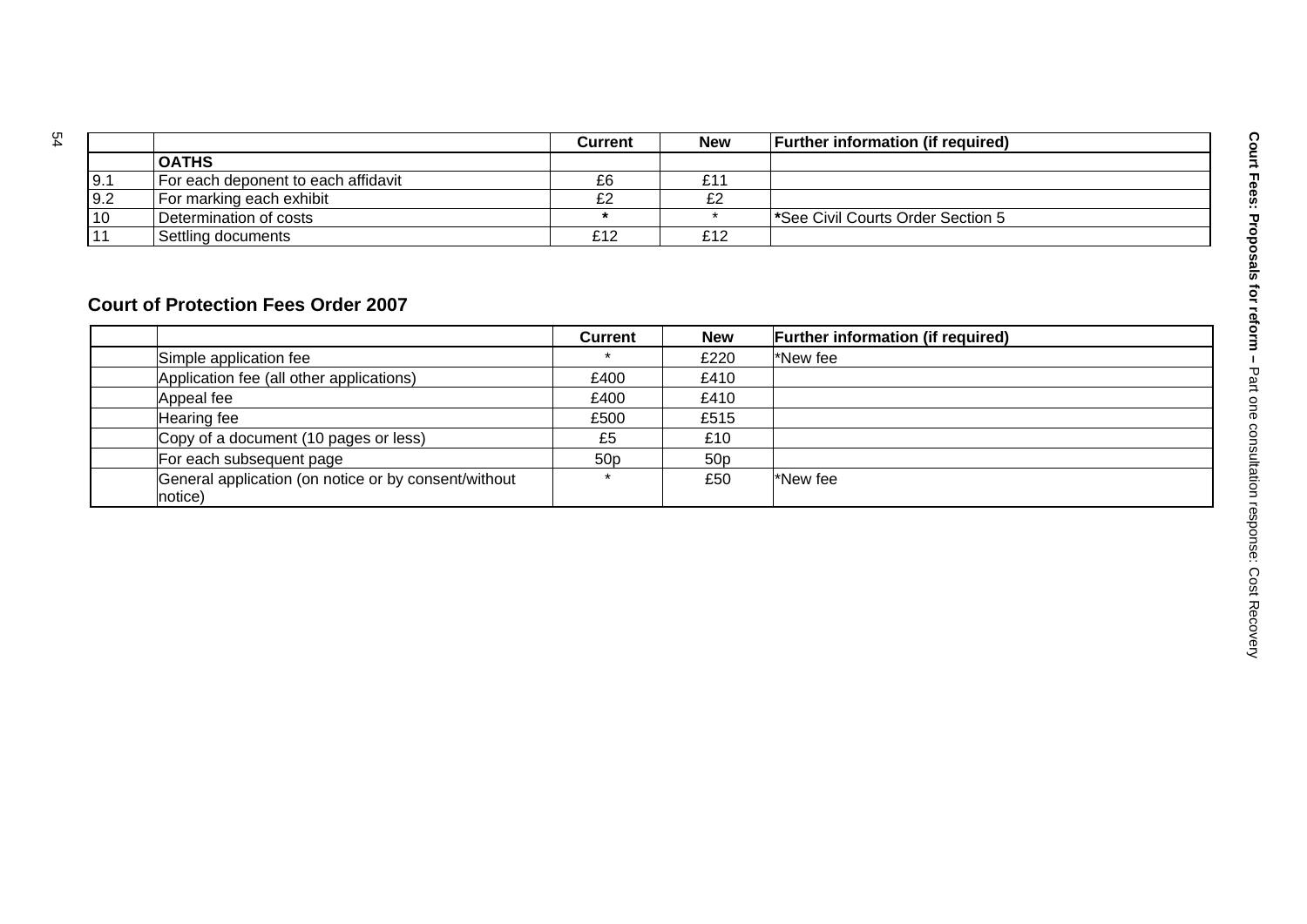## <span id="page-57-0"></span>**Annex B – Equality Statement**

#### **1. Policy objective:**

- 1.1 The Ministry of Justice's (MoJ's) policy is that fees in HM Courts & Tribunals Service reflect the full cost of the services provided, while protecting access to justice for the less well off and reducing the taxpayer subsidy for the civil court system. The policy objectives for these reforms are to ensure that fee income covers 100% of the cost of providing services, minus the income foregone from the remission system; except in specific cases where a policy decision has been made to continue to charge either above or below cost.
- 1.2 The proposals also seek to simplify the current fee structure to make it easier to understand and more straightforward to administer.
- 1.3 The Government believes that this policy offers a fairer deal to the taxpayer, as their contribution is targeted where it is most needed.

#### **2. Equality duties**

- 2.1 Section 149 of the Equality Act 2010 ("the EA") requires Ministers and the Department, when exercising their functions, to have 'due regard' to the need to:
	- Eliminate discrimination, harassment, victimisation and any other conduct prohibited by the EA;
	- Advance equality of opportunity between different groups (those who share a relevant protected characteristic and those who do not); and
	- Foster good relations between different groups (those who share a relevant protected characteristic and those who do not).
- 2.2 Paying 'due regard' needs to be considered against the nine "protected characteristics" under the EA – namely race, sex, disability, sexual orientation, religion and belief, age, marriage and civil partnership, gender reassignment, pregnancy and maternity.
- 2.3 The MoJ has a legal duty to consider how the proposed policy proposals are likely to affect those people with protected characteristics and take proportionate steps to mitigate or justify the most negative ones and advance the positive ones.

#### **3. Summary**

- 3.1 Consideration has been given to the impact of the proposals against the statutory obligations under the EA. These are outlined below.
- 3.2 *Direct discrimination*: our assessment is that the introduction of fees proposed in the preferred option are not directly discriminatory within the meaning of the EA as they apply equally to all claimants irrespective of whether or not they have a protected characteristic; we do not consider that the proposals would result in people being treated less favourably because of their protected characteristic.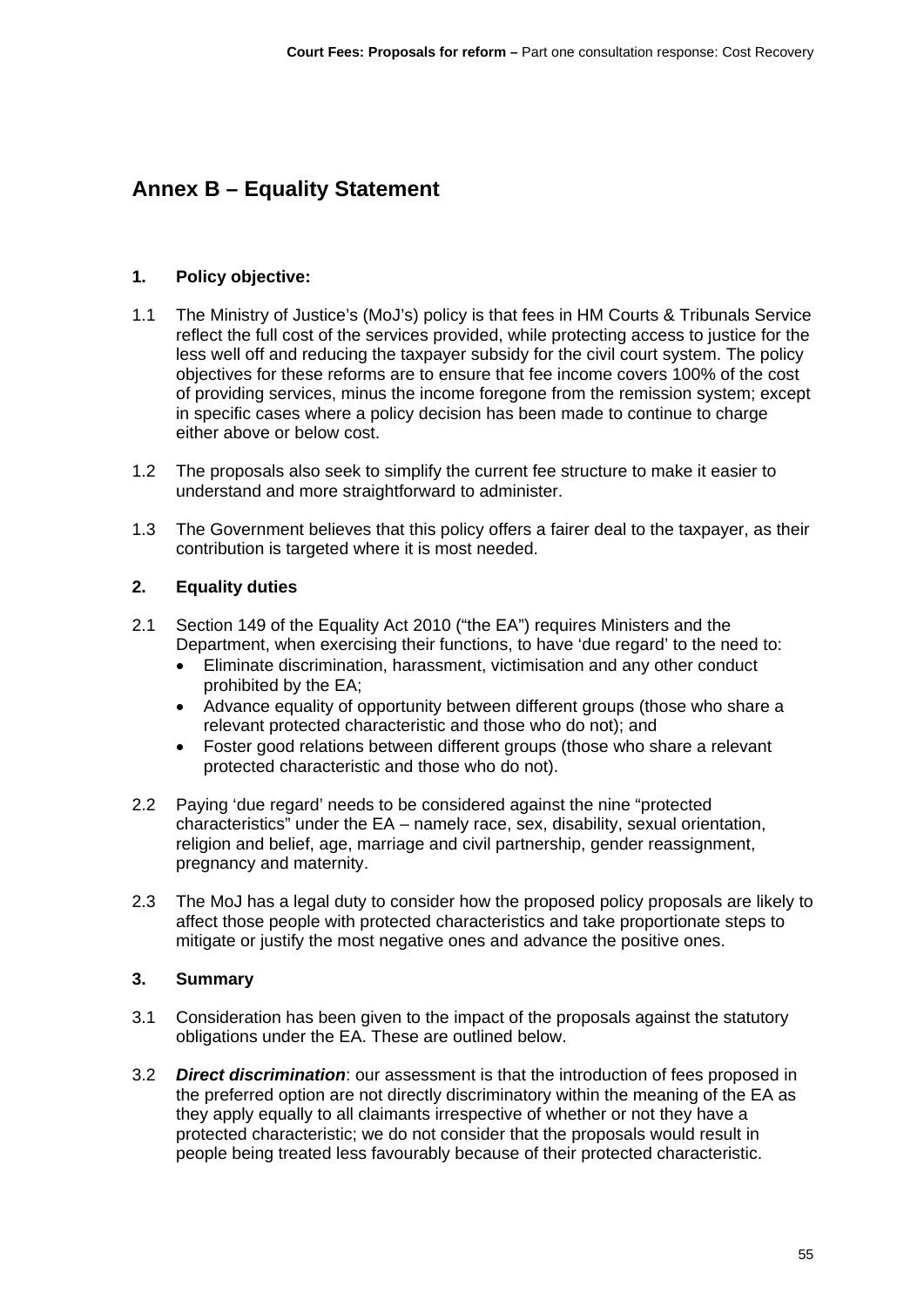- 3.3 *Indirect discrimination*: our assessment, based on the information available, is that the changes in fees under the preferred option are unlikely to amount to indirect discrimination under the EA since they are unlikely to result in anyone sharing a protected characteristic being put at a particular disadvantage, compared to those who do not share that protected characteristic. Furthermore, the Government considers the preferred option to be a proportionate means of achieving the legitimate aims of the policy objective set out above. Whilst the proposals may have some implications for individuals with protected characteristics seeking access to justice, the proposed fee changes will affect different equality groups differently, in so far as they have varying income profiles. It is accepted that as some of the equalities groups are disproportionately represented in lower income brackets, more individuals in these groups would be affected if it were not for the mitigating effect of the remissions scheme.
- 3.4 *Discrimination arising from disability and duty to make reasonable adjustments*: in so far as this policy/legislation extends to claimants with disabilities, we believe that the policy is proportionate, having regard to its aim. We will continue to provide reasonable adjustments for claimants with disabilities to ensure appropriate support is given.
- 3.5 *Harassment and victimisation*: We do not consider there to be a risk of harassment or victimisation as a result of these proposals.
- 3.6 *Advancing equality of opportunity*: We have considered the implications of the reforms for the advancement of equality of opportunity on those who share a particular characteristic, where those needs are different from the needs of those who do not share that particular characteristic. For example, where consultation responses have stated that particular fee increases may deter those with protected characteristics from issuing court proceedings. While the analysis below indicates that claimants with the protected characteristics of race and disability may be more likely to issue specific types of court proceedings, it also indicates that claimants with those protected characteristics are more likely to qualify for full or partial fee remission and that eligibility for remissions among those groups increases at the highest levels of court fee. We have therefore considered the extent to which the proposed changes are compatible with the need to promote equality of opportunity and consider that where relevant, the proposed reforms to court fees do not undermine attainment of that objective. Furthermore, removal of the domestic violence fee should benefit women more than men since women are more likely to be victims.
- 3.7 *Fostering good relations*: we consider that the proposals have no relevance to this obligation.

#### **4. Methodology for Analysis**

- 4.1 To assess whether the preferred option has a differential impact on the protected groups (outlined above) a population pool has been defined. Guidance from the Equality and Human Rights Commission (EHRC) states that this assessment should define the pool as being those people who may be affected by the policy (adversely or otherwise) and that the pool should not be defined too widely.
- 4.2 We have defined the population pool as those who commence proceedings and therefore pay fees in the civil and family courts. The key fees set to increase are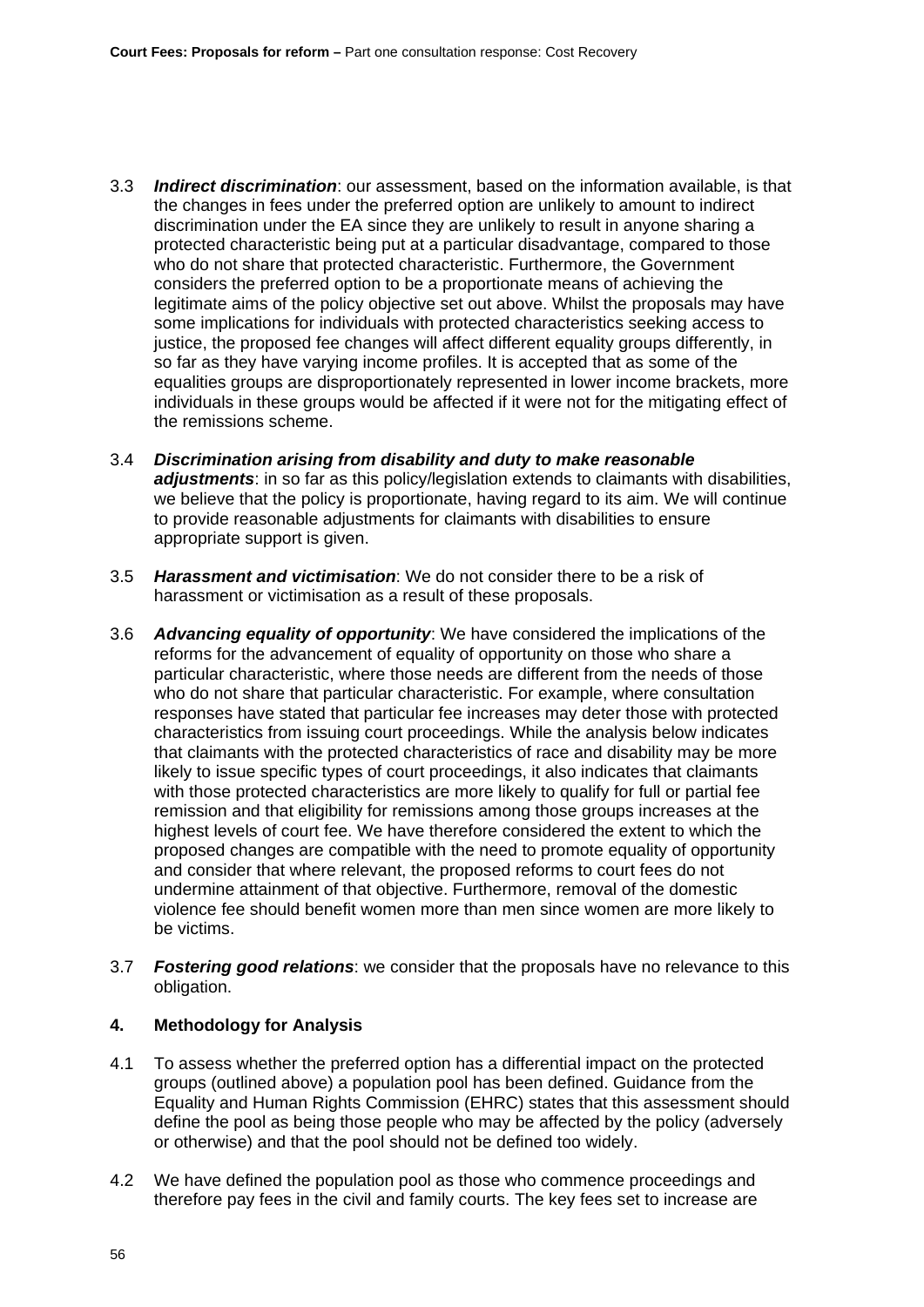issue fees for money claims, the application and hearing fees for judicial review, the grouped single issue fee and the fee for bringing an appeal at the Court of Appeal. Fees set to decrease or be removed are allocation and listing fees for civil claims, some public law<sup>10</sup> fees and the fee to issue proceedings seeking a non-molestation or occupation order (referred to as domestic violence fees from hereon in).

4.3 Due to the limitations in the data available in some cases, we have had to make assumptions about the likely impact on people with protected characteristics based on the type of cases they may be pursuing.

#### **5. HM Courts & Tribunals Service Remissions System**

- 5.1 The HM Courts & Tribunals Service (HMCTS) remissions system is designed to protect access to justice irrespective of the level of fee to be paid. It is also welltargeted and affordable, assisting those genuinely unable to afford a fee. In addition, the eligibility for a fee remission is based on an individual's ability to afford the fee in question, wherever it is charged.
- 5.2 In the table below we set out eligibility rates for full and partial remissions by the protected characteristics of age, disability, sex and race. The modelled impacts presented are based on the 2010/11 Family Resources Survey (FRS). While this includes much of the information required to assess eligibility for fee remissions, not all details are available (for example, the survey's question on capital is optional and is likely to be less accurate). In addition, as we have limited data on the characteristics of court users we have assumed that any adult in England & Wales is equally likely to go to court. In reality certain groups are more likely than others to go to court and eligibility within these groups is likely to vary. Whilst we acknowledge the limitations of this approach, we consider it the best available.

|                   |                                  | <b>Estimated Eligibility for Full and Partial</b><br>Remissions under indicative fee levels |      |      |        |        |  |  |
|-------------------|----------------------------------|---------------------------------------------------------------------------------------------|------|------|--------|--------|--|--|
|                   | <b>Protected Characteristics</b> | £100                                                                                        | £250 | £500 | £1,000 | £2,000 |  |  |
|                   | $16 - 24$                        | 64%                                                                                         | 70%  | 76%  | 83%    | 86%    |  |  |
|                   | $25 - 44$                        | 26%                                                                                         | 30%  | 37%  | 49%    | 60%    |  |  |
| Age               | $45 - 64$                        | 22%                                                                                         | 26%  | 32%  | 41%    | 50%    |  |  |
|                   | $65+$                            | 44%                                                                                         | 50%  | 57%  | 61%    | 63%    |  |  |
| <b>Disability</b> | <b>Disabled</b>                  | 53%                                                                                         | 58%  | 64%  | 69%    | 72%    |  |  |
|                   | <b>Not Disabled</b>              | 27%                                                                                         | 32%  | 39%  | 48%    | 57%    |  |  |
| Race              | White                            | 31%                                                                                         | 36%  | 42%  | 51%    | 59%    |  |  |
|                   | <b>BAME</b>                      | 46%                                                                                         | 51%  | 57%  | 67%    | 74%    |  |  |
| <b>Sex</b>        | <b>Male</b>                      | 31%                                                                                         | 36%  | 43%  | 52%    | 60%    |  |  |
|                   | <b>Female</b>                    | 35%                                                                                         | 39%  | 45%  | 54%    | 61%    |  |  |

- 5.3 Our modelling shows that, in general, eligibility for full and partial remissions increases as fees increase. In particular,
	- **Age** those who are 16-24 are most likely than other age groups to be eligible for either a full or partial remission at each indicative fee level. In addition, those who are 65+ yeas of age are more likely to be eligible for either a full or partial remission than those between 25 and 64 years of age.

-

Public law cases are generally brought by local authorities, and cover matters such as care orders, supervision orders and emergency protection orders.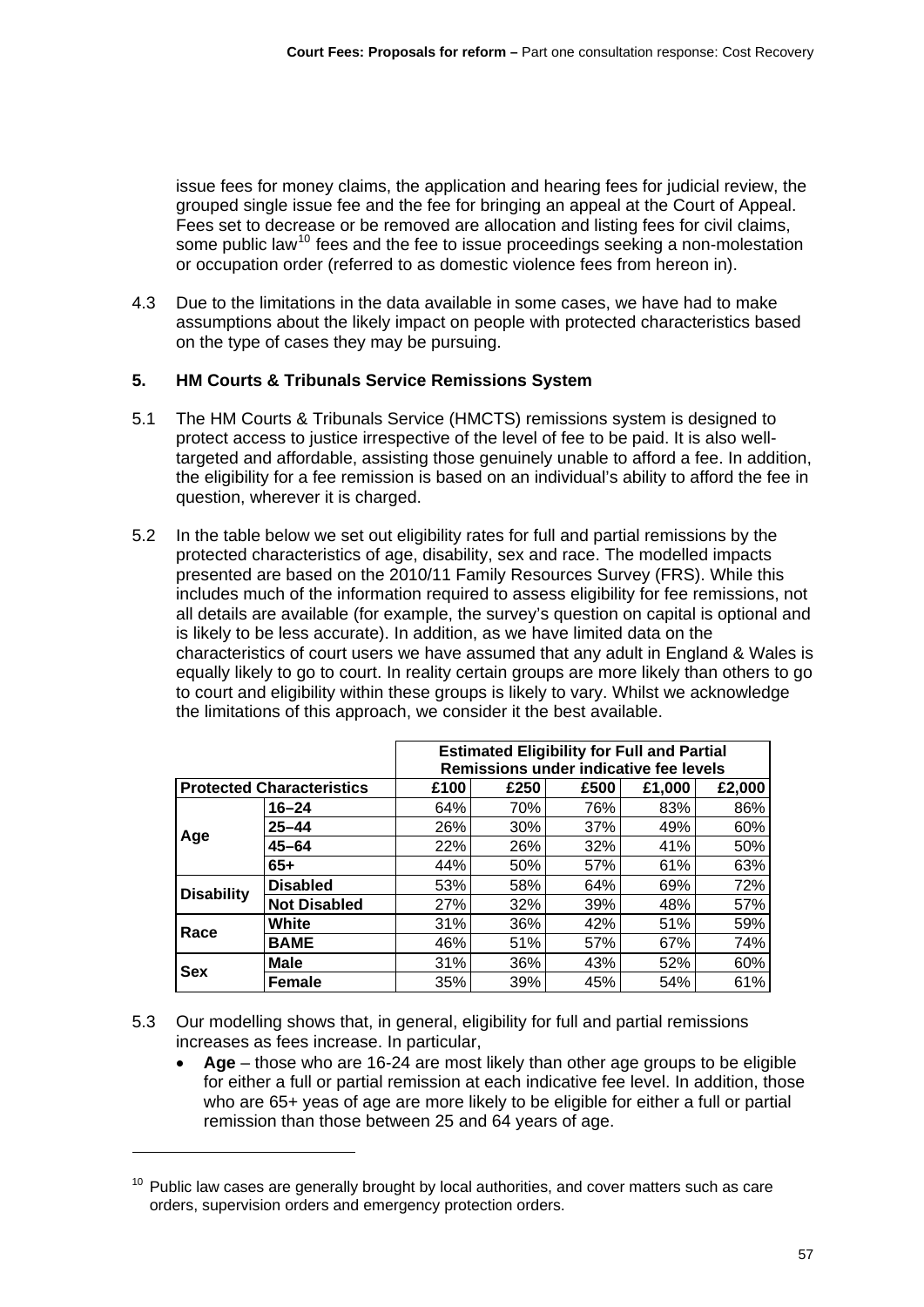- **Disability** People with a disability are more likely to receive either full or partial remissions than non-disabled people, with those eligible for either a full or partial remissions increasing from 53% to 72% as the fee increases from £100 to £2000.
- **Race**  Those from a BAME group are more likely to be eligible for either a full or partial fee remission than those from a white ethnic group at each indicative fee level, with eligibility for either a full or partial fee remission rising from 46% at £100 fee to 74% at £2,000 fee.
- **Sex** whilst eligibility rates are similar, females are slightly more likely to be eligible for either a full or partial fee remission at every fee level.

#### **6. Potential equalities impacts of cost recovery proposals on users in the civil court system and mitigations**

- 6.1 Due to the nature of the proposals included in this consultation, any impact on different groups will primarily be financial. Data on court users who will be affected by the proposal has been collected where possible. However, the Government acknowledges that it does not collect comprehensive information about court users generally, and specifically information regarding protected characteristics. This makes it difficult to determine the impact of the cost recovery package as a whole on those in the population pool with protected characteristics. For this reason, we have analysed the equality impacts of the proposals by each key affected fee group.
- 6.2 Information provided in consultation responses reflected the assumptions that we had made in the consultation equalities statement about the protected characteristics of court users in certain types of cases.

Key fee groups affected:

#### *Money Claims:*

- 6.3 In order to ensure that total income from money issue fees recovers their total costs, we are increasing the issue fee for money claims over £1,500.
- 6.4 We assume that 88% (see Business Impacts section of consultation response Impact Assessment) of all specified money claim cases are issued by businesses, such as banks, credit card companies and utility companies. We assume that the remainder are issued by individuals but due to a lack of data surrounding claimants we cannot say whether these individuals have protected characteristics. In any case, we consider the remission system to protect against any adverse equality impacts from the proposals (see section 5).
- 6.5 We assume that 20% of all unspecified money claim cases are issued by businesses. Within unspecified money claims a proportion of claims are for personal injury cases, which means the claimants may have a disability; therefore it could be the case that more people with disabilities are affected by the increase in money claim fees.
- 6.6 However, the remission scheme offers a degree of protection to those with a disability as certain disability benefits are excluded from the capital and the income test. Indeed, our analysis at section 5 indicates that those who are disabled are more likely than non disabled people to be eligible for either a full or partial fee remission. In addition, if unspecified money claimants are successful in pursuing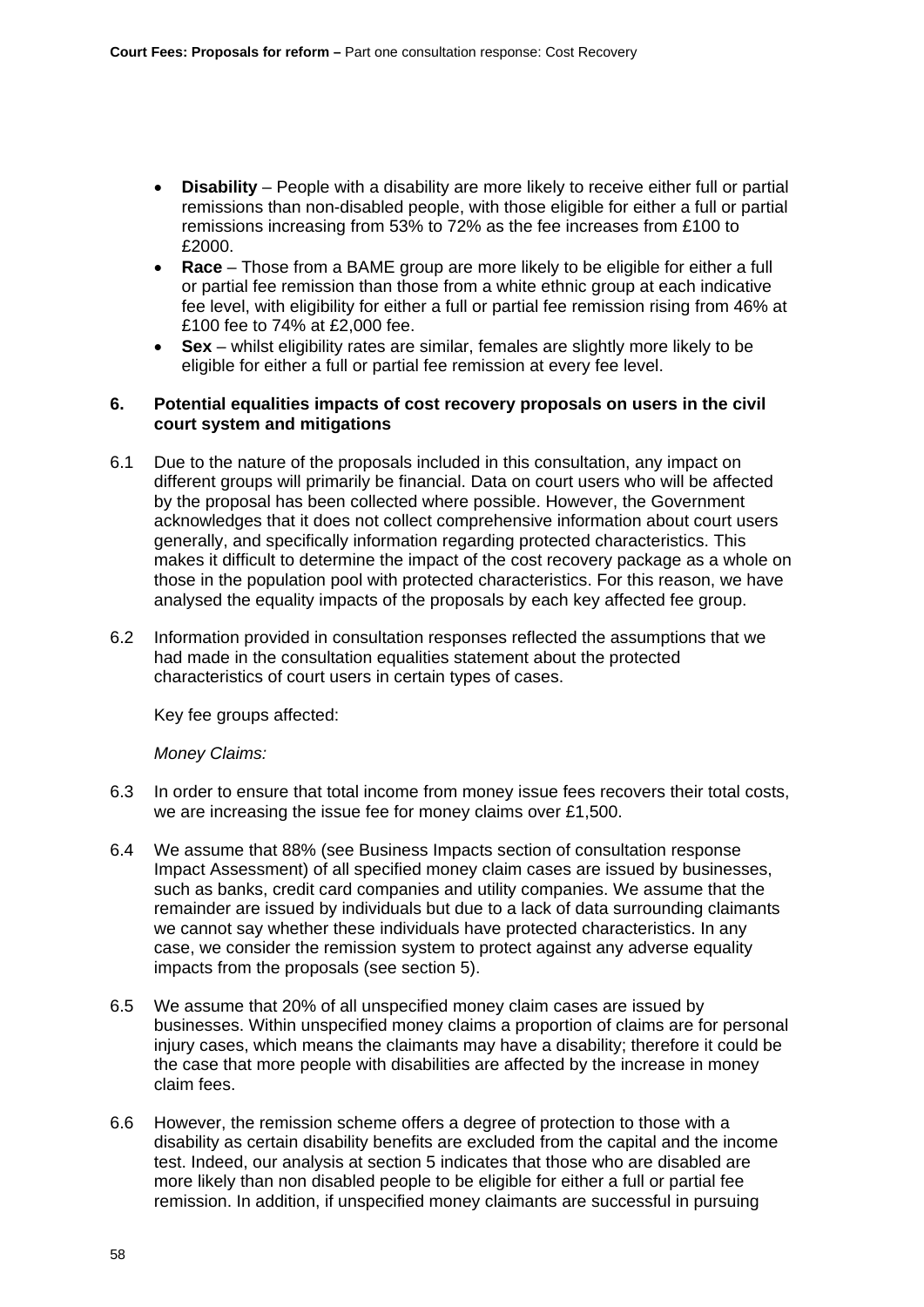their claim, their costs (including court fees) are normally transferred to the losing party.

#### *Generic Issue Fee*

6.7 The generic issue fee of £280 will be charged to all civil non-money claimants. In the Business Impacts section of the consultation response Impact Assessment we estimate that between 40% and 50% of these cases are brought by business claimants. We assume that the remainder are issued by individuals but due to a lack of data surrounding claimants we cannot say whether these individuals have protected characteristics. In any case, we consider the remission system to protect against any adverse equality impacts from the proposals (see section 5).

#### *Divorce*

6.8 Part one of the consultation sought views on whether to keep the fee for a divorce petition at its current level of £410, which is above cost. That proposal is now being considered alongside all other enhanced charging proposals and the government's intention will be announced in its response to part two of the consultation. The equalities impact of any decision on divorce fees will therefore be considered in the part two consultation response.

#### *Judicial Review:*

1

- 6.9 The government will increase fees for judicial review to full-cost levels, involving an increase from £60 to £140 for an application and £215 to £700 for a hearing. £350 will be charged for an oral renewal, with a further £350 charged if permission is granted and the case proceeds to a hearing, rather than the full £700 hearing fee.
- 6.10 In 2012, around 80% of case applications for permission to apply for Judicial Review  $J(R)$  were for immigration and asylum.<sup>[11](#page-61-0)</sup> It is therefore reasonable to assume that these proposals have the potential to adversely affect more people with the protected characteristics of race and religion/belief.
- 6.11 However, legal aid funding is available for JR applicants. Whilst we acknowledge that data on legal aid eligibility for JR is limited, we estimate that in 2012, around 30% of JR cases issued were legally aided.[12](#page-61-1) Additionally, our analysis indicates that those from BAME groups are more likely to be eligible for either a full or partial fee remission than those from a white ethnic background (see section 5 above). Taken together, this should mitigate any adverse equalities impacts of the proposal.

<span id="page-61-1"></span><span id="page-61-0"></span>

<sup>&</sup>lt;sup>11</sup> Data from Chapter 4 of [Court Statistics \(quarterly\) July to September 2013.](https://www.gov.uk/government/publications/court-statistics-quarterly-july-to-september-2013)<br><sup>12</sup> See MoJ Final Stage Impact Assessment (IA No. MoJ 210) for Judicial Review: proposals for [further reform](https://consult.justice.gov.uk/digital-communications/judicial-review) ", published on 5 February 2014. Note, the figure of 30% should be treated as a maximum. In practice, as a result of the LASPO reforms, the number of legally aided JRs is likely to fall. LASPO reduced the scope for legal aid by i) requiring the case to have potential to produce a benefit for the individual, their family or the environment; and ii) excluding certain repeat immigration cases.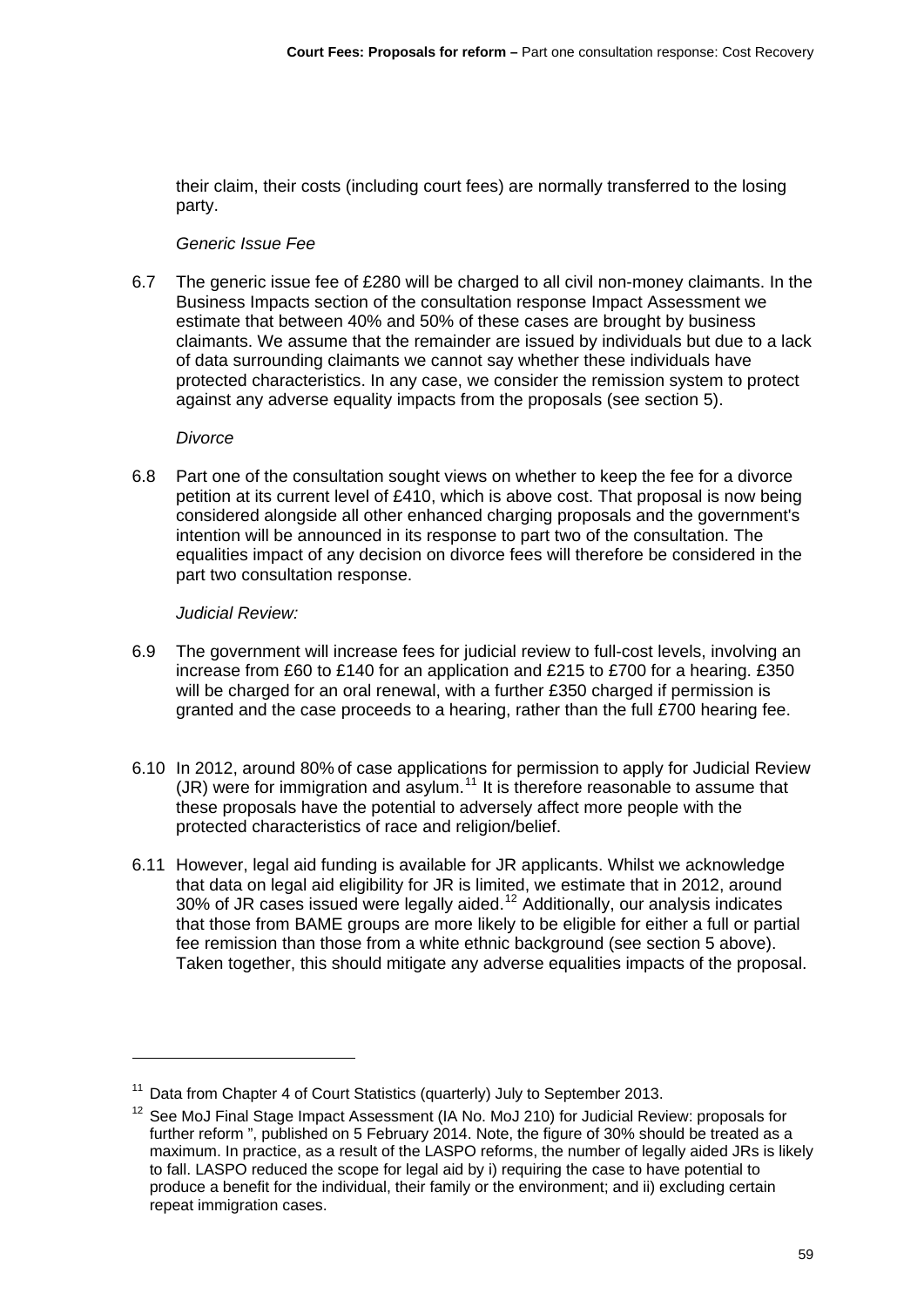#### *Domestic Violence*

- 6.12 In the case of proceedings seeking a non-molestation or occupation order, we will no longer charge any fees at all in order to assist victims of domestic abuse.
- 6.[13](#page-62-0) National statistics<sup>13</sup> indicate that women were more likely than men to have experienced intimate violence across all the different types of abuse. We therefore assume that women are more likely to issue domestic violence proceedings and will benefit from removal of the domestic violence fee.

#### *Court of Appeal Fees*

- 6.14 We propose to increase fees in the civil division of the Court of Appeal to £480 for permission to appeal, £545 for an oral hearing of permission to appeal and £1,090 for a hearing (only £545 would be payable for a hearing where an oral hearing of permission to appeal has taken place). Currently fees are set at £235 for permission to appeal and £465 for hearing, once permission is granted.
- 6.15 In 2012, 1,181 appeals were filed in the Court of Appeal on civil cases, a similar number to the previous year: 196 (17%) of these were from the Asylum and Immigration Tribunal.<sup>[14](#page-62-1)</sup> Using the 2010/11 Family Resources Survey (as we have done for estimating remissions eligibility in section 5) we estimate that around 11% of the population in England and Wales are from a BAME group.<sup>[15](#page-62-2)</sup> As we expect that a high proportion of Immigration and Asylum cases are brought by those from a BAME group, there is a risk that the Court of Appeal proposals will adversely affect more people with the protected characteristics of race and religion/belief.
- 6.16 However, our analysis indicates that those from a BAME group are more likely to be eligible for either a full or partial fee remission than those from a white ethnic background (see section 5 above). In addition, whilst the fees are increasing, they are being set below full cost. Financial models suggest that permission to appeal costs £850 and a hearing costs around £11,230. Taken together, these should mitigate any adverse quality impacts from the proposal.

#### *Other fees:*

6.17 There are a number of other fee increases proposed, which are set out in full at Annex A. Due to data limitations, we have not been able to make any assumptions on the potential impacts of a fee increase in these areas. However, we consider the remission system to protect against any adverse equality impacts from the proposals (see section 5).

-

<span id="page-62-0"></span><sup>&</sup>lt;sup>13</sup> [Focus](https://www.gov.uk/government/uploads/system/uploads/attachment_data/file/116483/hosb0212.pdf.) on: Violent Crime and Sexual Offences, 2011/12, Statistical Bulletin.

<span id="page-62-1"></span><sup>&</sup>lt;sup>14</sup> Data from Chapter 5 of Court Statistics (quarterly) January to March 2013.

<span id="page-62-2"></span> $15$  This figure broadly corresponds with the 2011 [Census data,](http://www.ons.gov.uk/ons/dcp171778_330610.pdf) in which around 87% of UK residents described themselves as belonging to a white ethnic group.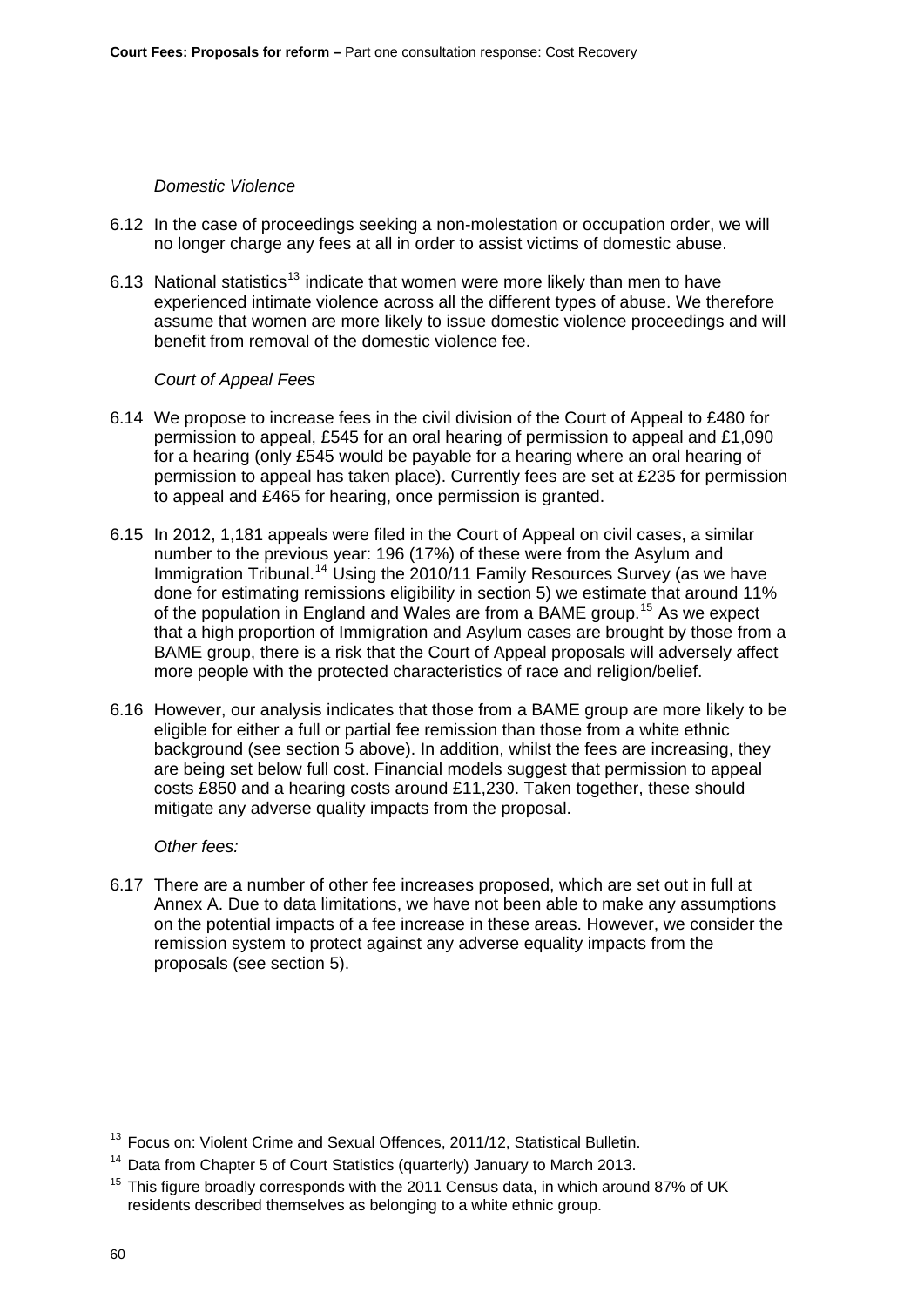## <span id="page-63-0"></span>**Annex C – List of respondents**

3PB Barristers Access Law LLP Administrative Law Bar Association (ALBA) Anthony Collins Solicitors Association of District Judges Association of Lawyers for Children Association of Personal Injury Lawyers (APIL) The Bar Council Carolyn Bagley (Solicitor) Barrister, 12 King's Bench Walk Chambers Belmont & Lowe Berwins Solicitors Limited Birkett Long LLP Solicitors (x2) Blandy & Blandy LLP Solicitors Butcher & Barlow Solicitors BNI Solicitors Bray & Bray Solicitors Bridge McFarland Solicitors Bristol Wessex Billing Services Ltd The Chancery Bar Association Chartered Institute of Arbitrators Chartered Institute of Legal Executives (CILEX) Chief Bankruptcy Registrar of the High Court Children's Services and Education (St Helens Council) City of London Law Society Civil Court Users Association Civil Justice Council Civil Mediation Council Civil Subcommittee of HM Council of Circuit Judges Clifford Chance LLP Coffin Mew LLP Solicitors Julie Cohen (Solicitor) Colette Stroud Solicitors and family mediators Commercial Bar Association Commercial Court Users Committee Committee of the London Common Law and Commercial Bar Associations Council of Mortgage Lenders (CML)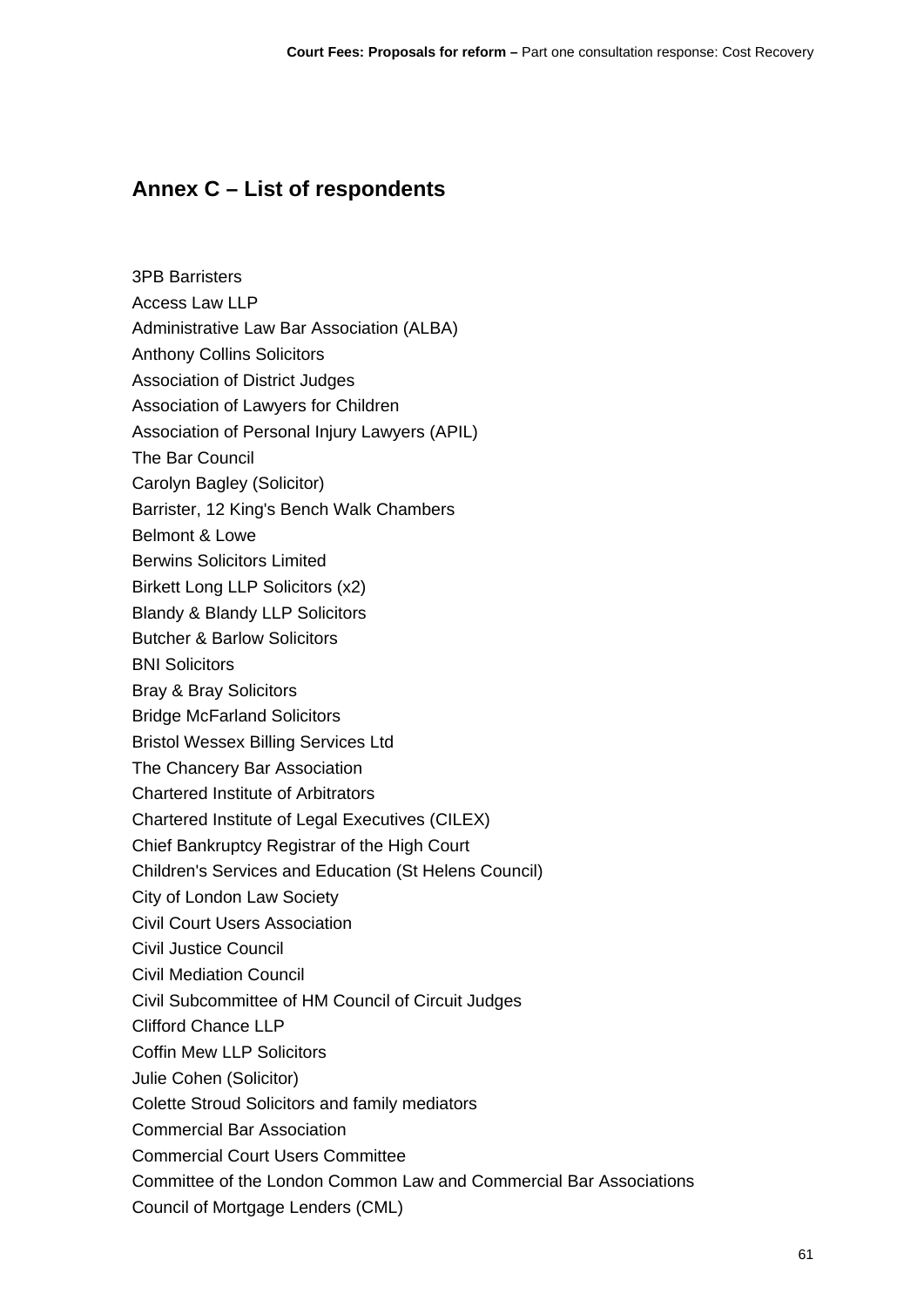- Court of Appeal (Civil Division)
- Cripps Harries Hall LLP Solicitors
- Crocels CMG CYF (Voluntary sector/Community group)
- Curran & Co Solicitors
- Discrimination Law Association
- Dunne and Gray Solicitors
- John Eeklaar (Oxford University)
- East Sussex County Council
- Employment Lawyers Association
- Enyo Law LLP
- Family Justice Council
- The Family Law
- Family Law Bar Association
- Family Law Clinic Ltd
- Family Law in Partnership
- Paul Farrell (Leeds University)
- Felton's Law Solicitors
- Forum of Insurance Lawyers (FOIL)
- Fosters Mediation
- Frettens LLP Solicitors
- Melissa Gilman (Solicitor)
- Glanvilles LLP Solicitors
- Amy Glover (Solicitor)
- Graham & Rosen Solicitors
- Green Light Mediation Ltd
- Griffins (Insolvency Practitioner)
- Harland & Co Solicitors
- Brian Havercroft
- Herbert Smith Freehills LLP Solicitors
- Hertfordshire County Council Legal Services
- HMCTS (2 Individual responses)
- HMRC
- Hogan Lovells
- David Holland (Barrister)
- Immigration Law Practitioners' Association
- Insolvency Service
- Institute of Credit Management
- Irwin Mitchell
- Jobsons Solicitors
- Kew Law LLP Solicitors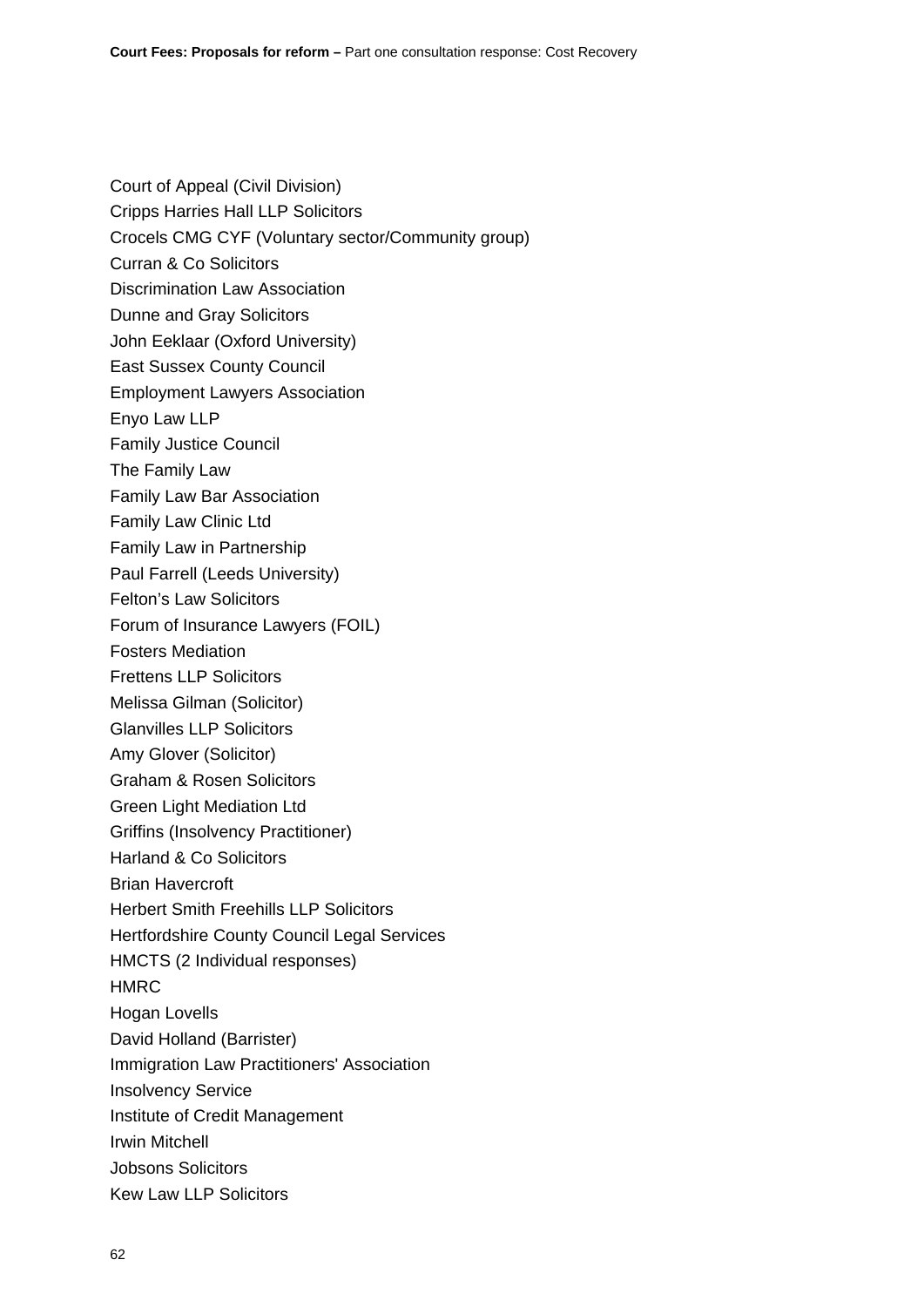Kingston upon Hull City Council

KK Law Solicitors

Lane & Co Solicitors

The Law Society

Lester Morrill Solicitors

London Solicitor's Litigation Association

Lovetts PLC (Debt Recovery and Commercial Litigation)

Patricia Lush (Solicitor)

Chris MacDonald-Bradley

HH Judge Mackie CBE QC

District Judge McKenzie

McMillan Williams Solicitors

Miles & Partners

Millersands Solicitors

Mind

Minim Law Ltd

Mishcon de Reya

Money Advice Trust

Moon Beaver Solicitors

Motor Accident Solicitors Society (MASS)

Mott MacDonald (Engineering Company)

Mullis & Peake LLP Solicitors

Myerson Solicitors LLP

NHS Litigation Authority

Norton Rose Fulbright LLP

Joe O'Donnell

Online Legal Services Ltd

Monika Patel

Paragon Group (Finance Company)

Pardoes Solicitors

Personal Capacity Response

Personal Injuries Bar Association

Graham M Phillips

Pickerings Solicitors

Jo Pilic (Solicitor)

Lora Pinto (Solicitor)

Prince Family Law x 2

QS Rubin Lewis O'Brien Solicitors

R3

Jackie Randall (Solicitor)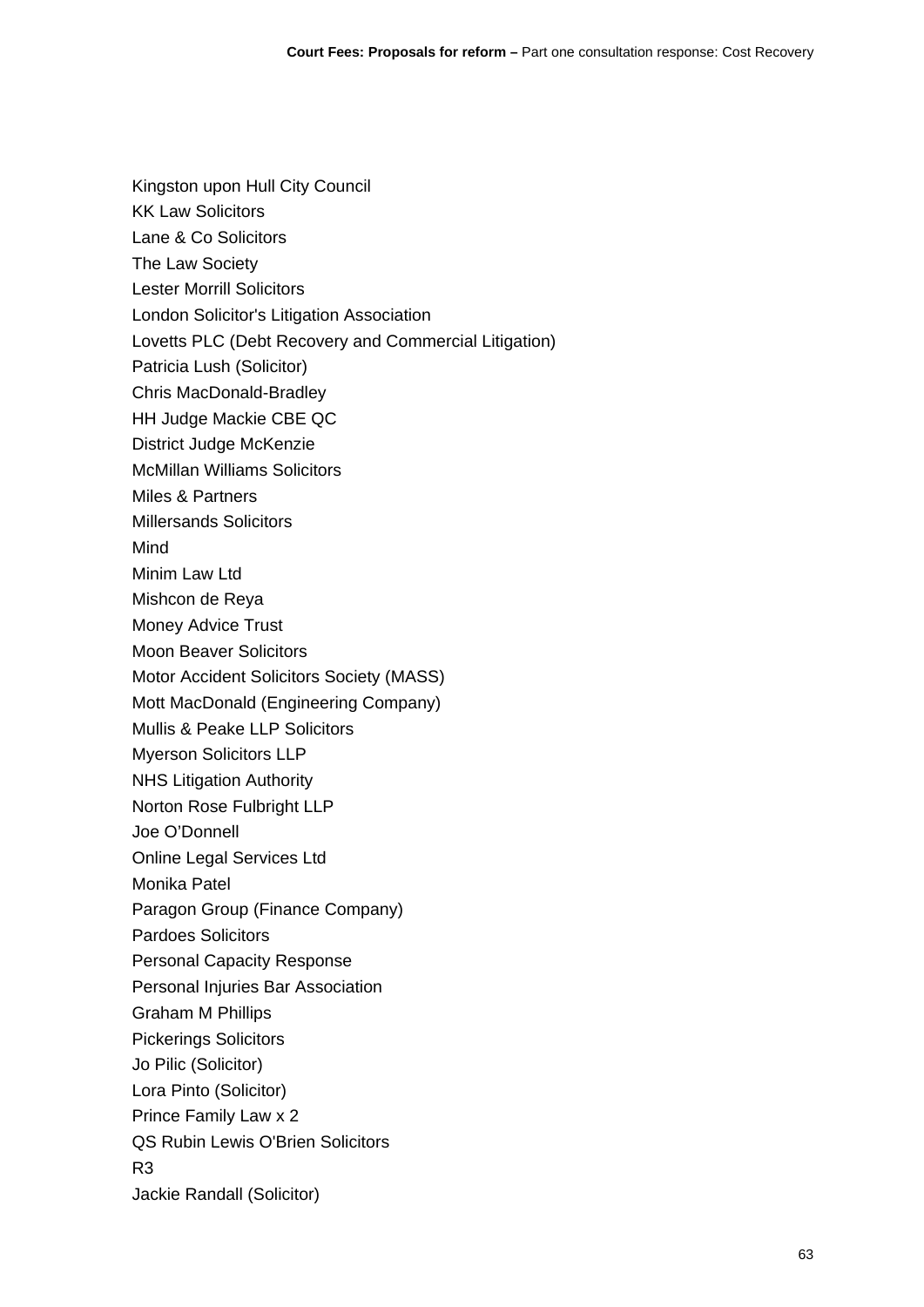- Randall & Phillips Solicitors
- Haroon Rashid (Solicitor)
- Rayden Solicitors
- Rees Wood Terry Solicitors
- Relate and Marriage Care (Voluntary sector/Community group)
- Resolution First for family law
- Ries Solicitors and Mediators
- Royal Bank of Scotland
- Rudlings Wakelam Solicitors
- Saracens Solicitors
- Sembcorp Bournemouth Water Limited
- Senior Judiciary of England & Wales
- Sheffield City Council
- Shoosmiths LLP
- Sinclair Taylor Debt Management Limited
- Sir Peter Singer
- Abigail Smith (Solicitor)
- Society of Trust and Estate Practitioners (STEP)
- Jason Sparrow
- Nicola Steadman (Solicitor)
- Stewarts Law
- JJO Sutcliffe
- Karen Taylor (Solicitor)
- Technology & Construction Bar Association
- Technology and Construction Court
- The Professional Negligence Bar Association
- The Technology and Construction Courts Solicitors Association
- The Thomas Higgins Partnership Solicitors
- TheCityUK
- Thompsons Solicitors
- Peter Thorneycroft (Solicitor)
- TWM Solicitors LLP
- HH Judge Waller
- Simon Wheatley (Barrister)
- Whitehead Monckton Solicitors
- Wilkins Kennedy LLP
- Chris Willis
- Williscroft & Co
- Women's Aid